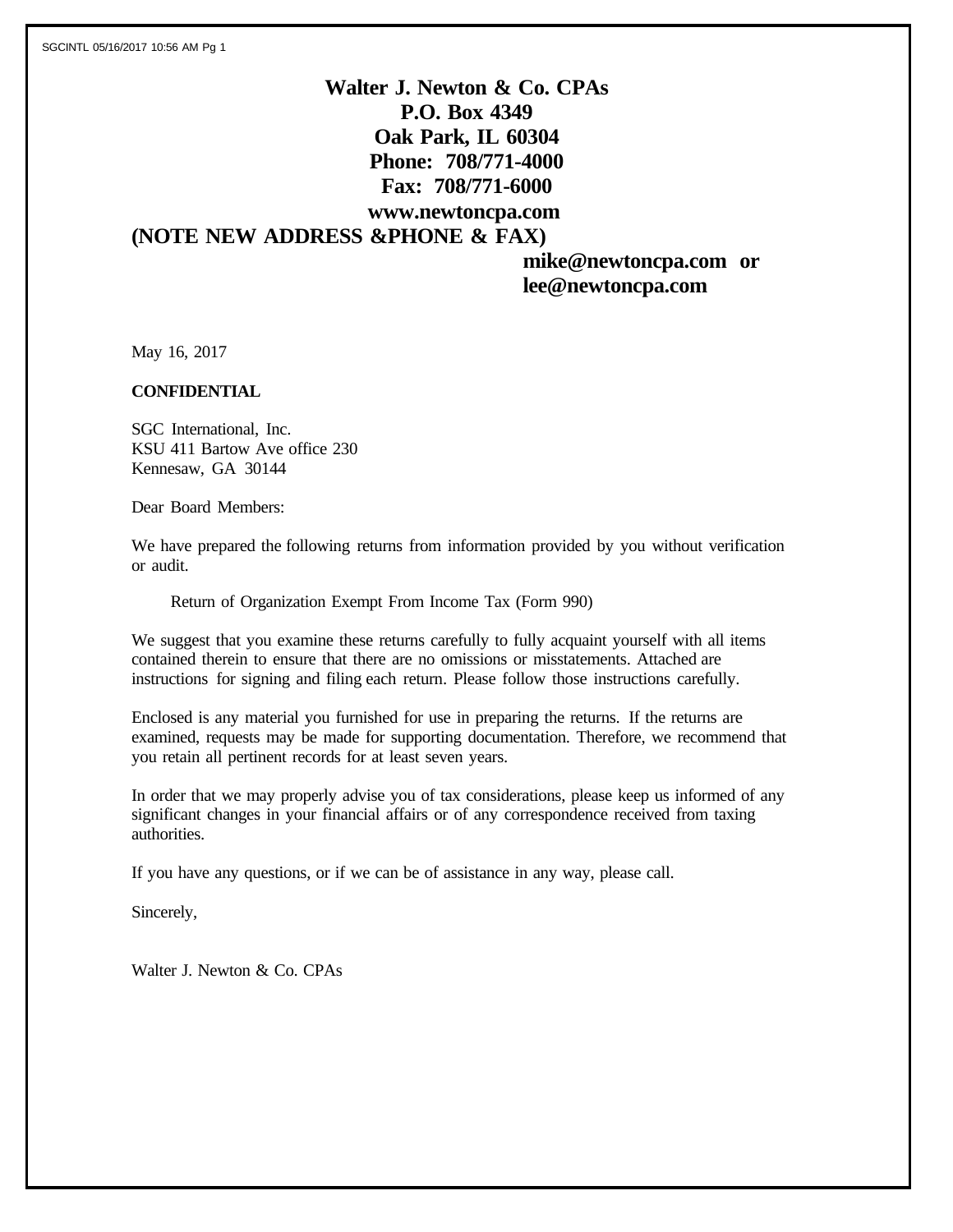# **Walter J. Newton & Co. CPAs P.O. Box 4349 Oak Park, IL 60304 Phone: 708/771-4000 Fax: 708/771-6000 www.newtoncpa.com (NOTE NEW ADDRESS &PHONE & FAX)**

 **mike@newtoncpa.com or lee@newtoncpa.com**

May 16, 2017

#### **CONFIDENTIAL**

SGC International, Inc. KSU 411 Bartow Ave office 230 Kennesaw, GA 30144

For professional services rendered in connection with the preparation of the following tax forms for year ending 12/31/16.

Amount due  $\qquad \qquad$  \$ 700.00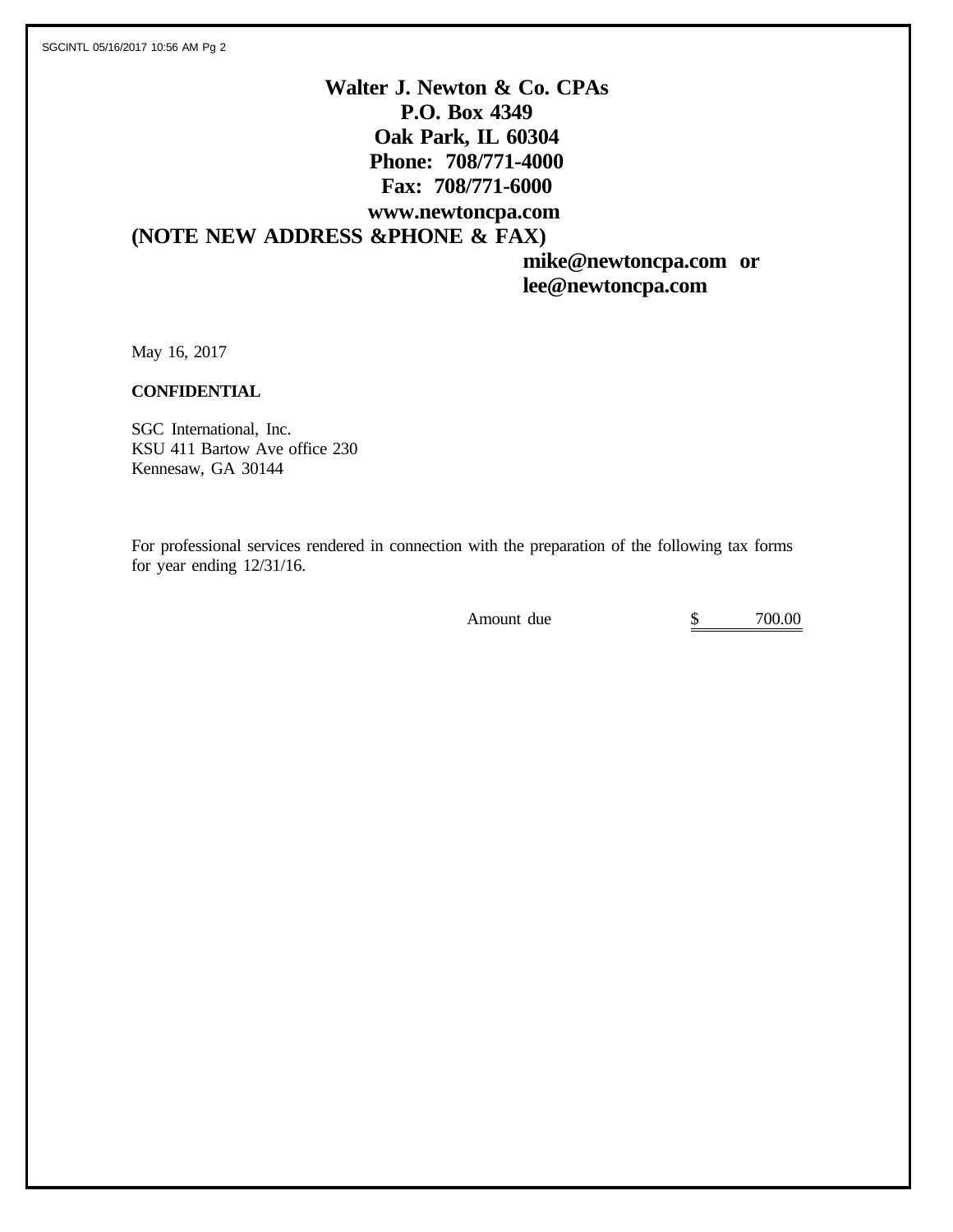# **Filing Instructions**

# **SGC International, Inc.**

# **Exempt Organization / Private Foundation Tax Return(s)**

# **Taxable Year Ended December 31, 2016**

### **Federal Filing Instructions**

None is required. Your Form 990 for the year ended 12/31/16 shows no balance due.

You are using a Personal Identification Number (PIN) for signing your return electronically. Sign the IRS e-file Authorization and mail it as soon as possible to:

> Walter J. Newton & Co. CPAs P.O. Box 4349 Oak Park, IL 60304

If previously signed and returned no further action is required for Form 8879-EO.

Your return is being filed electronically with the IRS and is not required to be mailed. Mailing a paper copy of your return to the IRS will delay the processing of your return.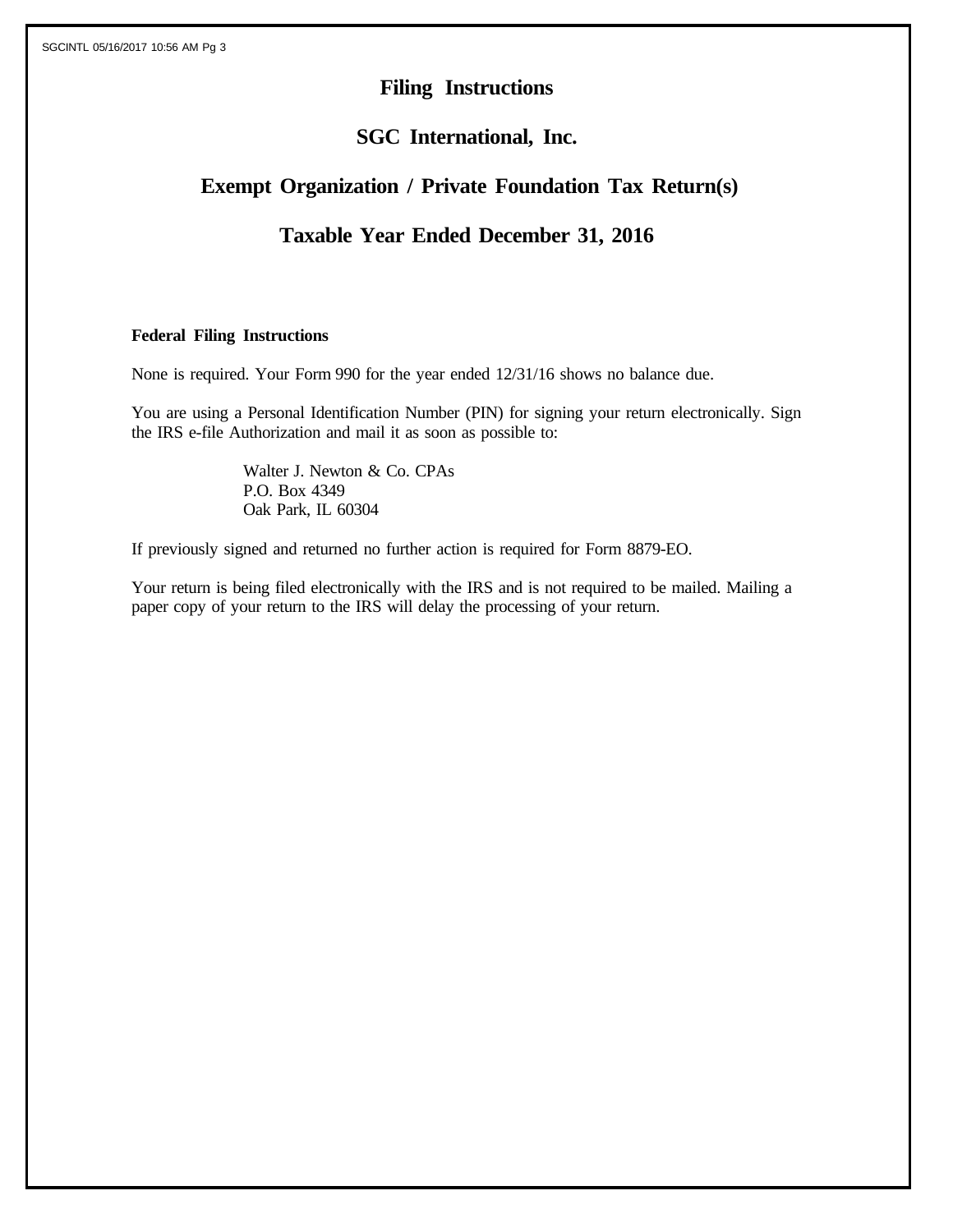| Form 8879-EO                                           | <b>IRS</b> e-file Signature Authorization<br>for an Exempt Organization                                                                                                                                                                                                                                                                                                                                                                                                                                                                                                                                                                                                                                                                                                                                                                                                                                                                                                                                                                                                                                                                                                                                                                                                                                                                                                                                                                                                                                              |                 |                                                   | OMB No. 1545-1878                     |
|--------------------------------------------------------|----------------------------------------------------------------------------------------------------------------------------------------------------------------------------------------------------------------------------------------------------------------------------------------------------------------------------------------------------------------------------------------------------------------------------------------------------------------------------------------------------------------------------------------------------------------------------------------------------------------------------------------------------------------------------------------------------------------------------------------------------------------------------------------------------------------------------------------------------------------------------------------------------------------------------------------------------------------------------------------------------------------------------------------------------------------------------------------------------------------------------------------------------------------------------------------------------------------------------------------------------------------------------------------------------------------------------------------------------------------------------------------------------------------------------------------------------------------------------------------------------------------------|-----------------|---------------------------------------------------|---------------------------------------|
|                                                        |                                                                                                                                                                                                                                                                                                                                                                                                                                                                                                                                                                                                                                                                                                                                                                                                                                                                                                                                                                                                                                                                                                                                                                                                                                                                                                                                                                                                                                                                                                                      |                 |                                                   |                                       |
|                                                        |                                                                                                                                                                                                                                                                                                                                                                                                                                                                                                                                                                                                                                                                                                                                                                                                                                                                                                                                                                                                                                                                                                                                                                                                                                                                                                                                                                                                                                                                                                                      |                 |                                                   | 2016                                  |
| Department of the Treasury<br>Internal Revenue Service | u Do not send to the IRS. Keep for your records.<br><b>u Information about Form 8879-EO and its instructions is at www.irs.gov/form8879eo.</b>                                                                                                                                                                                                                                                                                                                                                                                                                                                                                                                                                                                                                                                                                                                                                                                                                                                                                                                                                                                                                                                                                                                                                                                                                                                                                                                                                                       |                 |                                                   |                                       |
| Name of exempt organization                            |                                                                                                                                                                                                                                                                                                                                                                                                                                                                                                                                                                                                                                                                                                                                                                                                                                                                                                                                                                                                                                                                                                                                                                                                                                                                                                                                                                                                                                                                                                                      |                 | Employer identification number                    |                                       |
|                                                        | SGC International, Inc.                                                                                                                                                                                                                                                                                                                                                                                                                                                                                                                                                                                                                                                                                                                                                                                                                                                                                                                                                                                                                                                                                                                                                                                                                                                                                                                                                                                                                                                                                              |                 | 30-0282747                                        |                                       |
| Name and title of officer                              | Jennifer Hughes                                                                                                                                                                                                                                                                                                                                                                                                                                                                                                                                                                                                                                                                                                                                                                                                                                                                                                                                                                                                                                                                                                                                                                                                                                                                                                                                                                                                                                                                                                      |                 |                                                   |                                       |
|                                                        | Treasurer                                                                                                                                                                                                                                                                                                                                                                                                                                                                                                                                                                                                                                                                                                                                                                                                                                                                                                                                                                                                                                                                                                                                                                                                                                                                                                                                                                                                                                                                                                            |                 |                                                   |                                       |
| Part I                                                 | Type of Return and Return Information (Whole Dollars Only)                                                                                                                                                                                                                                                                                                                                                                                                                                                                                                                                                                                                                                                                                                                                                                                                                                                                                                                                                                                                                                                                                                                                                                                                                                                                                                                                                                                                                                                           |                 |                                                   |                                       |
|                                                        | Check the box for the return for which you are using this Form 8879-EO and enter the applicable amount, if any, from the return. If you                                                                                                                                                                                                                                                                                                                                                                                                                                                                                                                                                                                                                                                                                                                                                                                                                                                                                                                                                                                                                                                                                                                                                                                                                                                                                                                                                                              |                 |                                                   |                                       |
|                                                        | check the box on line 1a, 2a, 3a, 4a, or 5a, below, and the amount on that line for the return being filed with this form was blank, then                                                                                                                                                                                                                                                                                                                                                                                                                                                                                                                                                                                                                                                                                                                                                                                                                                                                                                                                                                                                                                                                                                                                                                                                                                                                                                                                                                            |                 |                                                   |                                       |
|                                                        | leave line 1b, 2b, 3b, 4b, or 5b, whichever is applicable, blank (do not enter -0-). But, if you entered -0- on the return, then enter -0- on                                                                                                                                                                                                                                                                                                                                                                                                                                                                                                                                                                                                                                                                                                                                                                                                                                                                                                                                                                                                                                                                                                                                                                                                                                                                                                                                                                        |                 |                                                   |                                       |
|                                                        | the applicable line below. Do not complete more than 1 line in Part I.                                                                                                                                                                                                                                                                                                                                                                                                                                                                                                                                                                                                                                                                                                                                                                                                                                                                                                                                                                                                                                                                                                                                                                                                                                                                                                                                                                                                                                               |                 |                                                   |                                       |
| 1a Form 990 check here ▶                               |                                                                                                                                                                                                                                                                                                                                                                                                                                                                                                                                                                                                                                                                                                                                                                                                                                                                                                                                                                                                                                                                                                                                                                                                                                                                                                                                                                                                                                                                                                                      |                 |                                                   | 402,002                               |
| 2a Form 990-EZ check here $\blacktriangleright$        | <b>b</b> Total revenue, if any (Form 990-EZ, line 9) $\ldots$ $\ldots$ $\ldots$ $\ldots$ $\ldots$ $\ldots$                                                                                                                                                                                                                                                                                                                                                                                                                                                                                                                                                                                                                                                                                                                                                                                                                                                                                                                                                                                                                                                                                                                                                                                                                                                                                                                                                                                                           |                 |                                                   | 2b                                    |
| 3a Form 1120-POL check here                            |                                                                                                                                                                                                                                                                                                                                                                                                                                                                                                                                                                                                                                                                                                                                                                                                                                                                                                                                                                                                                                                                                                                                                                                                                                                                                                                                                                                                                                                                                                                      |                 |                                                   |                                       |
| 4a Form 990-PF check here ▶                            | <b>b</b> Tax based on investment income (Form 990-PF, Part VI, line 5)                                                                                                                                                                                                                                                                                                                                                                                                                                                                                                                                                                                                                                                                                                                                                                                                                                                                                                                                                                                                                                                                                                                                                                                                                                                                                                                                                                                                                                               |                 |                                                   | 4b                                    |
| 5a Form 8868 check here $\blacktriangleright$          |                                                                                                                                                                                                                                                                                                                                                                                                                                                                                                                                                                                                                                                                                                                                                                                                                                                                                                                                                                                                                                                                                                                                                                                                                                                                                                                                                                                                                                                                                                                      |                 |                                                   |                                       |
|                                                        |                                                                                                                                                                                                                                                                                                                                                                                                                                                                                                                                                                                                                                                                                                                                                                                                                                                                                                                                                                                                                                                                                                                                                                                                                                                                                                                                                                                                                                                                                                                      |                 |                                                   |                                       |
| Part II                                                | Declaration and Signature Authorization of Officer                                                                                                                                                                                                                                                                                                                                                                                                                                                                                                                                                                                                                                                                                                                                                                                                                                                                                                                                                                                                                                                                                                                                                                                                                                                                                                                                                                                                                                                                   |                 |                                                   |                                       |
|                                                        | are true, correct, and complete. I further declare that the amount in Part I above is the amount shown on the copy of the<br>organization's electronic return. I consent to allow my intermediate service provider, transmitter, or electronic return originator (ERO)<br>to send the organization's return to the IRS and to receive from the IRS (a) an acknowledgement of receipt or reason for rejection of<br>the transmission, (b) the reason for any delay in processing the return or refund, and (c) the date of any refund. If applicable, I<br>authorize the U.S. Treasury and its designated Financial Agent to initiate an electronic funds withdrawal (direct debit) entry to the<br>financial institution account indicated in the tax preparation software for payment of the organization's federal taxes owed on this<br>return, and the financial institution to debit the entry to this account. To revoke a payment, I must contact the U.S. Treasury Financial<br>Agent at 1-888-353-4537 no later than 2 business days prior to the payment (settlement) date. I also authorize the financial institutions<br>involved in the processing of the electronic payment of taxes to receive confidential information necessary to answer inquiries and<br>resolve issues related to the payment. I have selected a personal identification number (PIN) as my signature for the organization's<br>electronic return and, if applicable, the organization's consent to electronic funds withdrawal. |                 |                                                   |                                       |
| Officer's PIN: check one box only                      |                                                                                                                                                                                                                                                                                                                                                                                                                                                                                                                                                                                                                                                                                                                                                                                                                                                                                                                                                                                                                                                                                                                                                                                                                                                                                                                                                                                                                                                                                                                      |                 |                                                   |                                       |
|                                                        |                                                                                                                                                                                                                                                                                                                                                                                                                                                                                                                                                                                                                                                                                                                                                                                                                                                                                                                                                                                                                                                                                                                                                                                                                                                                                                                                                                                                                                                                                                                      |                 |                                                   |                                       |
|                                                        |                                                                                                                                                                                                                                                                                                                                                                                                                                                                                                                                                                                                                                                                                                                                                                                                                                                                                                                                                                                                                                                                                                                                                                                                                                                                                                                                                                                                                                                                                                                      | to enter my PIN |                                                   | as my signature                       |
|                                                        | ERO firm name                                                                                                                                                                                                                                                                                                                                                                                                                                                                                                                                                                                                                                                                                                                                                                                                                                                                                                                                                                                                                                                                                                                                                                                                                                                                                                                                                                                                                                                                                                        |                 | Enter five numbers, but<br>do not enter all zeros |                                       |
| X                                                      | on the organization's tax year 2016 electronically filed return. If I have indicated within this return that a copy of the return is<br>being filed with a state agency(ies) regulating charities as part of the IRS Fed/State program, I also authorize the aforementioned<br>ERO to enter my PIN on the return's disclosure consent screen.<br>As an officer of the organization, I will enter my PIN as my signature on the organization's tax year 2016 electronically filed return.<br>If I have indicated within this return that a copy of the return is being filed with a state agency(ies) regulating charities as part of<br>the IRS Fed/State program, I will enter my PIN on the return's disclosure consent screen.                                                                                                                                                                                                                                                                                                                                                                                                                                                                                                                                                                                                                                                                                                                                                                                    |                 |                                                   |                                       |
|                                                        |                                                                                                                                                                                                                                                                                                                                                                                                                                                                                                                                                                                                                                                                                                                                                                                                                                                                                                                                                                                                                                                                                                                                                                                                                                                                                                                                                                                                                                                                                                                      |                 |                                                   |                                       |
| Officer's signature                                    |                                                                                                                                                                                                                                                                                                                                                                                                                                                                                                                                                                                                                                                                                                                                                                                                                                                                                                                                                                                                                                                                                                                                                                                                                                                                                                                                                                                                                                                                                                                      | Date            | 05/01/17                                          |                                       |
| Part III                                               | <b>Certification and Authentication</b>                                                                                                                                                                                                                                                                                                                                                                                                                                                                                                                                                                                                                                                                                                                                                                                                                                                                                                                                                                                                                                                                                                                                                                                                                                                                                                                                                                                                                                                                              |                 |                                                   |                                       |
|                                                        | ERO's EFIN/PIN. Enter your six-digit electronic filing identification<br>number (EFIN) followed by your five-digit self-selected PIN.                                                                                                                                                                                                                                                                                                                                                                                                                                                                                                                                                                                                                                                                                                                                                                                                                                                                                                                                                                                                                                                                                                                                                                                                                                                                                                                                                                                |                 |                                                   | 15412560603<br>do not enter all zeros |
|                                                        | I certify that the above numeric entry is my PIN, which is my signature on the 2016 electronically filed return for the organization<br>indicated above. I confirm that I am submitting this return in accordance with the requirements of Pub. 4163, Modernized e-File (MeF)<br>Information for Authorized IRS e-file Providers for Business Returns.                                                                                                                                                                                                                                                                                                                                                                                                                                                                                                                                                                                                                                                                                                                                                                                                                                                                                                                                                                                                                                                                                                                                                               |                 |                                                   |                                       |
| ERO's signature                                        | Lee Schwarzbach                                                                                                                                                                                                                                                                                                                                                                                                                                                                                                                                                                                                                                                                                                                                                                                                                                                                                                                                                                                                                                                                                                                                                                                                                                                                                                                                                                                                                                                                                                      | Date            | 05/01/17                                          |                                       |
|                                                        | <b>ERO Must Retain This Form - See Instructions</b>                                                                                                                                                                                                                                                                                                                                                                                                                                                                                                                                                                                                                                                                                                                                                                                                                                                                                                                                                                                                                                                                                                                                                                                                                                                                                                                                                                                                                                                                  |                 |                                                   |                                       |
|                                                        | Do Not Submit This Form To the IRS Unless Requested To Do So                                                                                                                                                                                                                                                                                                                                                                                                                                                                                                                                                                                                                                                                                                                                                                                                                                                                                                                                                                                                                                                                                                                                                                                                                                                                                                                                                                                                                                                         |                 |                                                   |                                       |

**For Paperwork Reduction Act Notice, see back of form.**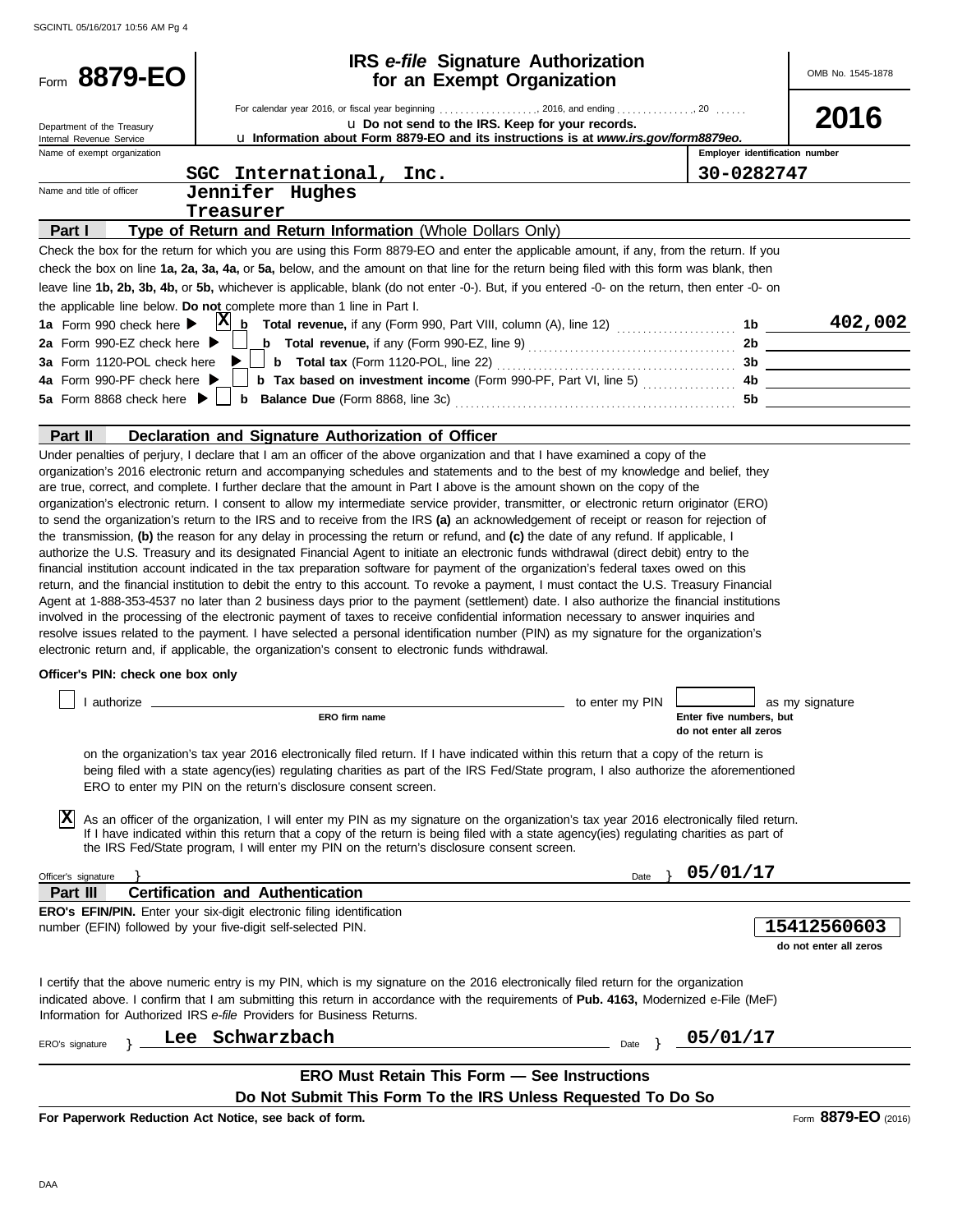Form

# **990 1990 2016 2016 Depending Solution Solution Solution Solution Spanization Exempt From Income Tax 2016**

u Information about Form 990 and its instructions is at *www.irs.gov/form990.* **u** Do not enter social security numbers on this form as it may be made public. OMB No. 1545-0047

| 20 I D                |
|-----------------------|
| <b>Open to Public</b> |
| <b>Inspection</b>     |

|                                | Department of the Treasury<br>Internal Revenue Service | <b>u</b> Do not enter social security numbers on this form as it may be made public.<br><b>u</b> Information about Form 990 and its instructions is at www.irs.gov/form990.                                                                                                                                              |                                  | <b>Open to Public</b><br><b>Inspection</b> |
|--------------------------------|--------------------------------------------------------|--------------------------------------------------------------------------------------------------------------------------------------------------------------------------------------------------------------------------------------------------------------------------------------------------------------------------|----------------------------------|--------------------------------------------|
|                                |                                                        | For the 2016 calendar year, or tax year beginning<br>and ending                                                                                                                                                                                                                                                          |                                  |                                            |
| в                              | Check if applicable:                                   |                                                                                                                                                                                                                                                                                                                          | D Employer identification number |                                            |
| <b>X</b>                       | Address change                                         | SGC International, Inc.                                                                                                                                                                                                                                                                                                  |                                  |                                            |
|                                |                                                        | Doing business as                                                                                                                                                                                                                                                                                                        |                                  | 30-0282747                                 |
|                                | Name change                                            | Number and street (or P.O. box if mail is not delivered to street address)<br>Room/suite                                                                                                                                                                                                                                 | E Telephone number               |                                            |
|                                | Initial return                                         | KSU 411 Bartow Ave office 230                                                                                                                                                                                                                                                                                            |                                  | 708-771-4000                               |
|                                | Final return/<br>terminated                            | City or town, state or province, country, and ZIP or foreign postal code                                                                                                                                                                                                                                                 |                                  |                                            |
|                                | Amended return                                         | Kennesaw<br>GA 30144<br>F Name and address of principal officer:                                                                                                                                                                                                                                                         | G Gross receipts \$              | 402,002                                    |
|                                | Application pending                                    | H(a) Is this a group return for subordinates?                                                                                                                                                                                                                                                                            |                                  | $ \mathbf{X} $ No<br>Yes                   |
|                                |                                                        | Jennifer Hughes                                                                                                                                                                                                                                                                                                          |                                  | No<br><b>Yes</b>                           |
|                                |                                                        | KSU School of Art & Design<br>H(b) Are all subordinates included?                                                                                                                                                                                                                                                        |                                  | If "No," attach a list. (see instructions) |
|                                |                                                        | GA 30144<br>Kennesaw                                                                                                                                                                                                                                                                                                     |                                  |                                            |
|                                | Tax-exempt status:                                     | $\overline{\mathbf{X}}$ 501(c)(3)<br>) $t$ (insert no.)<br>$501(c)$ (<br>4947(a)(1) or<br>527<br>sgcinternational.org                                                                                                                                                                                                    |                                  |                                            |
|                                | Website: U<br>Form of organization:                    | H(c) Group exemption number U<br>$ \mathbf{X} $ Corporation<br>Trust<br>Association<br>L Year of formation:                                                                                                                                                                                                              |                                  | M State of legal domicile:                 |
| κ                              | Part I                                                 | Other $\mathbf u$<br><b>Summary</b>                                                                                                                                                                                                                                                                                      |                                  |                                            |
|                                |                                                        | 1 Briefly describe the organization's mission or most significant activities:                                                                                                                                                                                                                                            |                                  |                                            |
|                                |                                                        | To advance the public appreciation & interest in the Graphic Arts medium                                                                                                                                                                                                                                                 |                                  |                                            |
|                                |                                                        | and create a forum for an exchange among Graphic Arts professionals.                                                                                                                                                                                                                                                     |                                  |                                            |
| Governance                     |                                                        |                                                                                                                                                                                                                                                                                                                          |                                  |                                            |
|                                |                                                        | 2 Check this box $\mathbf{u}$   if the organization discontinued its operations or disposed of more than 25% of its net assets.                                                                                                                                                                                          |                                  |                                            |
| œ                              | 3                                                      | Number of voting members of the governing body (Part VI, line 1a)                                                                                                                                                                                                                                                        | 3                                | 5                                          |
|                                | 4                                                      |                                                                                                                                                                                                                                                                                                                          | $\blacktriangle$                 | 5                                          |
|                                | 5                                                      | Total number of individuals employed in calendar year 2016 (Part V, line 2a) [[[[[[[[[[[[[[[[[[[[[[[[[[[[[[[[                                                                                                                                                                                                            | 5                                | $\overline{1}$                             |
| <b>Activities</b>              |                                                        | 6 Total number of volunteers (estimate if necessary)                                                                                                                                                                                                                                                                     | 6                                | $\mathbf 0$                                |
|                                |                                                        |                                                                                                                                                                                                                                                                                                                          | 7a                               | 0                                          |
|                                |                                                        |                                                                                                                                                                                                                                                                                                                          | 7b                               | 0                                          |
|                                |                                                        | Prior Year                                                                                                                                                                                                                                                                                                               |                                  | Current Year                               |
|                                |                                                        |                                                                                                                                                                                                                                                                                                                          |                                  | 0                                          |
| Revenue                        | 9                                                      |                                                                                                                                                                                                                                                                                                                          | 126,477                          | 401,845                                    |
|                                |                                                        |                                                                                                                                                                                                                                                                                                                          | 148                              | 157                                        |
|                                |                                                        | 11 Other revenue (Part VIII, column (A), lines 5, 6d, 8c, 9c, 10c, and 11e)                                                                                                                                                                                                                                              | 126,625                          | 402,002                                    |
|                                |                                                        | 12 Total revenue - add lines 8 through 11 (must equal Part VIII, column (A), line 12)                                                                                                                                                                                                                                    |                                  |                                            |
|                                |                                                        | 13 Grants and similar amounts paid (Part IX, column (A), lines 1-3)<br>14 Benefits paid to or for members (Part IX, column (A), line 4)                                                                                                                                                                                  |                                  | 0                                          |
|                                |                                                        | 15 Salaries, other compensation, employee benefits (Part IX, column (A), lines 5-10)                                                                                                                                                                                                                                     |                                  | 25,088                                     |
| Ses                            |                                                        |                                                                                                                                                                                                                                                                                                                          |                                  |                                            |
| Expen                          |                                                        |                                                                                                                                                                                                                                                                                                                          |                                  |                                            |
|                                |                                                        | 17 Other expenses (Part IX, column (A), lines 11a-11d, 11f-24e)                                                                                                                                                                                                                                                          | 112,405                          | 267,852                                    |
|                                |                                                        | 18 Total expenses. Add lines 13-17 (must equal Part IX, column (A), line 25)                                                                                                                                                                                                                                             | 112,405                          | 292,940                                    |
|                                |                                                        | 19 Revenue less expenses. Subtract line 18 from line 12                                                                                                                                                                                                                                                                  | 14,220                           | 109,062                                    |
| Net Assets or<br>Fund Balances |                                                        | Beginning of Current Year                                                                                                                                                                                                                                                                                                |                                  | End of Year                                |
|                                | 20                                                     | Total assets (Part X, line 16)                                                                                                                                                                                                                                                                                           | 310,877                          | 419,939                                    |
|                                | 21                                                     | Total liabilities (Part X, line 26)                                                                                                                                                                                                                                                                                      | O                                |                                            |
|                                |                                                        |                                                                                                                                                                                                                                                                                                                          | 310,877                          | 419,939                                    |
|                                | Part II                                                | <b>Signature Block</b>                                                                                                                                                                                                                                                                                                   |                                  |                                            |
|                                |                                                        | Under penalties of perjury, I declare that I have examined this return, including accompanying schedules and statements, and to the best of my knowledge and belief, it is<br>true, correct, and complete. Declaration of preparer (other than officer) is based on all information of which preparer has any knowledge. |                                  |                                            |
|                                |                                                        |                                                                                                                                                                                                                                                                                                                          |                                  |                                            |
| Sign                           |                                                        | Signature of officer                                                                                                                                                                                                                                                                                                     | Date                             |                                            |
| Here                           |                                                        | Jennifer Hughes<br>Treasurer                                                                                                                                                                                                                                                                                             |                                  |                                            |
|                                |                                                        | Type or print name and title                                                                                                                                                                                                                                                                                             |                                  |                                            |
|                                |                                                        | Print/Type preparer's name<br>Preparer's signature<br>Date                                                                                                                                                                                                                                                               | Check                            | PTIN<br>if                                 |
| Paid                           |                                                        | Lee Schwarzbach<br>Lee Schwarzbach                                                                                                                                                                                                                                                                                       | $05/16/17$ self-employed         | P00639673                                  |
|                                | Preparer<br>Firm's name                                | Walter J. Newton & Co. CPAs                                                                                                                                                                                                                                                                                              | Firm's $EIN$ }                   | 45-2131468                                 |
|                                | <b>Use Only</b>                                        | P.O. Box 4349                                                                                                                                                                                                                                                                                                            |                                  |                                            |
|                                | Firm's address                                         | Oak Park, IL<br>60304                                                                                                                                                                                                                                                                                                    | Phone no.                        | 708-771-4000                               |
|                                |                                                        |                                                                                                                                                                                                                                                                                                                          |                                  | $\boxed{\mathbf{X}}$ Yes<br><b>No</b>      |

| Sign     |             |                | Signature of officer         |                                                                      |        |       |                                                                                   |             |           |      |                   | Date          |              |      |      |
|----------|-------------|----------------|------------------------------|----------------------------------------------------------------------|--------|-------|-----------------------------------------------------------------------------------|-------------|-----------|------|-------------------|---------------|--------------|------|------|
| Here     |             |                | Jennifer                     | Hughes                                                               |        |       |                                                                                   |             | Treasurer |      |                   |               |              |      |      |
|          |             |                | Type or print name and title |                                                                      |        |       |                                                                                   |             |           |      |                   |               |              |      |      |
|          |             |                | Print/Type preparer's name   |                                                                      |        |       | Preparer's signature                                                              |             |           | Date |                   | Check         | <b>PTIN</b>  |      |      |
| Paid     | Lee         | Schwarzbach    |                              |                                                                      |        | Lee   | Schwarzbach                                                                       |             |           |      | 05/16/17          | self-employed | P00639673    |      |      |
| Preparer | Firm's name |                |                              | Walter J.                                                            | Newton |       | & Co.                                                                             | <b>CPAs</b> |           |      | Firm's $EIN$ $\}$ |               | 45-2131468   |      |      |
| Use Only |             |                |                              | P.O. Box 4349                                                        |        |       |                                                                                   |             |           |      |                   |               |              |      |      |
|          |             | Firm's address |                              | Oak Park, IL                                                         |        | 60304 |                                                                                   |             |           |      | Phone no.         |               | 708-771-4000 |      |      |
|          |             |                |                              |                                                                      |        |       | May the IRS discuss this return with the preparer shown above? (see instructions) |             |           |      |                   |               | 'xl<br>Yes   |      | l No |
|          |             |                |                              | For Bournmed: Badrietten, Ant Netter, and the accessts instructions. |        |       |                                                                                   |             |           |      |                   |               |              | nnn. |      |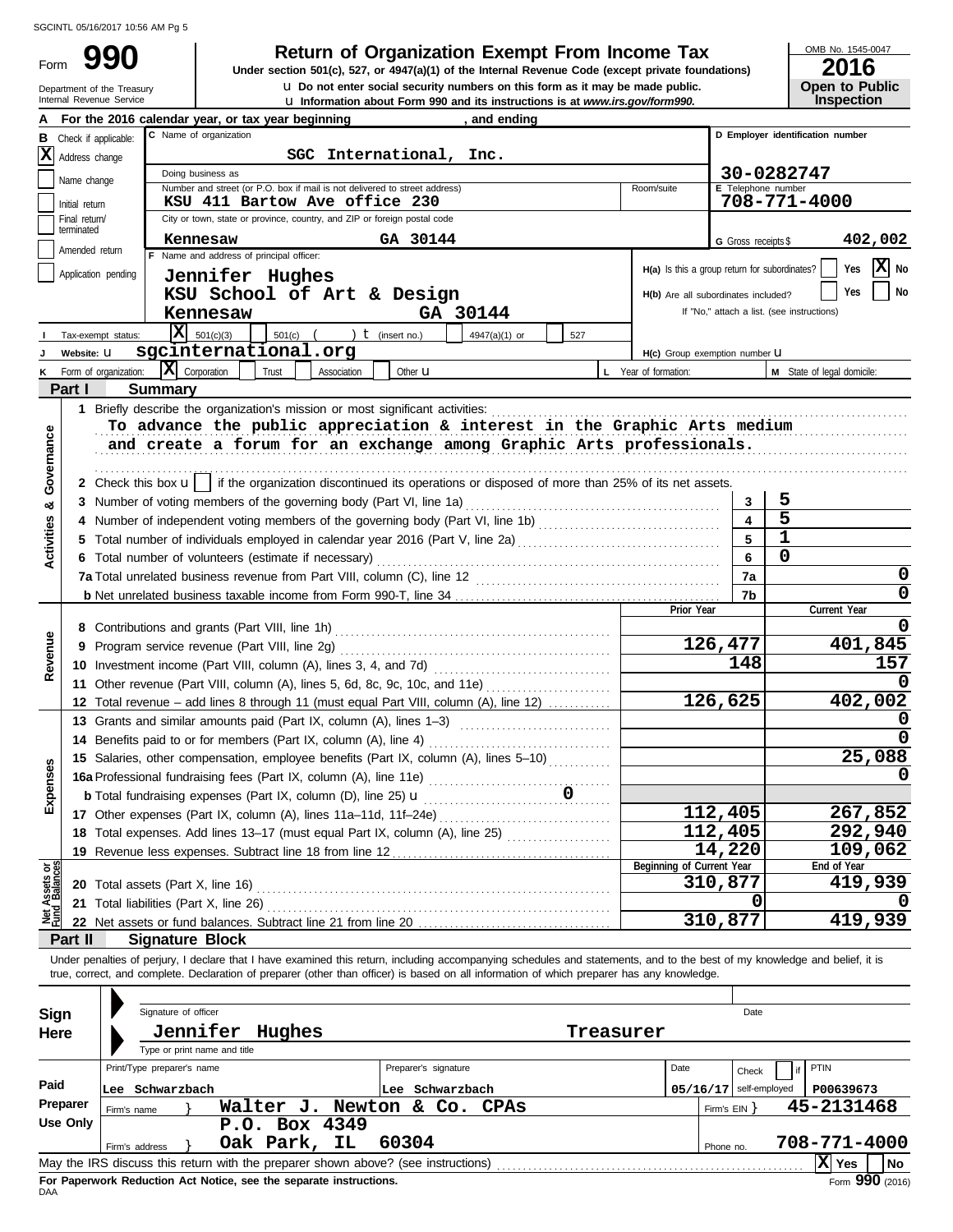|   |              | Form 990 (2016) SGC International, Inc.                                                                                                                                                                       |                                  |                        | 30-0282747                                                                             | Page 2                      |
|---|--------------|---------------------------------------------------------------------------------------------------------------------------------------------------------------------------------------------------------------|----------------------------------|------------------------|----------------------------------------------------------------------------------------|-----------------------------|
|   | Part III     | <b>Statement of Program Service Accomplishments</b>                                                                                                                                                           |                                  |                        |                                                                                        |                             |
|   |              | Check if Schedule O contains a response or note to any line in this Part III                                                                                                                                  |                                  |                        |                                                                                        |                             |
|   |              | 1 Briefly describe the organization's mission:                                                                                                                                                                |                                  |                        |                                                                                        |                             |
|   |              | To advance the public appreciation & interest in the Graphic Arts medium                                                                                                                                      |                                  |                        |                                                                                        |                             |
|   |              | and create a forum for an exchange among Graphic Arts professionals.                                                                                                                                          |                                  |                        |                                                                                        |                             |
|   |              |                                                                                                                                                                                                               |                                  |                        |                                                                                        |                             |
|   |              |                                                                                                                                                                                                               |                                  |                        |                                                                                        |                             |
| 2 |              | Did the organization undertake any significant program services during the year which were not listed on the                                                                                                  |                                  |                        |                                                                                        |                             |
|   |              | prior Form 990 or 990-EZ?                                                                                                                                                                                     |                                  |                        |                                                                                        | Yes $\boxed{\mathbf{X}}$ No |
|   |              | If "Yes," describe these new services on Schedule O.                                                                                                                                                          |                                  |                        |                                                                                        |                             |
| 3 |              | Did the organization cease conducting, or make significant changes in how it conducts, any program                                                                                                            |                                  |                        |                                                                                        | Yes $\overline{X}$ No       |
|   | services?    |                                                                                                                                                                                                               |                                  |                        |                                                                                        |                             |
|   |              | If "Yes," describe these changes on Schedule O.                                                                                                                                                               |                                  |                        |                                                                                        |                             |
| 4 |              | Describe the organization's program service accomplishments for each of its three largest program services, as measured by                                                                                    |                                  |                        |                                                                                        |                             |
|   |              | expenses. Section 501(c)(3) and 501(c)(4) organizations are required to report the amount of grants and allocations to others,<br>the total expenses, and revenue, if any, for each program service reported. |                                  |                        |                                                                                        |                             |
|   |              |                                                                                                                                                                                                               |                                  |                        |                                                                                        |                             |
|   | 4a (Code:    | ) (Expenses \$                                                                                                                                                                                                | $279,847$ including grants of \$ |                        | ) (Revenue \$                                                                          |                             |
|   |              | To advance the public appreciation & interest in the Graphic Arts medium                                                                                                                                      |                                  |                        |                                                                                        |                             |
|   |              | and create a forum for an exchange among Graphic Arts professionals.                                                                                                                                          |                                  |                        |                                                                                        |                             |
|   |              |                                                                                                                                                                                                               |                                  |                        |                                                                                        |                             |
|   |              |                                                                                                                                                                                                               |                                  |                        |                                                                                        |                             |
|   |              |                                                                                                                                                                                                               |                                  |                        |                                                                                        |                             |
|   |              |                                                                                                                                                                                                               |                                  |                        |                                                                                        |                             |
|   |              |                                                                                                                                                                                                               |                                  |                        |                                                                                        |                             |
|   |              |                                                                                                                                                                                                               |                                  |                        |                                                                                        |                             |
|   |              |                                                                                                                                                                                                               |                                  |                        |                                                                                        |                             |
|   |              |                                                                                                                                                                                                               |                                  |                        |                                                                                        |                             |
|   |              |                                                                                                                                                                                                               |                                  |                        |                                                                                        |                             |
|   |              |                                                                                                                                                                                                               |                                  |                        |                                                                                        |                             |
|   | 4b (Code:    |                                                                                                                                                                                                               |                                  |                        | ) (Expenses $\frac{1}{2}$ including grants of $\frac{1}{2}$ ) (Revenue $\frac{1}{2}$ ) |                             |
|   |              |                                                                                                                                                                                                               |                                  |                        |                                                                                        |                             |
|   |              |                                                                                                                                                                                                               |                                  |                        |                                                                                        |                             |
|   |              |                                                                                                                                                                                                               |                                  |                        |                                                                                        |                             |
|   |              |                                                                                                                                                                                                               |                                  |                        |                                                                                        |                             |
|   |              |                                                                                                                                                                                                               |                                  |                        |                                                                                        |                             |
|   |              |                                                                                                                                                                                                               |                                  |                        |                                                                                        |                             |
|   |              |                                                                                                                                                                                                               |                                  |                        |                                                                                        |                             |
|   |              |                                                                                                                                                                                                               |                                  |                        |                                                                                        |                             |
|   |              |                                                                                                                                                                                                               |                                  |                        |                                                                                        |                             |
|   |              |                                                                                                                                                                                                               |                                  |                        |                                                                                        |                             |
|   |              |                                                                                                                                                                                                               |                                  |                        |                                                                                        |                             |
|   |              |                                                                                                                                                                                                               |                                  |                        | ) (Revenue \$                                                                          |                             |
|   | 4c (Code:    | ) (Expenses \$                                                                                                                                                                                                |                                  | including grants of \$ |                                                                                        |                             |
|   |              |                                                                                                                                                                                                               |                                  |                        |                                                                                        |                             |
|   |              |                                                                                                                                                                                                               |                                  |                        |                                                                                        |                             |
|   |              |                                                                                                                                                                                                               |                                  |                        |                                                                                        |                             |
|   |              |                                                                                                                                                                                                               |                                  |                        |                                                                                        |                             |
|   |              |                                                                                                                                                                                                               |                                  |                        |                                                                                        |                             |
|   |              |                                                                                                                                                                                                               |                                  |                        |                                                                                        |                             |
|   |              |                                                                                                                                                                                                               |                                  |                        |                                                                                        |                             |
|   |              |                                                                                                                                                                                                               |                                  |                        |                                                                                        |                             |
|   |              |                                                                                                                                                                                                               |                                  |                        |                                                                                        |                             |
|   |              |                                                                                                                                                                                                               |                                  |                        |                                                                                        |                             |
|   |              |                                                                                                                                                                                                               |                                  |                        |                                                                                        |                             |
|   |              | 4d Other program services (Describe in Schedule O.)                                                                                                                                                           |                                  |                        |                                                                                        |                             |
|   | (Expenses \$ |                                                                                                                                                                                                               | including grants of \$           |                        | (Revenue \$                                                                            |                             |
|   |              | <b>4e</b> Total program service expenses <b>u</b>                                                                                                                                                             | 279.847                          |                        |                                                                                        |                             |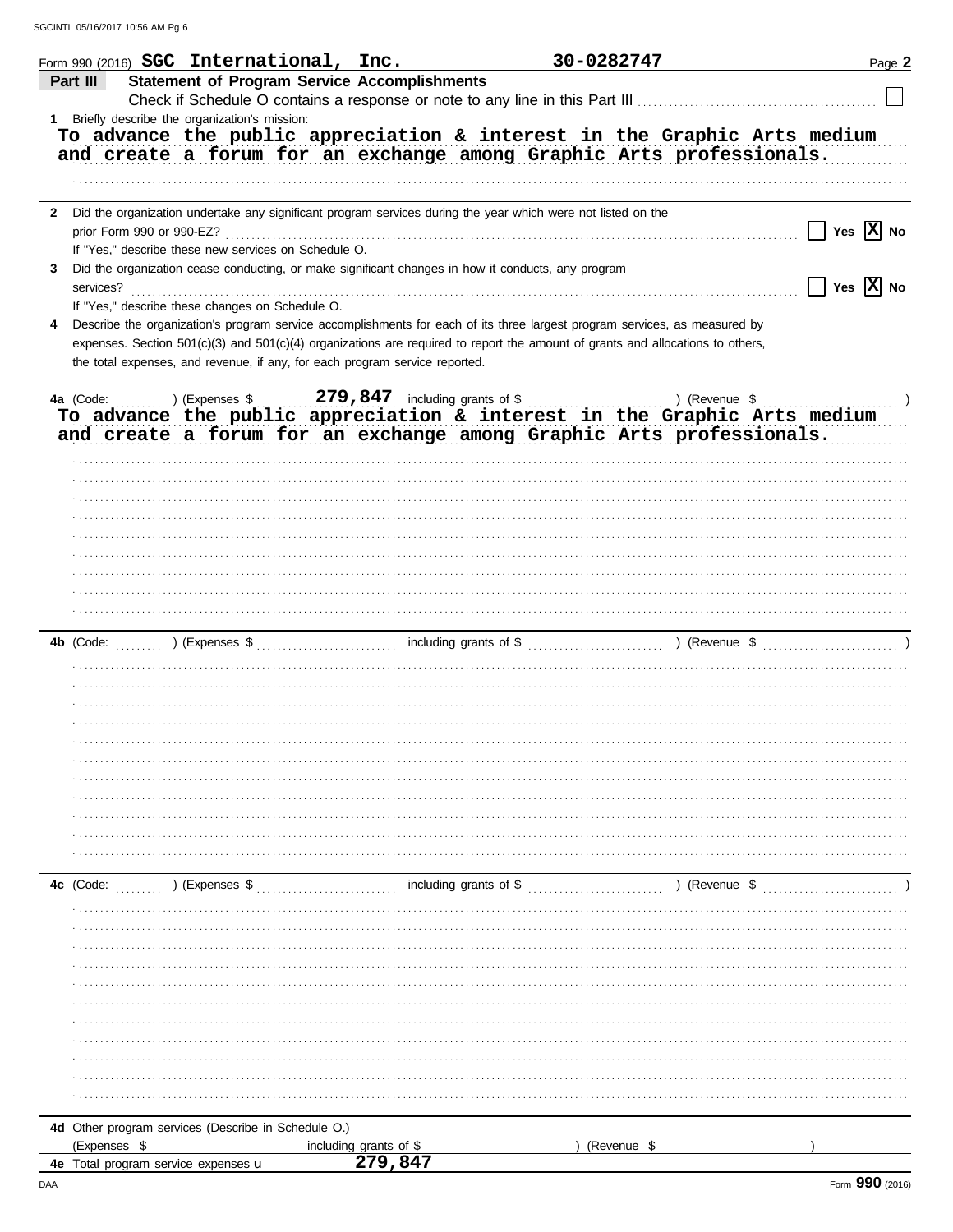|     | 30-0282747<br>Form 990 (2016) $SGC$ International, Inc.                                                                 |              |             | Page 3      |
|-----|-------------------------------------------------------------------------------------------------------------------------|--------------|-------------|-------------|
|     | Part IV<br><b>Checklist of Required Schedules</b>                                                                       |              |             |             |
|     |                                                                                                                         |              | Yes         | No          |
| 1   | Is the organization described in section 501(c)(3) or $4947(a)(1)$ (other than a private foundation)? If "Yes,"         |              |             |             |
|     | complete Schedule A                                                                                                     | 1            | $\mathbf x$ |             |
| 2   | Is the organization required to complete Schedule B, Schedule of Contributors (see instructions)?                       | $\mathbf{2}$ |             | X           |
| 3   | Did the organization engage in direct or indirect political campaign activities on behalf of or in opposition to        |              |             |             |
|     | candidates for public office? If "Yes," complete Schedule C, Part I                                                     | 3            |             | X           |
| 4   | Section 501(c)(3) organizations. Did the organization engage in lobbying activities, or have a section 501(h)           |              |             |             |
|     | election in effect during the tax year? If "Yes," complete Schedule C, Part II                                          | 4            |             | X           |
| 5   | Is the organization a section $501(c)(4)$ , $501(c)(5)$ , or $501(c)(6)$ organization that receives membership dues,    |              |             |             |
|     | assessments, or similar amounts as defined in Revenue Procedure 98-19? If "Yes," complete Schedule C,                   |              |             |             |
|     | Part III                                                                                                                | 5            |             | X           |
| 6   | Did the organization maintain any donor advised funds or any similar funds or accounts for which donors                 |              |             |             |
|     | have the right to provide advice on the distribution or investment of amounts in such funds or accounts? If             |              |             |             |
|     | "Yes," complete Schedule D, Part I                                                                                      | 6            |             | X           |
| 7   | Did the organization receive or hold a conservation easement, including easements to preserve open space,               |              |             |             |
|     | the environment, historic land areas, or historic structures? If "Yes," complete Schedule D, Part II                    | 7            |             | X           |
| 8   | Did the organization maintain collections of works of art, historical treasures, or other similar assets? If "Yes,"     |              |             |             |
|     | complete Schedule D, Part III                                                                                           | 8            |             | X           |
| 9   | Did the organization report an amount in Part X, line 21, for escrow or custodial account liability, serve as a         |              |             |             |
|     | custodian for amounts not listed in Part X; or provide credit counseling, debt management, credit repair, or            |              |             |             |
|     | debt negotiation services? If "Yes," complete Schedule D, Part IV                                                       | 9            |             | X           |
| 10  | Did the organization, directly or through a related organization, hold assets in temporarily restricted                 |              |             |             |
|     | endowments, permanent endowments, or quasi-endowments? If "Yes," complete Schedule D, Part V                            | 10           |             | X           |
| 11  | If the organization's answer to any of the following questions is "Yes," then complete Schedule D, Parts VI,            |              |             |             |
|     | VII, VIII, IX, or X as applicable.                                                                                      |              |             |             |
| a   | Did the organization report an amount for land, buildings, and equipment in Part X, line 10? If "Yes,"                  |              |             |             |
|     | complete Schedule D, Part VI                                                                                            | 11a          |             | X           |
| b   | Did the organization report an amount for investments—other securities in Part X, line 12 that is 5% or more            |              |             |             |
|     | of its total assets reported in Part X, line 16? If "Yes," complete Schedule D, Part VII                                | 11b          |             | X           |
| c   | Did the organization report an amount for investments-program related in Part X, line 13 that is 5% or more             |              |             |             |
|     | of its total assets reported in Part X, line 16? If "Yes," complete Schedule D, Part VIII                               | 11c          |             | X           |
| d   | Did the organization report an amount for other assets in Part X, line 15 that is 5% or more of its total assets        |              |             |             |
|     | reported in Part X, line 16? If "Yes," complete Schedule D, Part IX                                                     | 11d          |             | X           |
|     | Did the organization report an amount for other liabilities in Part X, line 25? If "Yes," complete Schedule D, Part X   | 11e          |             | $\mathbf x$ |
| f   | Did the organization's separate or consolidated financial statements for the tax year include a footnote that addresses |              |             |             |
|     | the organization's liability for uncertain tax positions under FIN 48 (ASC 740)? If "Yes," complete Schedule D, Part X  | 11f          |             | X           |
|     | 12a Did the organization obtain separate, independent audited financial statements for the tax year? If "Yes," complete |              |             |             |
|     |                                                                                                                         | 12a          |             | X           |
|     | <b>b</b> Was the organization included in consolidated, independent audited financial statements for the tax year? If   |              |             |             |
|     | "Yes," and if the organization answered "No" to line 12a, then completing Schedule D, Parts XI and XII is optional      | 12b          |             | X           |
| 13  |                                                                                                                         | 13           |             | X           |
| 14a | Did the organization maintain an office, employees, or agents outside of the United States?                             | 14a          |             | X           |
| b   | Did the organization have aggregate revenues or expenses of more than \$10,000 from grantmaking,                        |              |             |             |
|     | fundraising, business, investment, and program service activities outside the United States, or aggregate               |              |             |             |
|     | foreign investments valued at \$100,000 or more? If "Yes," complete Schedule F, Parts I and IV                          | 14b          |             | X           |
| 15  | Did the organization report on Part IX, column (A), line 3, more than \$5,000 of grants or other assistance to or       |              |             |             |
|     | for any foreign organization? If "Yes," complete Schedule F, Parts II and IV                                            | 15           |             | X           |
| 16  | Did the organization report on Part IX, column (A), line 3, more than \$5,000 of aggregate grants or other              |              |             |             |
|     | assistance to or for foreign individuals? If "Yes," complete Schedule F, Parts III and IV                               | 16           |             | X           |
| 17  | Did the organization report a total of more than \$15,000 of expenses for professional fundraising services on          |              |             |             |
|     |                                                                                                                         | 17           |             | X           |
| 18  | Did the organization report more than \$15,000 total of fundraising event gross income and contributions on             |              |             |             |
|     | Part VIII, lines 1c and 8a? If "Yes," complete Schedule G, Part II                                                      | 18           |             | X           |
| 19  | Did the organization report more than \$15,000 of gross income from gaming activities on Part VIII, line 9a?            |              |             |             |
|     |                                                                                                                         | 19           |             | X           |

Form **990** (2016)

| SGCINTL 05/16/2017 10:56 AM Pg |  |  |  |
|--------------------------------|--|--|--|
|--------------------------------|--|--|--|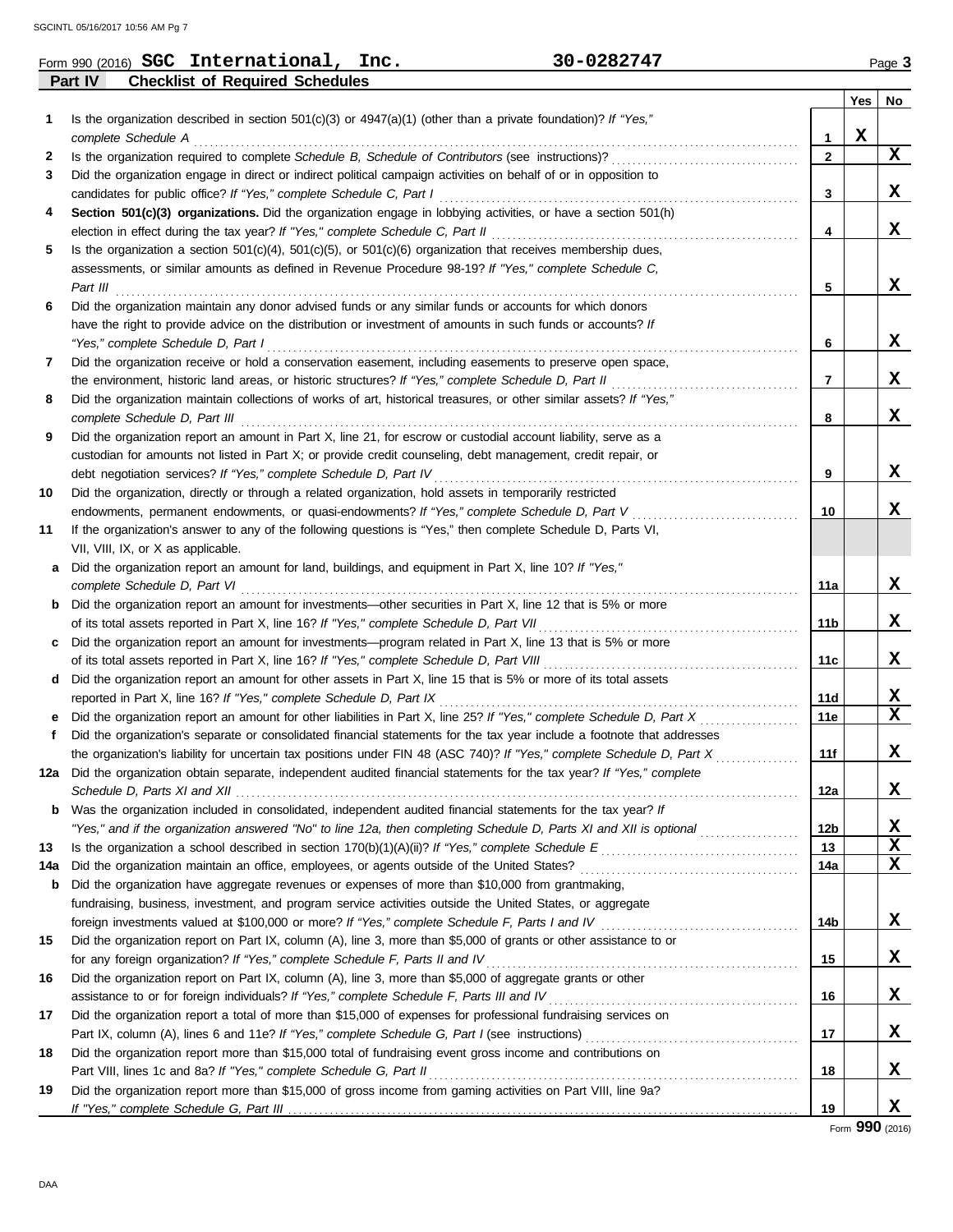|     | 30-0282747<br>Form 990 (2016) SGC International, Inc.                                                                      |                 |     | Page 4                  |
|-----|----------------------------------------------------------------------------------------------------------------------------|-----------------|-----|-------------------------|
|     | Part IV<br><b>Checklist of Required Schedules (continued)</b>                                                              |                 |     |                         |
|     |                                                                                                                            |                 | Yes | No                      |
|     | 20a Did the organization operate one or more hospital facilities? If "Yes," complete Schedule H                            | 20a             |     | x                       |
| b   |                                                                                                                            | 20b             |     |                         |
| 21  | Did the organization report more than \$5,000 of grants or other assistance to any domestic organization or                |                 |     |                         |
|     | domestic government on Part IX, column (A), line 1? If "Yes," complete Schedule I, Parts I and II                          | 21              |     | X                       |
| 22  | Did the organization report more than \$5,000 of grants or other assistance to or for domestic individuals on              |                 |     |                         |
|     | Part IX, column (A), line 2? If "Yes," complete Schedule I, Parts I and III                                                | 22              |     | X                       |
| 23  | Did the organization answer "Yes" to Part VII, Section A, line 3, 4, or 5 about compensation of the                        |                 |     |                         |
|     | organization's current and former officers, directors, trustees, key employees, and highest compensated                    |                 |     |                         |
|     | employees? If "Yes," complete Schedule J                                                                                   | 23              |     | X                       |
|     | 24a Did the organization have a tax-exempt bond issue with an outstanding principal amount of more than                    |                 |     |                         |
|     | \$100,000 as of the last day of the year, that was issued after December 31, 2002? If "Yes," answer lines 24b              |                 |     |                         |
|     | through 24d and complete Schedule K. If "No," go to line 25a                                                               | 24a             |     | X                       |
| b   | Did the organization invest any proceeds of tax-exempt bonds beyond a temporary period exception?                          | 24b             |     |                         |
| c   | Did the organization maintain an escrow account other than a refunding escrow at any time during the year                  |                 |     |                         |
|     | to defease any tax-exempt bonds?                                                                                           | 24c             |     |                         |
|     | d Did the organization act as an "on behalf of" issuer for bonds outstanding at any time during the year?                  | 24d             |     |                         |
|     | 25a Section 501(c)(3), 501(c)(4), and 501(c)(29) organizations. Did the organization engage in an excess benefit           |                 |     |                         |
|     | transaction with a disqualified person during the year? If "Yes," complete Schedule L, Part I                              | 25a             |     | X                       |
| b   | Is the organization aware that it engaged in an excess benefit transaction with a disqualified person in a prior           |                 |     |                         |
|     | year, and that the transaction has not been reported on any of the organization's prior Forms 990 or 990-EZ?               |                 |     |                         |
|     | If "Yes," complete Schedule L, Part I                                                                                      | 25b             |     | X                       |
| 26  | Did the organization report any amount on Part X, line 5, 6, or 22 for receivables from or payables to any                 |                 |     |                         |
|     | current or former officers, directors, trustees, key employees, highest compensated employees, or                          |                 |     |                         |
|     | disqualified persons? If "Yes," complete Schedule L, Part II                                                               | 26              |     | X                       |
| 27  | Did the organization provide a grant or other assistance to an officer, director, trustee, key employee,                   |                 |     |                         |
|     | substantial contributor or employee thereof, a grant selection committee member, or to a 35% controlled                    |                 |     |                         |
|     | entity or family member of any of these persons? If "Yes," complete Schedule L, Part III                                   | 27              |     | X                       |
| 28  | Was the organization a party to a business transaction with one of the following parties (see Schedule L,                  |                 |     |                         |
|     | Part IV instructions for applicable filing thresholds, conditions, and exceptions):                                        |                 |     |                         |
| а   | A current or former officer, director, trustee, or key employee? If "Yes," complete Schedule L, Part IV                    | 28a             |     | X                       |
| b   | A family member of a current or former officer, director, trustee, or key employee? If "Yes," complete                     |                 |     |                         |
|     | Schedule L, Part IV                                                                                                        | 28b             |     | X                       |
| c   | An entity of which a current or former officer, director, trustee, or key employee (or a family member thereof)            |                 |     |                         |
|     | was an officer, director, trustee, or direct or indirect owner? If "Yes," complete Schedule L, Part IV                     | 28c             |     | X                       |
| 29  |                                                                                                                            | 29              |     | $\overline{\mathbf{X}}$ |
| 30  | Did the organization receive contributions of art, historical treasures, or other similar assets, or qualified             |                 |     |                         |
|     | conservation contributions? If "Yes," complete Schedule M                                                                  | 30              |     | X                       |
| 31  | Did the organization liquidate, terminate, or dissolve and cease operations? If "Yes," complete Schedule N,                |                 |     |                         |
|     | Part I                                                                                                                     | 31              |     | X                       |
| 32  | Did the organization sell, exchange, dispose of, or transfer more than 25% of its net assets? If "Yes,"                    |                 |     |                         |
|     | complete Schedule N, Part II                                                                                               | 32              |     | X                       |
| 33  | Did the organization own 100% of an entity disregarded as separate from the organization under Regulations                 |                 |     | X                       |
|     | sections 301.7701-2 and 301.7701-3? If "Yes," complete Schedule R, Part I                                                  | 33              |     |                         |
| 34  | Was the organization related to any tax-exempt or taxable entity? If "Yes," complete Schedule R, Parts II, III,            |                 |     |                         |
|     | or IV, and Part V, line 1                                                                                                  | 34              |     | х<br>$\mathbf x$        |
| 35a |                                                                                                                            | 35a             |     |                         |
| b   | If "Yes" to line 35a, did the organization receive any payment from or engage in any transaction with a                    |                 |     |                         |
|     | controlled entity within the meaning of section 512(b)(13)? If "Yes," complete Schedule R, Part V, line 2 [[[[ [ [ [ ] ]]] | 35 <sub>b</sub> |     |                         |
| 36  | Section 501(c)(3) organizations. Did the organization make any transfers to an exempt non-charitable                       |                 |     |                         |
|     | related organization? If "Yes," complete Schedule R, Part V, line 2                                                        | 36              |     | X                       |
| 37  | Did the organization conduct more than 5% of its activities through an entity that is not a related organization           |                 |     |                         |
|     | and that is treated as a partnership for federal income tax purposes? If "Yes," complete Schedule R,                       |                 |     |                         |
|     | Part VI                                                                                                                    | 37              |     | X                       |
| 38  | Did the organization complete Schedule O and provide explanations in Schedule O for Part VI, lines 11b and                 |                 |     | X                       |
|     | 19? Note. All Form 990 filers are required to complete Schedule O.                                                         | 38              |     |                         |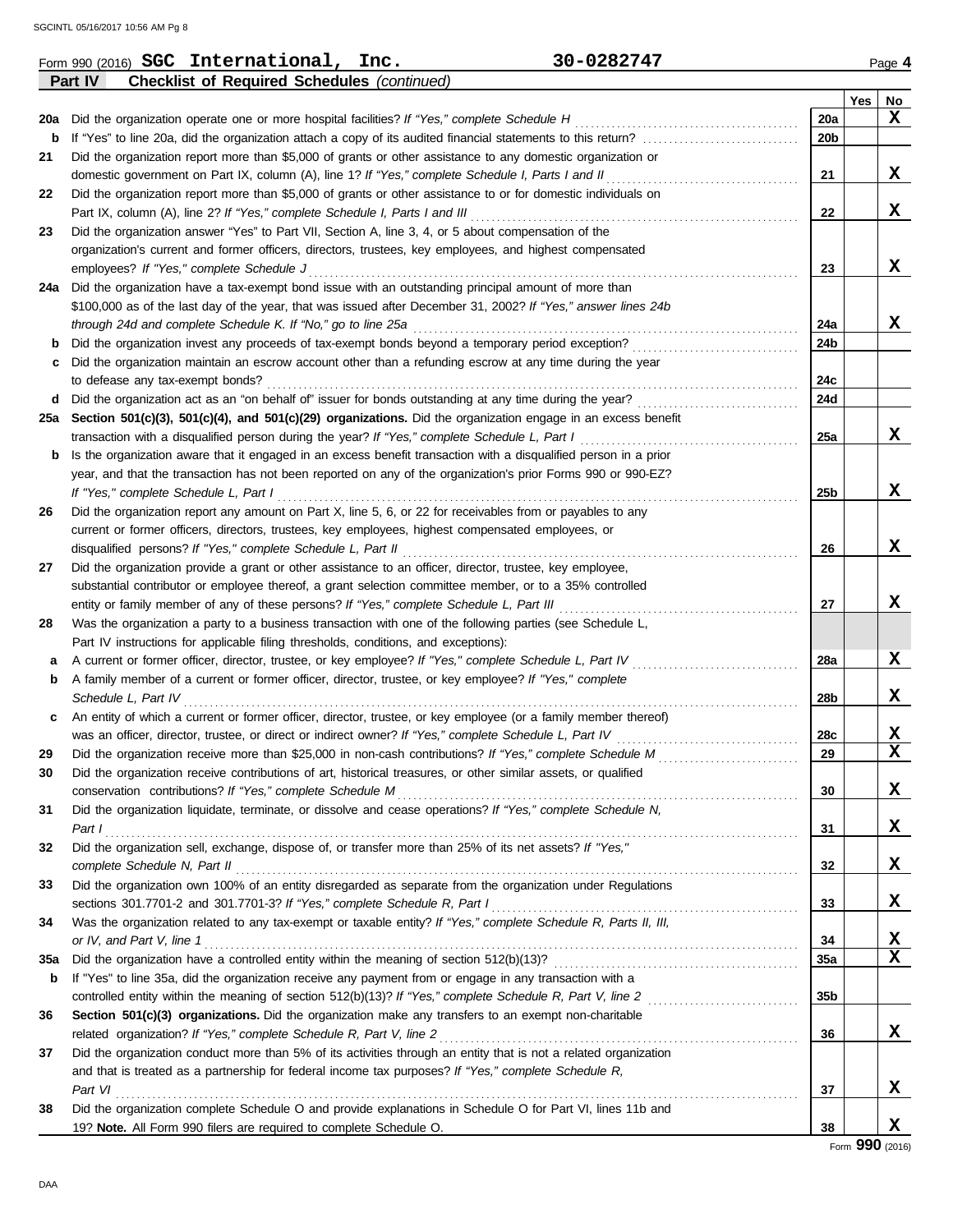|     | Form 990 (2016) SGC International, Inc.                                                                                                                                                                                                                                | 30-0282747 |                 |                     |                |     | Page 5 |
|-----|------------------------------------------------------------------------------------------------------------------------------------------------------------------------------------------------------------------------------------------------------------------------|------------|-----------------|---------------------|----------------|-----|--------|
|     | Statements Regarding Other IRS Filings and Tax Compliance<br>Part V                                                                                                                                                                                                    |            |                 |                     |                |     |        |
|     | Check if Schedule O contains a response or note to any line in this Part V                                                                                                                                                                                             |            |                 |                     |                |     |        |
|     |                                                                                                                                                                                                                                                                        |            |                 |                     |                | Yes | No     |
| 1а  | Enter the number reported in Box 3 of Form 1096. Enter -0- if not applicable                                                                                                                                                                                           |            | 1a              | 4<br>$\overline{0}$ |                |     |        |
| b   | Enter the number of Forms W-2G included in line 1a. Enter -0- if not applicable                                                                                                                                                                                        |            | 1 <sub>b</sub>  |                     |                |     |        |
| c   | Did the organization comply with backup withholding rules for reportable payments to vendors and                                                                                                                                                                       |            |                 |                     |                |     |        |
|     | reportable gaming (gambling) winnings to prize winners?                                                                                                                                                                                                                |            |                 |                     | 1c             |     |        |
|     | 2a Enter the number of employees reported on Form W-3, Transmittal of Wage and Tax                                                                                                                                                                                     |            |                 | 1                   |                |     |        |
|     | Statements, filed for the calendar year ending with or within the year covered by this return                                                                                                                                                                          |            | 2a              |                     | 2b             | X   |        |
| b   | If at least one is reported on line 2a, did the organization file all required federal employment tax returns?<br>Note. If the sum of lines 1a and 2a is greater than 250, you may be required to e-file (see instructions)                                            |            |                 |                     |                |     |        |
| За  | Did the organization have unrelated business gross income of \$1,000 or more during the year?                                                                                                                                                                          |            |                 |                     | 3a             |     | X      |
| b   | If "Yes," has it filed a Form 990-T for this year? If "No" to line 3b, provide an explanation in Schedule O                                                                                                                                                            |            |                 |                     | 3b             |     |        |
| 4a  | At any time during the calendar year, did the organization have an interest in, or a signature or other authority                                                                                                                                                      |            |                 |                     |                |     |        |
|     | over, a financial account in a foreign country (such as a bank account, securities account, or other financial                                                                                                                                                         |            |                 |                     |                |     |        |
|     | account)?                                                                                                                                                                                                                                                              |            |                 |                     | 4a             |     | X      |
| b   | If "Yes," enter the name of the foreign country: u                                                                                                                                                                                                                     |            |                 |                     |                |     |        |
|     | See instructions for filing requirements for FinCEN Form 114, Report of Foreign Bank and Financial Accounts                                                                                                                                                            |            |                 |                     |                |     |        |
|     | (FBAR).                                                                                                                                                                                                                                                                |            |                 |                     |                |     |        |
| 5a  | Was the organization a party to a prohibited tax shelter transaction at any time during the tax year?                                                                                                                                                                  |            |                 |                     | 5a             |     | X      |
| b   | Did any taxable party notify the organization that it was or is a party to a prohibited tax shelter transaction?                                                                                                                                                       |            |                 |                     | 5 <sub>b</sub> |     | X      |
| с   | If "Yes" to line 5a or 5b, did the organization file Form 8886-T?                                                                                                                                                                                                      |            |                 |                     | 5c             |     |        |
| 6а  | Does the organization have annual gross receipts that are normally greater than \$100,000, and did the                                                                                                                                                                 |            |                 |                     |                |     |        |
|     | organization solicit any contributions that were not tax deductible as charitable contributions?                                                                                                                                                                       |            |                 |                     | 6a             |     | X      |
| b   | If "Yes," did the organization include with every solicitation an express statement that such contributions or                                                                                                                                                         |            |                 |                     |                |     |        |
|     | gifts were not tax deductible?                                                                                                                                                                                                                                         |            |                 |                     | 6b             |     |        |
| 7   | Organizations that may receive deductible contributions under section 170(c).                                                                                                                                                                                          |            |                 |                     |                |     |        |
| а   | Did the organization receive a payment in excess of \$75 made partly as a contribution and partly for goods                                                                                                                                                            |            |                 |                     |                |     |        |
|     | and services provided to the payor?                                                                                                                                                                                                                                    |            |                 |                     | 7а             |     |        |
| b   |                                                                                                                                                                                                                                                                        |            |                 |                     | 7b             |     |        |
| c   | Did the organization sell, exchange, or otherwise dispose of tangible personal property for which it was                                                                                                                                                               |            |                 |                     |                |     |        |
|     | required to file Form 8282?                                                                                                                                                                                                                                            |            |                 |                     | 7с             |     |        |
| d   |                                                                                                                                                                                                                                                                        |            | 7d              |                     |                |     |        |
| е   | Did the organization receive any funds, directly or indirectly, to pay premiums on a personal benefit contract?                                                                                                                                                        |            |                 |                     | 7е             |     |        |
|     | Did the organization, during the year, pay premiums, directly or indirectly, on a personal benefit contract?                                                                                                                                                           |            |                 |                     | 7f             |     |        |
|     | If the organization received a contribution of qualified intellectual property, did the organization file Form 8899 as required?<br>If the organization received a contribution of cars, boats, airplanes, or other vehicles, did the organization file a Form 1098-C? |            |                 |                     | 7g<br>7h       |     |        |
|     | Sponsoring organizations maintaining donor advised funds. Did a donor advised fund maintained by the                                                                                                                                                                   |            |                 |                     |                |     |        |
| 8   |                                                                                                                                                                                                                                                                        |            |                 |                     | 8              |     |        |
| 9   | Sponsoring organizations maintaining donor advised funds.                                                                                                                                                                                                              |            |                 |                     |                |     |        |
| a   | Did the sponsoring organization make any taxable distributions under section 4966?                                                                                                                                                                                     |            |                 |                     | 9а             |     |        |
| b   | Did the sponsoring organization make a distribution to a donor, donor advisor, or related person?                                                                                                                                                                      |            |                 |                     | 9b             |     |        |
| 10  | Section 501(c)(7) organizations. Enter:                                                                                                                                                                                                                                |            |                 |                     |                |     |        |
| а   |                                                                                                                                                                                                                                                                        |            | 10a             |                     |                |     |        |
| b   | Gross receipts, included on Form 990, Part VIII, line 12, for public use of club facilities                                                                                                                                                                            |            | 10 <sub>b</sub> |                     |                |     |        |
| 11  | Section 501(c)(12) organizations. Enter:                                                                                                                                                                                                                               |            |                 |                     |                |     |        |
| а   | Gross income from members or shareholders                                                                                                                                                                                                                              |            | 11a             |                     |                |     |        |
| b   | Gross income from other sources (Do not net amounts due or paid to other sources                                                                                                                                                                                       |            |                 |                     |                |     |        |
|     | against amounts due or received from them.)                                                                                                                                                                                                                            |            | 11 <sub>b</sub> |                     |                |     |        |
| 12a | Section 4947(a)(1) non-exempt charitable trusts. Is the organization filing Form 990 in lieu of Form 1041?                                                                                                                                                             |            |                 |                     | 12a            |     |        |
| b   | If "Yes," enter the amount of tax-exempt interest received or accrued during the year                                                                                                                                                                                  |            | 12b             |                     |                |     |        |
| 13  | Section 501(c)(29) qualified nonprofit health insurance issuers.                                                                                                                                                                                                       |            |                 |                     |                |     |        |
| а   | Is the organization licensed to issue qualified health plans in more than one state?                                                                                                                                                                                   |            |                 |                     | 13а            |     |        |
|     | Note. See the instructions for additional information the organization must report on Schedule O.                                                                                                                                                                      |            |                 |                     |                |     |        |
| b   | Enter the amount of reserves the organization is required to maintain by the states in which                                                                                                                                                                           |            |                 |                     |                |     |        |
|     |                                                                                                                                                                                                                                                                        |            | 13 <sub>b</sub> |                     |                |     |        |
| c   | Enter the amount of reserves on hand                                                                                                                                                                                                                                   |            | 13 <sub>c</sub> |                     |                |     |        |
| 14a | Did the organization receive any payments for indoor tanning services during the tax year?                                                                                                                                                                             |            |                 |                     | 14a            |     | X      |
|     |                                                                                                                                                                                                                                                                        |            |                 |                     | 14b            |     |        |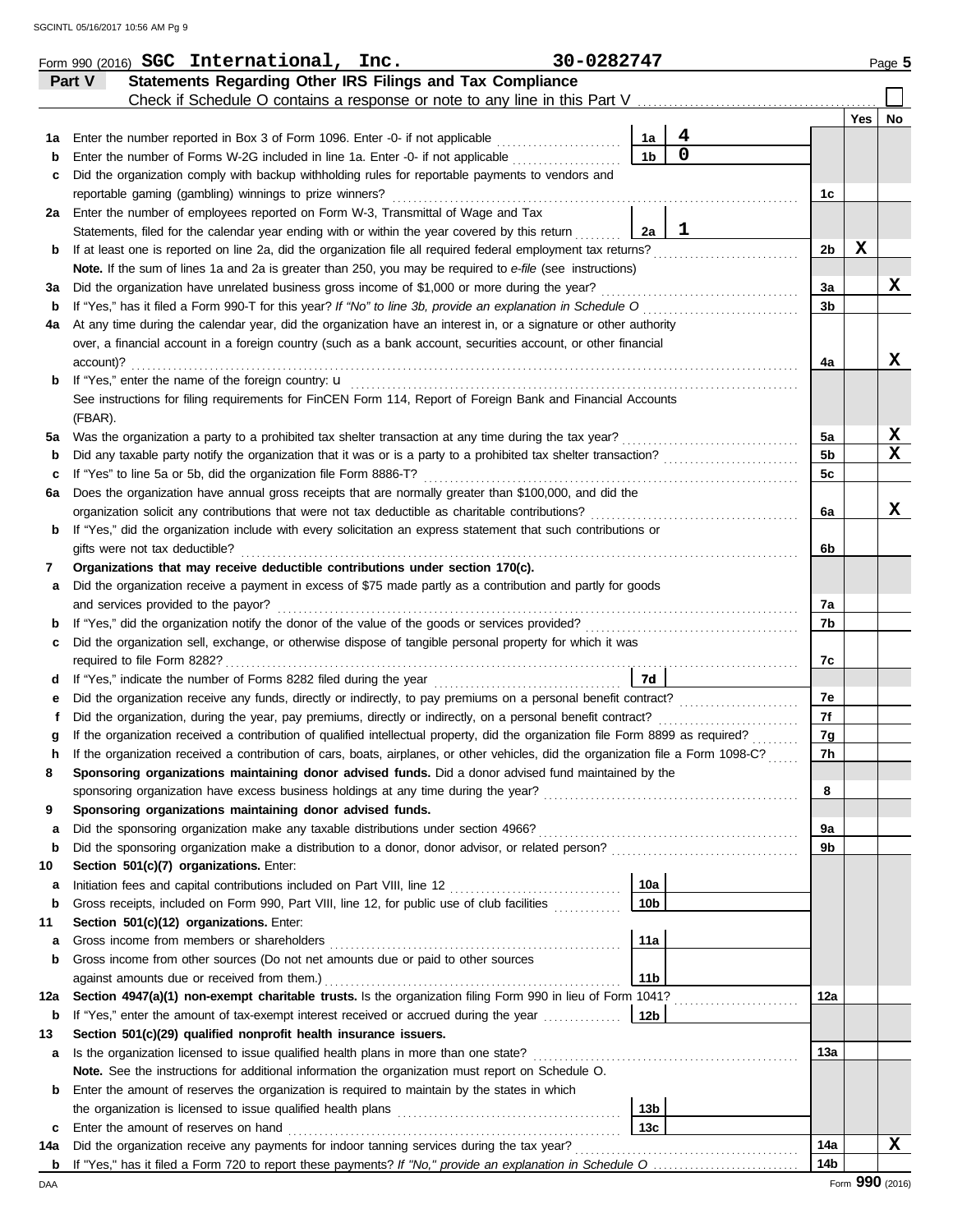|          | 30-0282747<br>Form 990 (2016) SGC International, Inc.                                                                                       |                        |     | Page 6          |
|----------|---------------------------------------------------------------------------------------------------------------------------------------------|------------------------|-----|-----------------|
|          | Part VI<br>Governance, Management, and Disclosure For each "Yes" response to lines 2 through 7b below, and for a "No"                       |                        |     |                 |
|          | response to line 8a, 8b, or 10b below, describe the circumstances, processes, or changes in Schedule O. See instructions.                   |                        |     |                 |
|          |                                                                                                                                             |                        |     | ΙXΙ             |
|          | Section A. Governing Body and Management                                                                                                    |                        |     |                 |
|          |                                                                                                                                             |                        | Yes | No              |
| 1а       | 5<br>1a<br>Enter the number of voting members of the governing body at the end of the tax year                                              |                        |     |                 |
|          | If there are material differences in voting rights among members of the governing body, or                                                  |                        |     |                 |
|          | if the governing body delegated broad authority to an executive committee or similar                                                        |                        |     |                 |
|          | committee, explain in Schedule O.                                                                                                           |                        |     |                 |
| b        | 5<br>1 <sub>b</sub><br>Enter the number of voting members included in line 1a, above, who are independent                                   |                        |     |                 |
| 2        | Did any officer, director, trustee, or key employee have a family relationship or a business relationship with                              |                        |     |                 |
|          | any other officer, director, trustee, or key employee?                                                                                      | $\mathbf{2}$           |     | X               |
| 3        | Did the organization delegate control over management duties customarily performed by or under the direct                                   |                        |     |                 |
|          | supervision of officers, directors, or trustees, or key employees to a management company or other person?                                  | 3                      |     | X               |
| 4        | Did the organization make any significant changes to its governing documents since the prior Form 990 was filed?                            | 4                      |     | $\mathbf x$     |
| 5        | Did the organization become aware during the year of a significant diversion of the organization's assets?                                  | 5                      |     | X               |
| 6        | Did the organization have members or stockholders?                                                                                          | 6                      |     | $\mathbf x$     |
| 7a       | Did the organization have members, stockholders, or other persons who had the power to elect or appoint                                     |                        |     |                 |
|          | one or more members of the governing body?                                                                                                  | 7a                     |     | x               |
| b        | Are any governance decisions of the organization reserved to (or subject to approval by) members,                                           |                        |     |                 |
|          | stockholders, or persons other than the governing body?                                                                                     | 7b                     |     | x               |
| 8        | Did the organization contemporaneously document the meetings held or written actions undertaken during the year by the following:           |                        |     |                 |
| a        | The governing body?                                                                                                                         | 8а                     | X   |                 |
| b        | Each committee with authority to act on behalf of the governing body?                                                                       | 8b                     | X   |                 |
| 9        | Is there any officer, director, trustee, or key employee listed in Part VII, Section A, who cannot be reached at                            |                        |     |                 |
|          |                                                                                                                                             | 9                      |     | x               |
|          | <b>Section B. Policies</b> (This Section B requests information about policies not required by the Internal Revenue Code.)                  |                        |     |                 |
|          |                                                                                                                                             |                        | Yes | No              |
| 10a      | Did the organization have local chapters, branches, or affiliates?                                                                          | 10a                    |     | X               |
| b        | If "Yes," did the organization have written policies and procedures governing the activities of such chapters,                              |                        |     |                 |
|          | affiliates, and branches to ensure their operations are consistent with the organization's exempt purposes?                                 | 10b                    |     |                 |
| 11a      | Has the organization provided a complete copy of this Form 990 to all members of its governing body before filing the form?                 | 11a                    |     | x               |
| b        | Describe in Schedule O the process, if any, used by the organization to review this Form 990.                                               |                        |     |                 |
| 12a      | Did the organization have a written conflict of interest policy? If "No," go to line 13                                                     | 12a                    |     | x               |
| b        | Were officers, directors, or trustees, and key employees required to disclose annually interests that could give rise to conflicts?         | 12b                    |     |                 |
| с        | Did the organization regularly and consistently monitor and enforce compliance with the policy? If "Yes,"                                   |                        |     |                 |
|          | describe in Schedule O how this was done                                                                                                    | 12c                    |     | X               |
| 13       | Did the organization have a written whistleblower policy?<br>Did the organization have a written document retention and destruction policy? | 13<br>14               |     | X               |
| 14<br>15 | Did the process for determining compensation of the following persons include a review and approval by                                      |                        |     |                 |
|          |                                                                                                                                             |                        |     |                 |
|          | independent persons, comparability data, and contemporaneous substantiation of the deliberation and decision?                               |                        |     | X               |
| a<br>b   | The organization's CEO, Executive Director, or top management official<br>Other officers or key employees of the organization               | 15a<br>15 <sub>b</sub> |     | X               |
|          | If "Yes" to line 15a or 15b, describe the process in Schedule O (see instructions).                                                         |                        |     |                 |
| 16a      | Did the organization invest in, contribute assets to, or participate in a joint venture or similar arrangement                              |                        |     |                 |
|          | with a taxable entity during the year?                                                                                                      | 16a                    |     | x               |
| b        | If "Yes," did the organization follow a written policy or procedure requiring the organization to evaluate its                              |                        |     |                 |
|          | participation in joint venture arrangements under applicable federal tax law, and take steps to safeguard the                               |                        |     |                 |
|          |                                                                                                                                             | 16b                    |     |                 |
|          | <b>Section C. Disclosure</b>                                                                                                                |                        |     |                 |
| 17       | List the states with which a copy of this Form 990 is required to be filed $\mathbf u$ None                                                 |                        |     |                 |
| 18       | Section 6104 requires an organization to make its Forms 1023 (or 1024 if applicable), 990, and 990-T (Section 501(c)(3)s only)              |                        |     |                 |
|          | available for public inspection. Indicate how you made these available. Check all that apply.                                               |                        |     |                 |
|          | IXI<br>Another's website<br>Own website<br>Upon request<br>Other (explain in Schedule O)                                                    |                        |     |                 |
| 19       | Describe in Schedule O whether (and if so, how) the organization made its governing documents, conflict of interest policy, and             |                        |     |                 |
|          | financial statements available to the public during the tax year.                                                                           |                        |     |                 |
| 20       | State the name, address, and telephone number of the person who possesses the organization's books and records: u                           |                        |     |                 |
|          | Jennifer Hughes<br>KSU School of Art & Design                                                                                               |                        |     |                 |
|          | GA 30144<br>Kennesaw                                                                                                                        | 708-771-4000           |     |                 |
| DAA      |                                                                                                                                             |                        |     | Form 990 (2016) |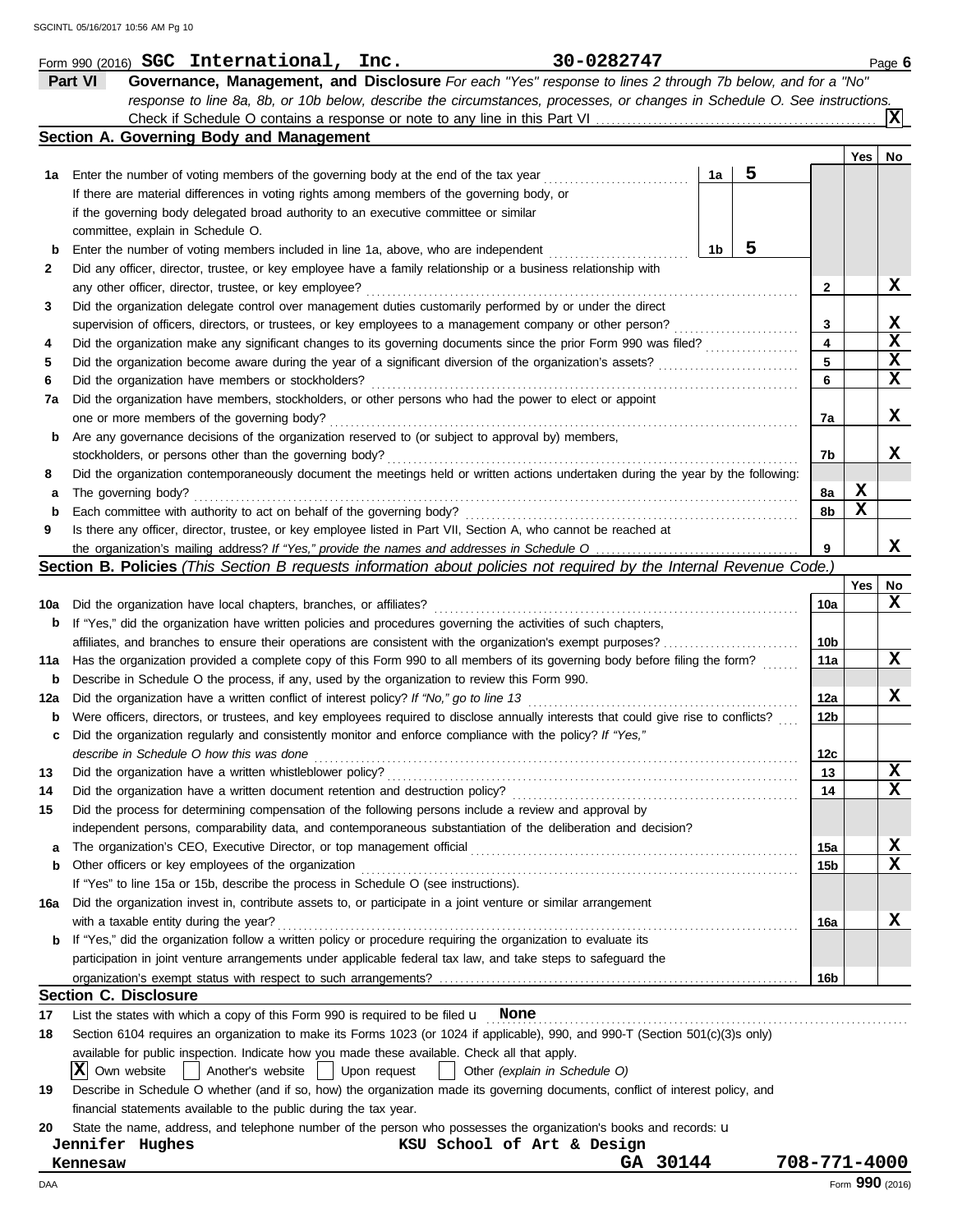| Form 990 (2016)          | SGC International, Inc.                                                                                                                                                                                                             | 30-0282747                                                                                                                        | Page 7 |  |  |  |  |  |
|--------------------------|-------------------------------------------------------------------------------------------------------------------------------------------------------------------------------------------------------------------------------------|-----------------------------------------------------------------------------------------------------------------------------------|--------|--|--|--|--|--|
| Part VII                 |                                                                                                                                                                                                                                     | Compensation of Officers, Directors, Trustees, Key Employees, Highest Compensated Employees, and                                  |        |  |  |  |  |  |
|                          | <b>Independent Contractors</b>                                                                                                                                                                                                      |                                                                                                                                   |        |  |  |  |  |  |
|                          |                                                                                                                                                                                                                                     |                                                                                                                                   |        |  |  |  |  |  |
| Section A.               | Officers, Directors, Trustees, Key Employees, and Highest Compensated Employees                                                                                                                                                     |                                                                                                                                   |        |  |  |  |  |  |
| organization's tax year. |                                                                                                                                                                                                                                     | 1a Complete this table for all persons required to be listed. Report compensation for the calendar year ending with or within the |        |  |  |  |  |  |
|                          | • List all of the organization's current officers, directors, trustees (whether individuals or organizations), regardless of amount of<br>compensation. Enter -0- in columns $(D)$ , $(E)$ , and $(F)$ if no compensation was paid. |                                                                                                                                   |        |  |  |  |  |  |
|                          | • List all of the organization's current key employees, if any. See instructions for definition of "key employee."                                                                                                                  |                                                                                                                                   |        |  |  |  |  |  |
|                          |                                                                                                                                                                                                                                     | • List the organization's five current highest compensated employees (other than an officer, director, trustee, or key employee)  |        |  |  |  |  |  |

who received reportable compensation (Box 5 of Form W-2 and/or Box 7 of Form 1099-MISC) of more than \$100,000 from the organization and any related organizations. **•**

■ List all of the organization's **former** officers, key employees, and highest compensated employees who received more than<br> **•** 00.000 of reportable compensation from the ergonization and any related ergonizations \$100,000 of reportable compensation from the organization and any related organizations.

■ List all of the organization's **former directors or trustees** that received, in the capacity as a former director or trustee of the<br>paization, more than \$10,000 of reportable compensation from the organization and any r organization, more than \$10,000 of reportable compensation from the organization and any related organizations. List persons in the following order: individual trustees or directors; institutional trustees; officers; key employees; highest compensated employees; and former such persons.

 $\overline{X}$  Check this box if neither the organization nor any related organization compensated any current officer, director, or trustee.

| (A)<br>Name and Title             | (B)<br>Average<br>hours per<br>week<br>(list any<br>hours for | (C)<br>(D)<br>(E)<br>Reportable<br>Position<br>Reportable<br>compensation from<br>(do not check more than one<br>compensation<br>box, unless person is both an<br>related<br>from<br>organizations<br>officer and a director/trustee)<br>the<br>organization<br>(W-2/1099-MISC) |                       |                |              |                                 |               |                 | (F)<br>Estimated<br>amount of<br>other<br>compensation<br>from the |                                              |
|-----------------------------------|---------------------------------------------------------------|---------------------------------------------------------------------------------------------------------------------------------------------------------------------------------------------------------------------------------------------------------------------------------|-----------------------|----------------|--------------|---------------------------------|---------------|-----------------|--------------------------------------------------------------------|----------------------------------------------|
|                                   | related<br>organizations<br>below dotted<br>line)             | Individual trustee<br>or director                                                                                                                                                                                                                                               | Institutional trustee | <b>Officer</b> | Key employee | Highest compensated<br>employee | <b>Former</b> | (W-2/1099-MISC) |                                                                    | organization<br>and related<br>organizations |
| (1) Nicole Pietrantoni            |                                                               |                                                                                                                                                                                                                                                                                 |                       |                |              |                                 |               |                 |                                                                    |                                              |
| President                         | 5.00<br>0.00                                                  |                                                                                                                                                                                                                                                                                 |                       | $\mathbf x$    |              |                                 |               | 0               | 0                                                                  | $\mathbf 0$                                  |
| (2) Jennifer Hughes               |                                                               |                                                                                                                                                                                                                                                                                 |                       |                |              |                                 |               |                 |                                                                    |                                              |
|                                   | 5.00                                                          |                                                                                                                                                                                                                                                                                 |                       |                |              |                                 |               |                 |                                                                    |                                              |
| Treasurer<br>(3) Sandra Murchison | 0.00                                                          |                                                                                                                                                                                                                                                                                 |                       | $\mathbf x$    |              |                                 |               | 0               | 0                                                                  | $\mathbf 0$                                  |
|                                   | 5.00                                                          |                                                                                                                                                                                                                                                                                 |                       |                |              |                                 |               |                 |                                                                    |                                              |
| V.P.                              | 0.00                                                          |                                                                                                                                                                                                                                                                                 |                       | $\mathbf x$    |              |                                 |               | 0               | 0                                                                  | $\mathbf 0$                                  |
| (4) Nicole Hand                   |                                                               |                                                                                                                                                                                                                                                                                 |                       |                |              |                                 |               |                 |                                                                    |                                              |
|                                   | 5.00                                                          |                                                                                                                                                                                                                                                                                 |                       |                |              |                                 |               |                 |                                                                    |                                              |
| V.P.                              | 0.00                                                          |                                                                                                                                                                                                                                                                                 |                       | $\mathbf x$    |              |                                 |               | 0               | 0                                                                  | $\mathbf 0$                                  |
| (5) Monica Farrar                 | 5.00                                                          |                                                                                                                                                                                                                                                                                 |                       |                |              |                                 |               |                 |                                                                    |                                              |
| Secretary                         | 0.00                                                          |                                                                                                                                                                                                                                                                                 |                       | $\mathbf x$    |              |                                 |               | 0               | 0                                                                  | $\mathbf 0$                                  |
| (6)                               |                                                               |                                                                                                                                                                                                                                                                                 |                       |                |              |                                 |               |                 |                                                                    |                                              |
| (7)                               |                                                               |                                                                                                                                                                                                                                                                                 |                       |                |              |                                 |               |                 |                                                                    |                                              |
|                                   |                                                               |                                                                                                                                                                                                                                                                                 |                       |                |              |                                 |               |                 |                                                                    |                                              |
| (8)                               |                                                               |                                                                                                                                                                                                                                                                                 |                       |                |              |                                 |               |                 |                                                                    |                                              |
|                                   |                                                               |                                                                                                                                                                                                                                                                                 |                       |                |              |                                 |               |                 |                                                                    |                                              |
| (9)                               |                                                               |                                                                                                                                                                                                                                                                                 |                       |                |              |                                 |               |                 |                                                                    |                                              |
|                                   |                                                               |                                                                                                                                                                                                                                                                                 |                       |                |              |                                 |               |                 |                                                                    |                                              |
| (10)                              |                                                               |                                                                                                                                                                                                                                                                                 |                       |                |              |                                 |               |                 |                                                                    |                                              |
|                                   |                                                               |                                                                                                                                                                                                                                                                                 |                       |                |              |                                 |               |                 |                                                                    |                                              |
| (11)                              |                                                               |                                                                                                                                                                                                                                                                                 |                       |                |              |                                 |               |                 |                                                                    |                                              |
|                                   |                                                               |                                                                                                                                                                                                                                                                                 |                       |                |              |                                 |               |                 |                                                                    |                                              |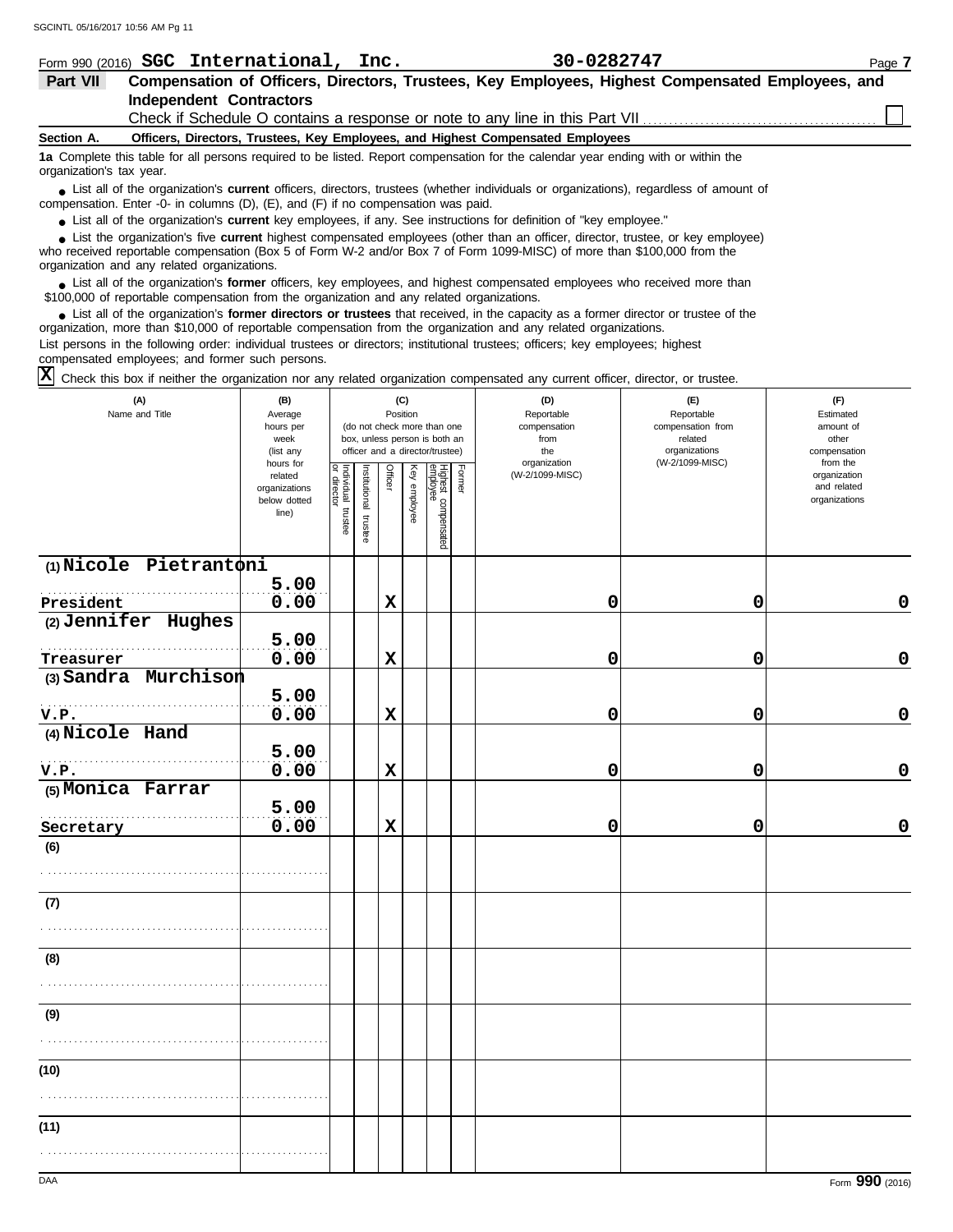| SGCINTL 05/16/2017 10:56 AM Pg 12 | Form 990 (2016) SGC International, Inc.                                                                                                                                         |                                                                |                         |                       |         |                 |                                                                                                 |        | 30-0282747                                                                                                                                                 |                                                                                                                                                                                                                               |                                                          |                     | Page 8 |
|-----------------------------------|---------------------------------------------------------------------------------------------------------------------------------------------------------------------------------|----------------------------------------------------------------|-------------------------|-----------------------|---------|-----------------|-------------------------------------------------------------------------------------------------|--------|------------------------------------------------------------------------------------------------------------------------------------------------------------|-------------------------------------------------------------------------------------------------------------------------------------------------------------------------------------------------------------------------------|----------------------------------------------------------|---------------------|--------|
| <b>Part VII</b>                   | (A)<br>Name and title                                                                                                                                                           | (B)<br>Average<br>hours per<br>week<br>(list any               |                         |                       |         | (C)<br>Position | (do not check more than one<br>box, unless person is both an<br>officer and a director/trustee) |        | Section A. Officers, Directors, Trustees, Key Employees, and Highest Compensated Employees (continued)<br>(D)<br>Reportable<br>compensation<br>from<br>the | (E)<br>Reportable<br>compensation from<br>related<br>organizations                                                                                                                                                            | (F)<br>Estimated<br>amount of<br>other<br>compensation   |                     |        |
|                                   |                                                                                                                                                                                 | hours for<br>related<br>organizations<br>below dotted<br>line) | Individual 1<br>trustee | Institutional trustee | Officer | Key employee    | Highest compensated<br>employee                                                                 | Former | organization<br>(W-2/1099-MISC)                                                                                                                            | (W-2/1099-MISC)                                                                                                                                                                                                               | from the<br>organization<br>and related<br>organizations |                     |        |
|                                   |                                                                                                                                                                                 |                                                                |                         |                       |         |                 |                                                                                                 |        |                                                                                                                                                            |                                                                                                                                                                                                                               |                                                          |                     |        |
|                                   |                                                                                                                                                                                 |                                                                |                         |                       |         |                 |                                                                                                 |        |                                                                                                                                                            |                                                                                                                                                                                                                               |                                                          |                     |        |
|                                   |                                                                                                                                                                                 |                                                                |                         |                       |         |                 |                                                                                                 |        |                                                                                                                                                            |                                                                                                                                                                                                                               |                                                          |                     |        |
|                                   |                                                                                                                                                                                 |                                                                |                         |                       |         |                 |                                                                                                 |        |                                                                                                                                                            |                                                                                                                                                                                                                               |                                                          |                     |        |
|                                   |                                                                                                                                                                                 |                                                                |                         |                       |         |                 |                                                                                                 |        |                                                                                                                                                            |                                                                                                                                                                                                                               |                                                          |                     |        |
|                                   |                                                                                                                                                                                 |                                                                |                         |                       |         |                 |                                                                                                 |        |                                                                                                                                                            |                                                                                                                                                                                                                               |                                                          |                     |        |
|                                   |                                                                                                                                                                                 |                                                                |                         |                       |         |                 |                                                                                                 |        |                                                                                                                                                            |                                                                                                                                                                                                                               |                                                          |                     |        |
|                                   |                                                                                                                                                                                 |                                                                |                         |                       |         |                 |                                                                                                 |        |                                                                                                                                                            |                                                                                                                                                                                                                               |                                                          |                     |        |
|                                   | c Total from continuation sheets to Part VII. Section A                                                                                                                         |                                                                |                         |                       |         |                 |                                                                                                 | u<br>u |                                                                                                                                                            |                                                                                                                                                                                                                               |                                                          |                     |        |
| d                                 |                                                                                                                                                                                 |                                                                |                         |                       |         |                 |                                                                                                 |        | Total number of individuals (including but not limited to those listed above) who received more than \$100,000 of                                          |                                                                                                                                                                                                                               |                                                          |                     |        |
| $\mathbf{2}$                      | reportable compensation from the organization $\bf{u}$ 0                                                                                                                        |                                                                |                         |                       |         |                 |                                                                                                 |        |                                                                                                                                                            |                                                                                                                                                                                                                               |                                                          |                     |        |
| 3                                 |                                                                                                                                                                                 |                                                                |                         |                       |         |                 |                                                                                                 |        | Did the organization list any former officer, director, or trustee, key employee, or highest compensated                                                   |                                                                                                                                                                                                                               |                                                          | Yes                 | No     |
| 4                                 |                                                                                                                                                                                 |                                                                |                         |                       |         |                 |                                                                                                 |        | For any individual listed on line 1a, is the sum of reportable compensation and other compensation from the                                                | employee on line 1a? If "Yes," complete Schedule J for such individual [11][11] content to the set on line 1a? If "Yes," complete Schedule J for such individual [11][11] content to the set of the set of the set of the set | 3                                                        |                     | x      |
|                                   |                                                                                                                                                                                 |                                                                |                         |                       |         |                 |                                                                                                 |        | organization and related organizations greater than \$150,000? If "Yes," complete Schedule J for such                                                      |                                                                                                                                                                                                                               | 4                                                        |                     | X      |
| 5                                 |                                                                                                                                                                                 |                                                                |                         |                       |         |                 |                                                                                                 |        | Did any person listed on line 1a receive or accrue compensation from any unrelated organization or individual                                              |                                                                                                                                                                                                                               |                                                          |                     |        |
|                                   | Section B. Independent Contractors                                                                                                                                              |                                                                |                         |                       |         |                 |                                                                                                 |        |                                                                                                                                                            |                                                                                                                                                                                                                               | 5                                                        |                     | X      |
| 1                                 |                                                                                                                                                                                 |                                                                |                         |                       |         |                 |                                                                                                 |        | Complete this table for your five highest compensated independent contractors that received more than \$100,000 of                                         |                                                                                                                                                                                                                               |                                                          |                     |        |
|                                   |                                                                                                                                                                                 | (A)<br>Name and business address                               |                         |                       |         |                 |                                                                                                 |        |                                                                                                                                                            | compensation from the organization. Report compensation for the calendar year ending with or within the organization's tax year.<br>(B)<br>Description of services                                                            |                                                          | (C)<br>Compensation |        |
|                                   |                                                                                                                                                                                 |                                                                |                         |                       |         |                 |                                                                                                 |        |                                                                                                                                                            |                                                                                                                                                                                                                               |                                                          |                     |        |
|                                   |                                                                                                                                                                                 |                                                                |                         |                       |         |                 |                                                                                                 |        |                                                                                                                                                            |                                                                                                                                                                                                                               |                                                          |                     |        |
|                                   |                                                                                                                                                                                 |                                                                |                         |                       |         |                 |                                                                                                 |        |                                                                                                                                                            |                                                                                                                                                                                                                               |                                                          |                     |        |
|                                   |                                                                                                                                                                                 |                                                                |                         |                       |         |                 |                                                                                                 |        |                                                                                                                                                            |                                                                                                                                                                                                                               |                                                          |                     |        |
| 2                                 | Total number of independent contractors (including but not limited to those listed above) who<br>received more than \$100,000 of compensation from the organization $\mathbf u$ |                                                                |                         |                       |         |                 |                                                                                                 |        |                                                                                                                                                            | 0                                                                                                                                                                                                                             |                                                          |                     |        |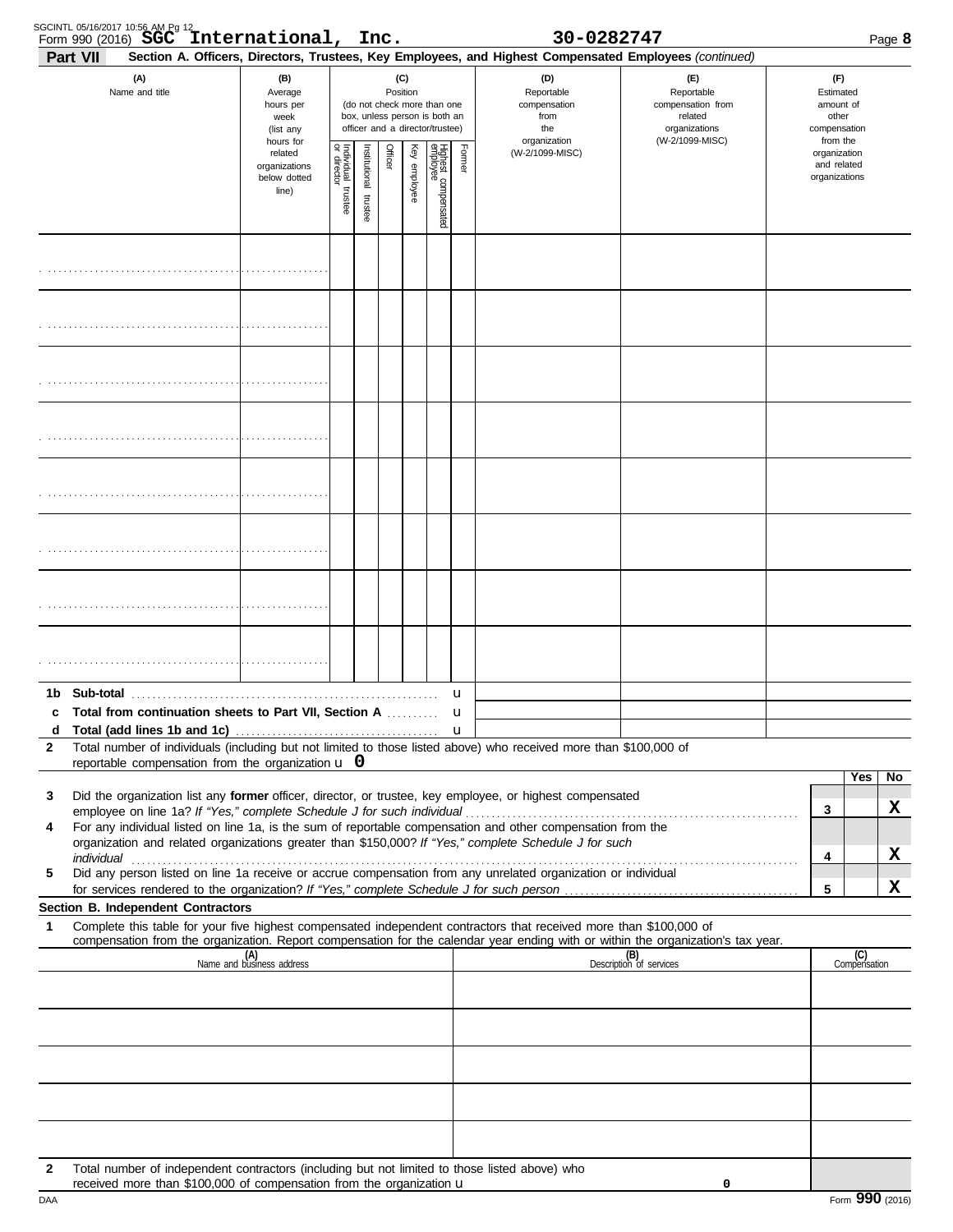### Form 990 (2016) Page **9 SGC International, Inc. 30-0282747**

|                                              | Part VIII<br><b>Statement of Revenue</b><br>Check if Schedule O contains a response or note to any line in this Part VIII |                                                                                                                                                                                                                                                                                                                                                                  |                              |                            |                                           |                              |                                                       |  |
|----------------------------------------------|---------------------------------------------------------------------------------------------------------------------------|------------------------------------------------------------------------------------------------------------------------------------------------------------------------------------------------------------------------------------------------------------------------------------------------------------------------------------------------------------------|------------------------------|----------------------------|-------------------------------------------|------------------------------|-------------------------------------------------------|--|
|                                              |                                                                                                                           |                                                                                                                                                                                                                                                                                                                                                                  |                              | (A)<br>Total revenue       | $(B)$<br>Related or<br>exempt<br>function | (C)<br>Unrelated<br>business | (D)<br>Revenue<br>excluded from tax<br>under sections |  |
| Service Revenue Contributions, Gifts, Grants |                                                                                                                           | 1a Federated campaigns<br>1a<br><b>b</b> Membership dues<br>1b<br>1 <sub>c</sub><br>c Fundraising events<br>1 <sub>d</sub><br>d Related organizations<br><b>e</b> Government grants (contributions)<br>1e<br>f All other contributions, gifts, grants,<br>and similar amounts not included above<br>1f<br>g Noncash contributions included in lines 1a-1f:<br>\$ | u                            |                            | revenue                                   | revenue                      | 512-514                                               |  |
| Program <sup>9</sup>                         | 2a<br>b<br>c<br>d                                                                                                         | Conference registration<br>Membership dues<br>.<br>Program Services<br>.<br>f All other program service revenue                                                                                                                                                                                                                                                  | <b>Busn. Code</b>            | 316,810<br>75,830<br>9,205 | 316,810<br>75,830<br>9,205                |                              |                                                       |  |
|                                              | a<br>3<br>4<br>5<br>6а                                                                                                    | Investment income (including dividends, interest,<br>Income from investment of tax-exempt bond proceeds u<br>(i) Real<br>(ii) Personal<br>Gross rents                                                                                                                                                                                                            | $\mathbf{u}$<br>u<br>u       | 401,845<br>157             | 157                                       |                              |                                                       |  |
|                                              | b<br>c<br>d<br>7a                                                                                                         | Less: rental exps.<br>Rental inc. or (loss)<br>Gross amount from<br>(i) Securities<br>(ii) Other<br>sales of assets<br>other than inventory                                                                                                                                                                                                                      | u                            |                            |                                           |                              |                                                       |  |
|                                              | b                                                                                                                         | Less: cost or other<br>basis & sales exps.<br>Gain or (loss)<br>8a Gross income from fundraising events                                                                                                                                                                                                                                                          | u                            |                            |                                           |                              |                                                       |  |
| <b>Other Revenue</b>                         |                                                                                                                           | (not including \$<br>.<br>of contributions reported on line 1c).<br>See Part IV, line $18$<br>a<br>b<br><b>b</b> Less: direct expenses<br>c Net income or (loss) from fundraising events  u                                                                                                                                                                      |                              |                            |                                           |                              |                                                       |  |
|                                              |                                                                                                                           | 9a Gross income from gaming activities.<br>See Part IV, line $19$<br>al<br>b<br><b>b</b> Less: direct expenses<br>c Net income or (loss) from gaming activities  u<br>10a Gross sales of inventory, less                                                                                                                                                         |                              |                            |                                           |                              |                                                       |  |
|                                              | 11a                                                                                                                       | returns and allowances<br>а<br><b>b</b> Less: $cost$ of goods $sol$<br>b<br><b>c</b> Net income or (loss) from sales of inventory $\mathbf{u}$<br>Miscellaneous Revenue                                                                                                                                                                                          | Busn. Code                   |                            |                                           |                              |                                                       |  |
|                                              | b<br>c<br>d                                                                                                               | All other revenue                                                                                                                                                                                                                                                                                                                                                |                              |                            |                                           |                              |                                                       |  |
|                                              | е<br>12                                                                                                                   | Total revenue. See instructions.                                                                                                                                                                                                                                                                                                                                 | $\mathbf{u}$<br>$\mathbf{u}$ | 402,002                    | 402,002                                   | 0                            | 0                                                     |  |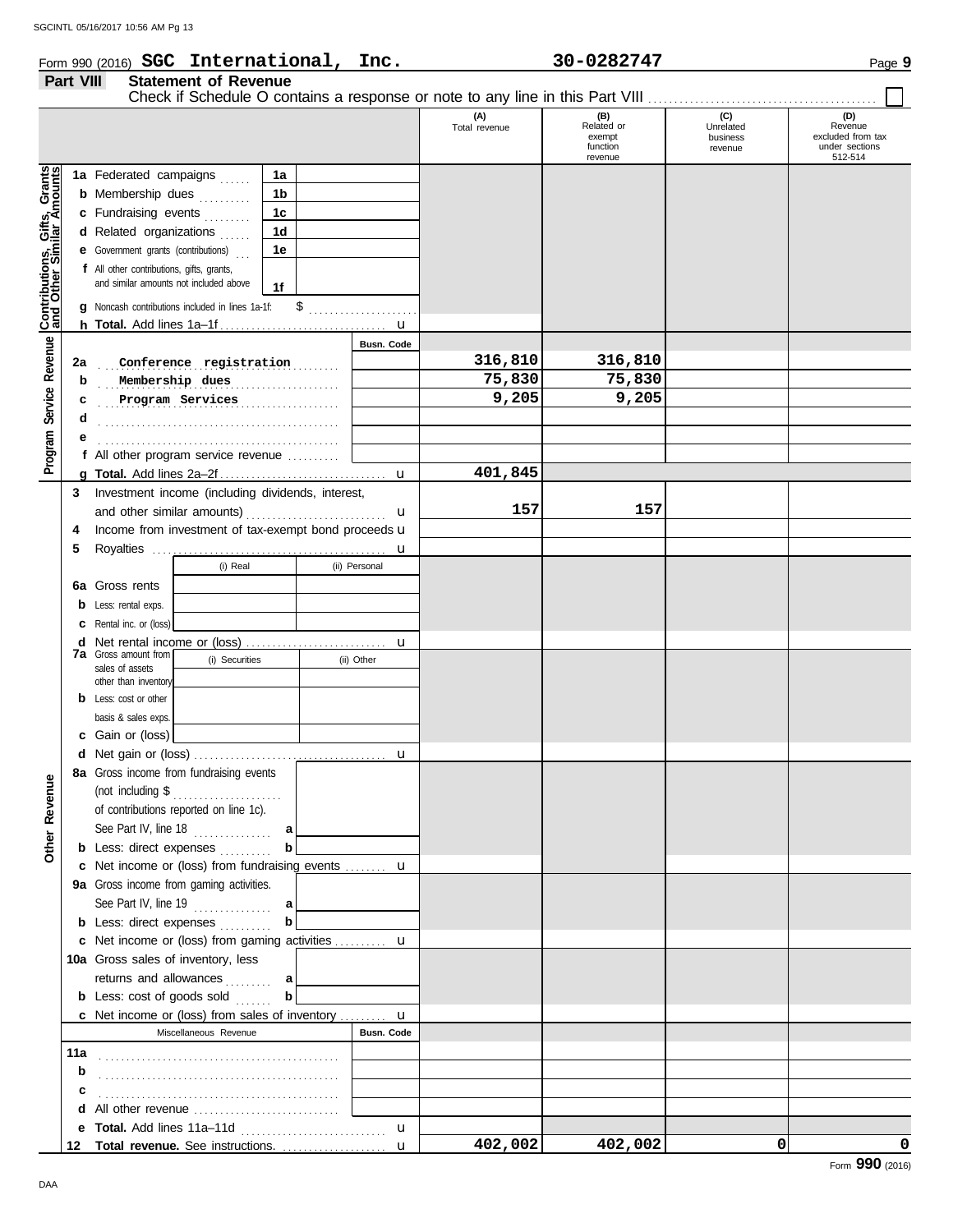#### **Part IX Statement of Functional Expenses** Form 990 (2016) Page **10 SGC International, Inc. 30-0282747** *Section 501(c)(3) and 501(c)(4) organizations must complete all columns. All other organizations must complete column (A). Do not include amounts reported on lines 6b, 7b, 8b, 9b, and 10b of Part VIII.* **1 2 3** Grants and other assistance to foreign **4 5 6 7 8 9 10** Payroll taxes . . . . . . . . . . . . . . . . . . . . . . . . . . . . . . . . . **11** Fees for services (non-employees): **a** Management ................................ **b** Legal . . . . . . . . . . . . . . . . . . . . . . . . . . . . . . . . . . . . . . . . . **c** Accounting . . . . . . . . . . . . . . . . . . . . . . . . . . . . . . . . . . . **d** Lobbying . . . . . . . . . . . . . . . . . . . . . . . . . . . . . . . . . . . . . **e** Professional fundraising services. See Part IV, line 17 **f** Grants and other assistance to domestic organizations and domestic governments. See Part IV, line 21 . . . . . . . . . . Grants and other assistance to domestic individuals. See Part IV, line 22 .............. organizations, foreign governments, and foreign individuals. See Part IV, lines 15 and 16 Benefits paid to or for members ............. Compensation of current officers, directors, trustees, and key employees . . . . . . . . . . . . . . . . Compensation not included above, to disqualified persons (as defined under section 4958(f)(1)) and persons described in section 4958(c)(3)(B) . . . . . . . . Other salaries and wages ................... Pension plan accruals and contributions (include section 401(k) and 403(b) employer contributions) Other employee benefits .................... Investment management fees ............... other.<br>Other 11g amount exceeds 10% of lines **(A) (B) (C) (D)** Total expenses Program service Management and expenses | general expenses (D)<br>Fundraising expenses Check if Schedule O contains a response or note to any line in this Part IX **25,088 16,307 8,781 600 300 300** SGCINTL 05/16/2017 10:56 AM Pg 14

**2,351 2,351**

**26,644 26,644**

**1,677 1,677**

**4,715 2,829 1,886**

**292,940 279,847 13,093 0**

**4,856 3,156 1,700**

| Other. (If line 11g amount exceeds 10% of line 25, column                                                                                                                                              |
|--------------------------------------------------------------------------------------------------------------------------------------------------------------------------------------------------------|
| (A) amount, list line 11g expenses on Schedule O.)                                                                                                                                                     |
| Advertising and promotion                                                                                                                                                                              |
|                                                                                                                                                                                                        |
| Information technology                                                                                                                                                                                 |
|                                                                                                                                                                                                        |
|                                                                                                                                                                                                        |
| Travel <b>Travel Travel 2006 Travel 2006 Travel 2006 Travel 2006 Travel 2006 Travel 2006 Travel 2006 Travel 2006 Travel 2006 Travel 2006 Travel 2006 Travel 2006 Travel 2006 Travel 2006 Travel 20</b> |
| Payments of travel or entertainment expenses                                                                                                                                                           |
| for any federal, state, or local public officials                                                                                                                                                      |
| Conferences, conventions, and meetings                                                                                                                                                                 |
| Interest                                                                                                                                                                                               |
|                                                                                                                                                                                                        |
| Depreciation, depletion, and amortization                                                                                                                                                              |
|                                                                                                                                                                                                        |

**23 24** Other expenses. Itemize expenses not covered **a b** Insurance . . . . . . . . . . . . . . . . . . . . . . . . . . . . . . . . . . . . above (List miscellaneous expenses in line 24e. If line 24e amount exceeds 10% of line 25, column (A) amount, list line 24e expenses on Schedule O.) . . . . . . . . . . . . . . . . . . . . . . . . . . . . . . . . . . . . . . . . . . . . . . . **Conference Expenses 182,859 182,859 Honorariums & Stipends 19,700 39,700** 

**c d e** All other expenses . . . . . . . . . . . . . . . . . . . . . . . . . . . . . . . . . . . . . . . . . . . . . . . . . . . . . . . . . . . . . . . . . . . . . . . . . . **Awards & Grants 3,232 3,232** . . . . . . . . . . . . . . . . . . . . . . . . . . . . . . . . . . . . . . . . . . . . . . . **Dues & Fees 1,218 792 426**

**25 Total functional expenses.** Add lines 1 through 24e . . . . . **26** fundraising solicitation. Check here  $\mathbf{u}$  | if organization reported in column (B) joint costs from a combined educational campaign and following SOP 98-2 (ASC 958-720) **Joint costs.** Complete this line only if the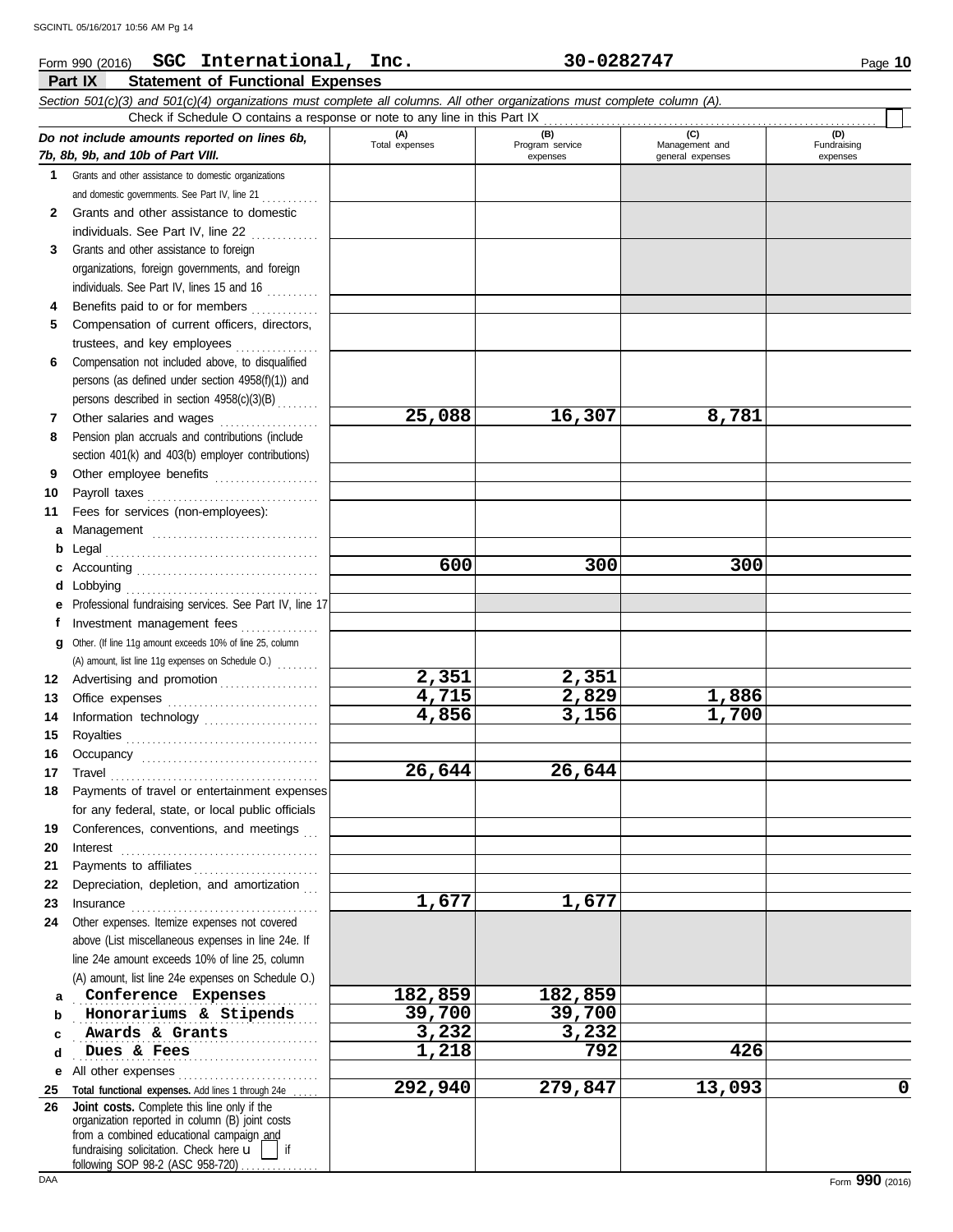| Page |  | 1 |
|------|--|---|
|------|--|---|

### Form 990 (2016) Page **11 SGC International, Inc. 30-0282747 Part X Balance Sheet**

|                 |     | Check if Schedule O contains a response or note to any line in this Part X                                                                                                                                                          |           |                          |              |                    |
|-----------------|-----|-------------------------------------------------------------------------------------------------------------------------------------------------------------------------------------------------------------------------------------|-----------|--------------------------|--------------|--------------------|
|                 |     |                                                                                                                                                                                                                                     |           | (A)<br>Beginning of year |              | (B)<br>End of year |
|                 | 1   | Cash-non-interest bearing                                                                                                                                                                                                           |           | 138,155                  | $\mathbf{1}$ | 181,516            |
|                 | 2   |                                                                                                                                                                                                                                     |           | 159,722                  | $\mathbf{2}$ | 218,423            |
|                 | З   |                                                                                                                                                                                                                                     |           |                          | 3            |                    |
|                 | 4   | Accounts receivable, net                                                                                                                                                                                                            |           |                          | 4            |                    |
|                 | 5   | Loans and other receivables from current and former officers, directors,                                                                                                                                                            |           |                          |              |                    |
|                 |     | trustees, key employees, and highest compensated employees.                                                                                                                                                                         |           |                          |              |                    |
|                 |     | Complete Part II of Schedule L                                                                                                                                                                                                      |           |                          | 5            |                    |
|                 | 6   | Loans and other receivables from other disqualified persons (as defined under section                                                                                                                                               |           |                          |              |                    |
|                 |     | 4958(f)(1)), persons described in section 4958(c)(3)(B), and contributing employers and                                                                                                                                             |           |                          |              |                    |
|                 |     | sponsoring organizations of section 501(c)(9) voluntary employees' beneficiary                                                                                                                                                      |           |                          |              |                    |
|                 |     |                                                                                                                                                                                                                                     |           |                          | 6            |                    |
| Assets          | 7   |                                                                                                                                                                                                                                     |           |                          | 7            |                    |
|                 | 8   | Inventories for sale or use <i>communication</i> and the state of the state of the state of the state of the state of the state of the state of the state of the state of the state of the state of the state of the state of the s |           |                          | 8            |                    |
|                 | 9   |                                                                                                                                                                                                                                     |           |                          | 9            |                    |
|                 | 10a | Land, buildings, and equipment: cost or                                                                                                                                                                                             |           |                          |              |                    |
|                 |     |                                                                                                                                                                                                                                     |           |                          |              |                    |
|                 | b   | Less: accumulated depreciation                                                                                                                                                                                                      | 10b       |                          | 10c          |                    |
|                 | 11  |                                                                                                                                                                                                                                     |           |                          | 11           |                    |
|                 | 12  |                                                                                                                                                                                                                                     |           |                          | 12           |                    |
|                 | 13  |                                                                                                                                                                                                                                     |           |                          | 13           |                    |
|                 | 14  | Intangible assets                                                                                                                                                                                                                   |           |                          | 14           |                    |
|                 | 15  |                                                                                                                                                                                                                                     |           | 13,000                   | 15           | 20,000             |
|                 | 16  |                                                                                                                                                                                                                                     |           | 310,877                  | 16           | 419,939            |
|                 | 17  |                                                                                                                                                                                                                                     |           |                          | 17           |                    |
|                 | 18  | Grants payable <i>communication</i> and all the contract of the contract of the contract of the contract of the contract of the contract of the contract of the contract of the contract of the contract of the contract of the con |           |                          | 18           |                    |
|                 | 19  | Deferred revenue contains and a series of the contact of the contact of the contact of the contact of the contact of the contact of the contact of the contact of the contact of the contact of the contact of the contact of       |           |                          | 19           |                    |
|                 | 20  |                                                                                                                                                                                                                                     |           |                          | 20           |                    |
|                 | 21  | Escrow or custodial account liability. Complete Part IV of Schedule D                                                                                                                                                               |           |                          | 21           |                    |
|                 | 22  | Loans and other payables to current and former officers, directors,                                                                                                                                                                 |           |                          |              |                    |
| Liabilities     |     | trustees, key employees, highest compensated employees, and                                                                                                                                                                         |           |                          |              |                    |
|                 |     | disqualified persons. Complete Part II of Schedule L                                                                                                                                                                                |           |                          | 22           |                    |
|                 | 23  | Secured mortgages and notes payable to unrelated third parties                                                                                                                                                                      |           |                          | 23           |                    |
|                 | 24  | Unsecured notes and loans payable to unrelated third parties                                                                                                                                                                        |           |                          | 24           |                    |
|                 | 25  | Other liabilities (including federal income tax, payables to related third                                                                                                                                                          |           |                          |              |                    |
|                 |     | parties, and other liabilities not included on lines 17-24). Complete Part X                                                                                                                                                        |           |                          |              |                    |
|                 |     |                                                                                                                                                                                                                                     |           |                          | 25           |                    |
|                 | 26  |                                                                                                                                                                                                                                     |           | 0                        | 26           | 0                  |
|                 |     | Organizations that follow SFAS 117 (ASC 958), check here u                                                                                                                                                                          | $ X $ and |                          |              |                    |
|                 |     | complete lines 27 through 29, and lines 33 and 34.                                                                                                                                                                                  |           |                          |              |                    |
|                 | 27  | Unrestricted net assets                                                                                                                                                                                                             |           | 310,877                  | 27           | 419,939            |
| <b>Balances</b> | 28  |                                                                                                                                                                                                                                     |           |                          | 28           |                    |
| Fund            | 29  | Permanently restricted net assets                                                                                                                                                                                                   |           |                          | 29           |                    |
|                 |     | Organizations that do not follow SFAS 117 (ASC 958), check here u                                                                                                                                                                   | and       |                          |              |                    |
| ŏ               |     | complete lines 30 through 34.                                                                                                                                                                                                       |           |                          |              |                    |
|                 | 30  | Capital stock or trust principal, or current funds                                                                                                                                                                                  |           |                          | 30           |                    |
| Assets          | 31  | Paid-in or capital surplus, or land, building, or equipment fund                                                                                                                                                                    |           |                          | 31           |                    |
| ğ               | 32  | Retained earnings, endowment, accumulated income, or other funds                                                                                                                                                                    |           |                          | 32           |                    |
|                 | 33  | Total net assets or fund balances                                                                                                                                                                                                   |           | 310,877                  | 33           | 419,939            |
|                 | 34  |                                                                                                                                                                                                                                     |           | 310,877                  | 34           | 419,939            |
|                 |     |                                                                                                                                                                                                                                     |           |                          |              | Form 990 (2016)    |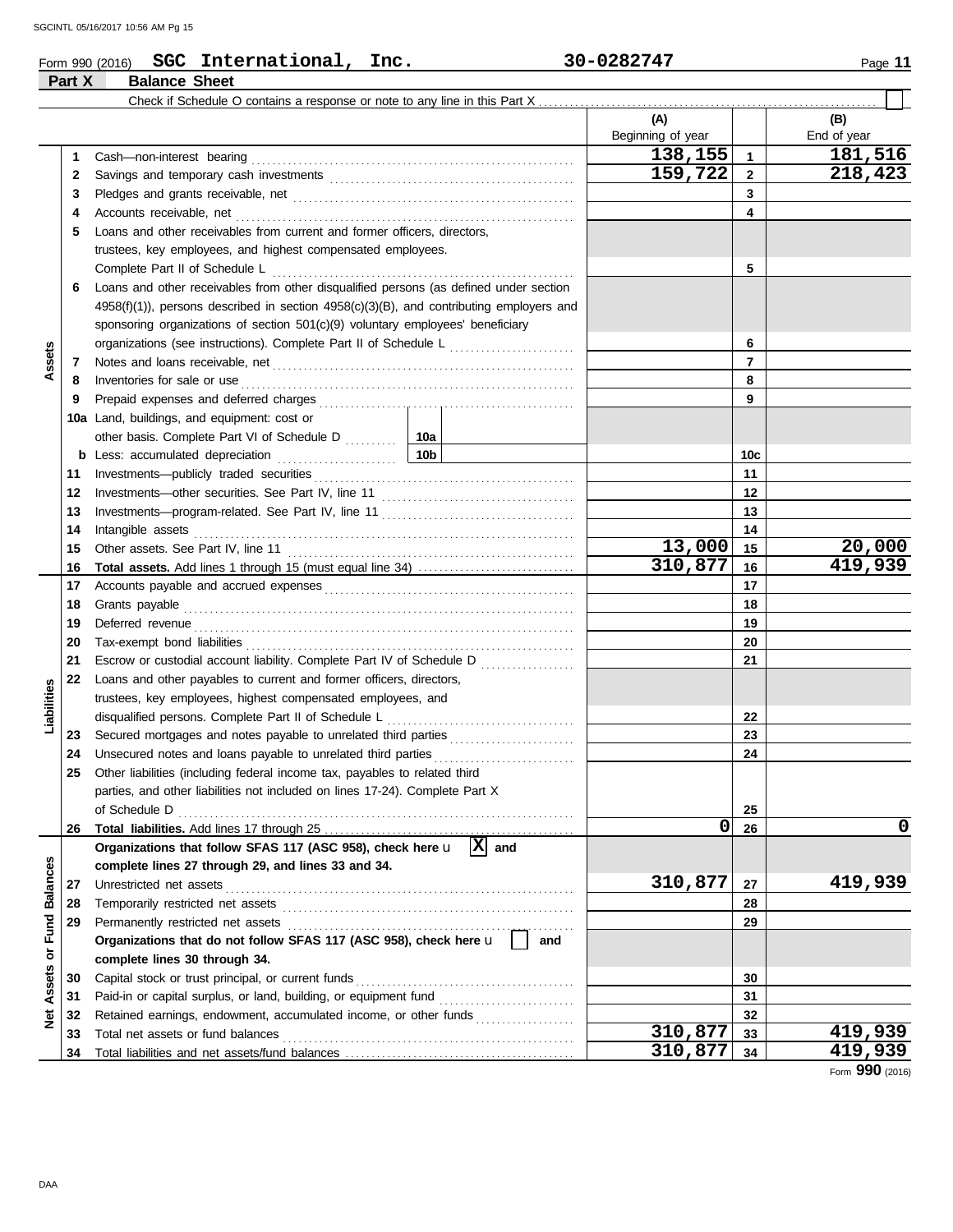|    | Form 990 (2016) SGC International, Inc.<br>30-0282747                                                                                                                                                                          |                         |                |         | Page 12 |
|----|--------------------------------------------------------------------------------------------------------------------------------------------------------------------------------------------------------------------------------|-------------------------|----------------|---------|---------|
|    | <b>Reconciliation of Net Assets</b><br>Part XI                                                                                                                                                                                 |                         |                |         |         |
|    |                                                                                                                                                                                                                                |                         |                |         |         |
|    |                                                                                                                                                                                                                                | $\mathbf{1}$            |                |         | 402,002 |
| 2  |                                                                                                                                                                                                                                | $\overline{2}$          |                | 292,940 |         |
| 3  | Revenue less expenses. Subtract line 2 from line 1                                                                                                                                                                             | $\overline{3}$          |                |         | 109,062 |
| 4  |                                                                                                                                                                                                                                | $\overline{\mathbf{4}}$ |                | 310,877 |         |
| 5  | Net unrealized gains (losses) on investments [11] match and the contract of the state of the state of the state of the state of the state of the state of the state of the state of the state of the state of the state of the | 5                       |                |         |         |
| 6  |                                                                                                                                                                                                                                | 6                       |                |         |         |
| 7  | Investment expenses <b>contract and the expenses</b>                                                                                                                                                                           | $\overline{7}$          |                |         |         |
| 8  | Prior period adjustments entertainments and adjustments of the contract of the contract of the contract of the contract of the contract of the contract of the contract of the contract of the contract of the contract of the | 8                       |                |         |         |
| 9  |                                                                                                                                                                                                                                | $\mathbf{q}$            |                |         |         |
| 10 | Net assets or fund balances at end of year. Combine lines 3 through 9 (must equal Part X, line                                                                                                                                 |                         |                |         |         |
|    |                                                                                                                                                                                                                                | 10                      |                | 419,939 |         |
|    | <b>Financial Statements and Reporting</b><br>Part XII                                                                                                                                                                          |                         |                |         |         |
|    |                                                                                                                                                                                                                                |                         |                |         |         |
|    |                                                                                                                                                                                                                                |                         |                | Yes     | No      |
| 1  | $ \mathbf{X} $ Cash<br>Other<br>Accounting method used to prepare the Form 990:<br>Accrual                                                                                                                                     |                         |                |         |         |
|    | If the organization changed its method of accounting from a prior year or checked "Other," explain in                                                                                                                          |                         |                |         |         |
|    | Schedule O.                                                                                                                                                                                                                    |                         |                |         |         |
|    | 2a Were the organization's financial statements compiled or reviewed by an independent accountant?                                                                                                                             |                         | 2a             |         | x       |
|    | If "Yes," check a box below to indicate whether the financial statements for the year were compiled or                                                                                                                         |                         |                |         |         |
|    | reviewed on a separate basis, consolidated basis, or both:                                                                                                                                                                     |                         |                |         |         |
|    | Consolidated basis<br>Separate basis<br>Both consolidated and separate basis                                                                                                                                                   |                         |                |         |         |
|    |                                                                                                                                                                                                                                |                         | 2 <sub>b</sub> |         | X       |
|    | If "Yes," check a box below to indicate whether the financial statements for the year were audited on a                                                                                                                        |                         |                |         |         |
|    | separate basis, consolidated basis, or both:                                                                                                                                                                                   |                         |                |         |         |
|    | Separate basis<br>Consolidated basis<br>Both consolidated and separate basis                                                                                                                                                   |                         |                |         |         |
|    | c If "Yes" to line 2a or 2b, does the organization have a committee that assumes responsibility for oversight                                                                                                                  |                         |                |         |         |
|    | of the audit, review, or compilation of its financial statements and selection of an independent accountant?                                                                                                                   |                         | 2c             |         |         |
|    | If the organization changed either its oversight process or selection process during the tax year, explain in                                                                                                                  |                         |                |         |         |
|    | Schedule O.                                                                                                                                                                                                                    |                         |                |         |         |
|    | 3a As a result of a federal award, was the organization required to undergo an audit or audits as set forth in                                                                                                                 |                         |                |         |         |
|    | the Single Audit Act and OMB Circular A-133?                                                                                                                                                                                   |                         | За             |         |         |
|    | If "Yes," did the organization undergo the required audit or audits? If the organization did not undergo the                                                                                                                   |                         |                |         |         |
|    |                                                                                                                                                                                                                                |                         | 3 <sub>b</sub> |         |         |

Form **990** (2016)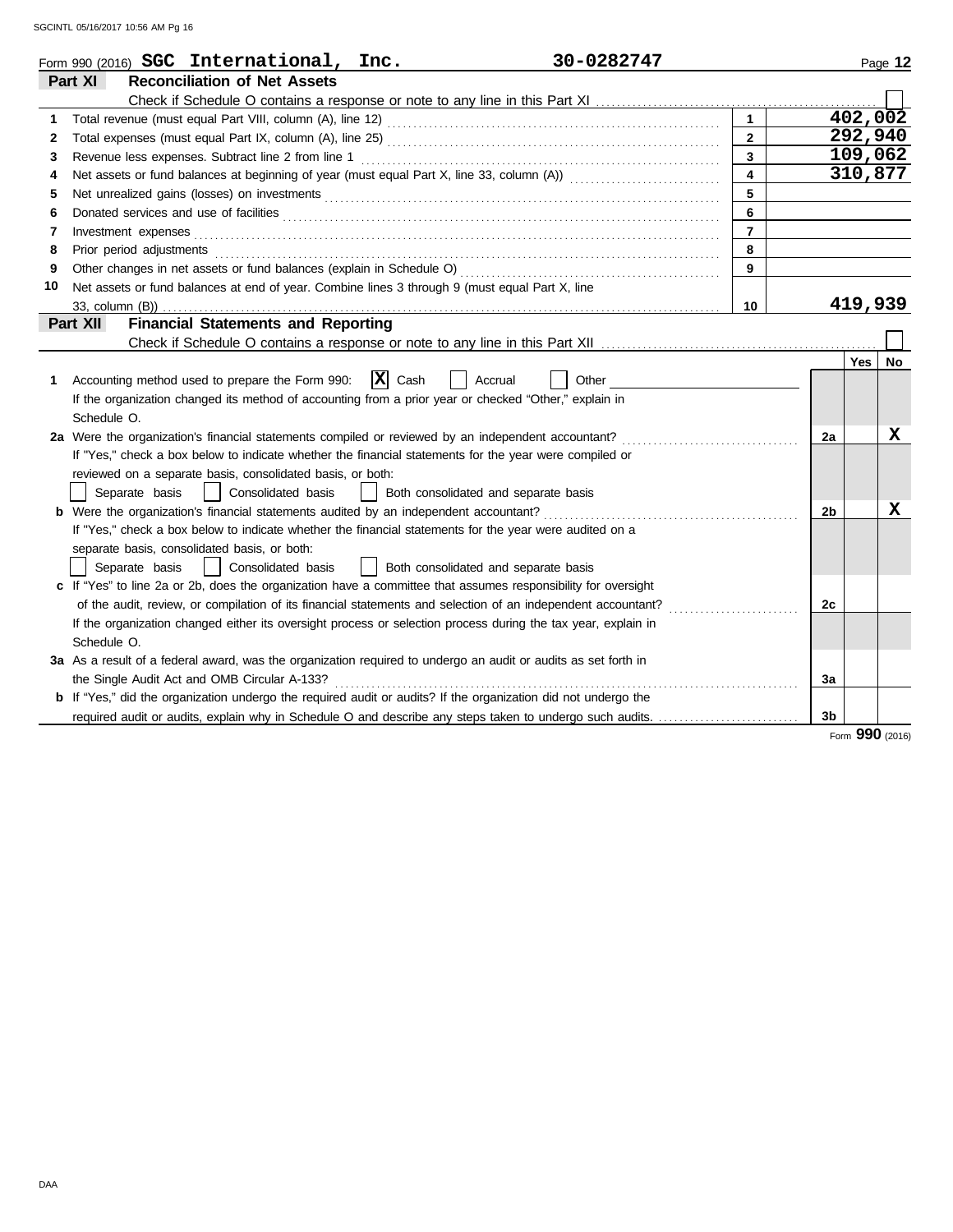| <b>SCHEDULE A</b>                     |                                                            | <b>Public Charity Status and Public Support</b>                                                                                                                                                                                                                        |                                                      |    |                                        | OMB No. 1545-0047                    |
|---------------------------------------|------------------------------------------------------------|------------------------------------------------------------------------------------------------------------------------------------------------------------------------------------------------------------------------------------------------------------------------|------------------------------------------------------|----|----------------------------------------|--------------------------------------|
| (Form 990 or 990-EZ)                  |                                                            | Complete if the organization is a section 501(c)(3) organization or a section 4947(a)(1) nonexempt charitable trust.                                                                                                                                                   |                                                      |    |                                        | 16                                   |
| Department of the Treasury            |                                                            | La Attach to Form 990 or Form 990-EZ.                                                                                                                                                                                                                                  |                                                      |    |                                        | Open to Public                       |
| Internal Revenue Service              |                                                            | <b>u</b> Information about Schedule A (Form 990 or 990-EZ) and its instructions is at www.irs.gov/form990.                                                                                                                                                             |                                                      |    |                                        | Inspection                           |
| Name of the organization              |                                                            |                                                                                                                                                                                                                                                                        |                                                      |    |                                        | Employer identification number       |
|                                       | SGC International, Inc.                                    |                                                                                                                                                                                                                                                                        |                                                      |    | 30-0282747                             |                                      |
| Part I                                |                                                            | Reason for Public Charity Status (All organizations must complete this part.) See instructions.                                                                                                                                                                        |                                                      |    |                                        |                                      |
| 1                                     |                                                            | The organization is not a private foundation because it is: (For lines 1 through 12, check only one box.)<br>A church, convention of churches, or association of churches described in section 170(b)(1)(A)(i).                                                        |                                                      |    |                                        |                                      |
| $\mathbf 2$                           |                                                            | A school described in section 170(b)(1)(A)(ii). (Attach Schedule E (Form 990 or 990-EZ).)                                                                                                                                                                              |                                                      |    |                                        |                                      |
| 3                                     |                                                            | A hospital or a cooperative hospital service organization described in section 170(b)(1)(A)(iii).                                                                                                                                                                      |                                                      |    |                                        |                                      |
| 4                                     |                                                            | A medical research organization operated in conjunction with a hospital described in section 170(b)(1)(A)(iii). Enter the hospital's name,                                                                                                                             |                                                      |    |                                        |                                      |
| city, and state:                      |                                                            |                                                                                                                                                                                                                                                                        |                                                      |    |                                        |                                      |
| 5                                     |                                                            | An organization operated for the benefit of a college or university owned or operated by a governmental unit described in                                                                                                                                              |                                                      |    |                                        |                                      |
|                                       | section 170(b)(1)(A)(iv). (Complete Part II.)              |                                                                                                                                                                                                                                                                        |                                                      |    |                                        |                                      |
| 6                                     |                                                            | A federal, state, or local government or governmental unit described in section 170(b)(1)(A)(v).                                                                                                                                                                       |                                                      |    |                                        |                                      |
| 7                                     | described in section 170(b)(1)(A)(vi). (Complete Part II.) | An organization that normally receives a substantial part of its support from a governmental unit or from the general public                                                                                                                                           |                                                      |    |                                        |                                      |
| 8                                     |                                                            | A community trust described in section 170(b)(1)(A)(vi). (Complete Part II.)                                                                                                                                                                                           |                                                      |    |                                        |                                      |
| 9                                     |                                                            | An agricultural research organization described in <b>section 170(b)(1)(A)(ix)</b> operated in conjunction with a land-grant college<br>or university or a non-land grant college of agriculture (see instructions). Enter the name, city, and state of the college or |                                                      |    |                                        |                                      |
| university:<br>$ {\bf x} $<br>10      |                                                            | An organization that normally receives: (1) more than 33 1/3% of its support from contributions, membership fees, and gross                                                                                                                                            |                                                      |    |                                        |                                      |
|                                       |                                                            | receipts from activities related to its exempt functions—subject to certain exceptions, and (2) no more than 33 1/3% of its                                                                                                                                            |                                                      |    |                                        |                                      |
|                                       |                                                            | support from gross investment income and unrelated business taxable income (less section 511 tax) from businesses                                                                                                                                                      |                                                      |    |                                        |                                      |
|                                       |                                                            | acquired by the organization after June 30, 1975. See section 509(a)(2). (Complete Part III.)                                                                                                                                                                          |                                                      |    |                                        |                                      |
| 11<br>12                              |                                                            | An organization organized and operated exclusively to test for public safety. See section 509(a)(4).<br>An organization organized and operated exclusively for the benefit of, to perform the functions of, or to carry out the purposes                               |                                                      |    |                                        |                                      |
|                                       |                                                            | of one or more publicly supported organizations described in section 509(a)(1) or section 509(a)(2). See section 509(a)(3).                                                                                                                                            |                                                      |    |                                        |                                      |
|                                       |                                                            | Check the box in lines 12a through 12d that describes the type of supporting organization and complete lines 12e, 12f, and 12g.                                                                                                                                        |                                                      |    |                                        |                                      |
| a                                     |                                                            | Type I. A supporting organization operated, supervised, or controlled by its supported organization(s), typically by giving                                                                                                                                            |                                                      |    |                                        |                                      |
|                                       |                                                            | the supported organization(s) the power to regularly appoint or elect a majority of the directors or trustees of the<br>supporting organization. You must complete Part IV, Sections A and B.                                                                          |                                                      |    |                                        |                                      |
| b                                     |                                                            | Type II. A supporting organization supervised or controlled in connection with its supported organization(s), by having                                                                                                                                                |                                                      |    |                                        |                                      |
|                                       |                                                            | control or management of the supporting organization vested in the same persons that control or manage the supported                                                                                                                                                   |                                                      |    |                                        |                                      |
|                                       |                                                            | organization(s). You must complete Part IV, Sections A and C.                                                                                                                                                                                                          |                                                      |    |                                        |                                      |
| c                                     |                                                            | Type III functionally integrated. A supporting organization operated in connection with, and functionally integrated with,<br>its supported organization(s) (see instructions). You must complete Part IV, Sections A, D, and E.                                       |                                                      |    |                                        |                                      |
| d                                     |                                                            | Type III non-functionally integrated. A supporting organization operated in connection with its supported organization(s)                                                                                                                                              |                                                      |    |                                        |                                      |
|                                       |                                                            | that is not functionally integrated. The organization generally must satisfy a distribution requirement and an attentiveness                                                                                                                                           |                                                      |    |                                        |                                      |
| е                                     |                                                            | requirement (see instructions). You must complete Part IV, Sections A and D, and Part V.<br>Check this box if the organization received a written determination from the IRS that it is a Type I, Type II, Type III                                                    |                                                      |    |                                        |                                      |
|                                       |                                                            | functionally integrated, or Type III non-functionally integrated supporting organization.                                                                                                                                                                              |                                                      |    |                                        |                                      |
| f                                     | Enter the number of supported organizations                |                                                                                                                                                                                                                                                                        |                                                      |    |                                        |                                      |
| g                                     |                                                            | Provide the following information about the supported organization(s).                                                                                                                                                                                                 |                                                      |    |                                        |                                      |
| (i) Name of supported<br>organization | $(ii)$ EIN                                                 | (iii) Type of organization<br>(described on lines 1-10                                                                                                                                                                                                                 | (iv) Is the organization<br>listed in your governing |    | (v) Amount of monetary<br>support (see | (vi) Amount of<br>other support (see |
|                                       |                                                            | above (see instructions))                                                                                                                                                                                                                                              | document?                                            |    | instructions)                          | instructions)                        |
|                                       |                                                            |                                                                                                                                                                                                                                                                        | Yes                                                  | No |                                        |                                      |
| (A)                                   |                                                            |                                                                                                                                                                                                                                                                        |                                                      |    |                                        |                                      |
| (B)                                   |                                                            |                                                                                                                                                                                                                                                                        |                                                      |    |                                        |                                      |
| (C)                                   |                                                            |                                                                                                                                                                                                                                                                        |                                                      |    |                                        |                                      |
|                                       |                                                            |                                                                                                                                                                                                                                                                        |                                                      |    |                                        |                                      |
| (D)                                   |                                                            |                                                                                                                                                                                                                                                                        |                                                      |    |                                        |                                      |
| (E)                                   |                                                            |                                                                                                                                                                                                                                                                        |                                                      |    |                                        |                                      |
| Total                                 |                                                            |                                                                                                                                                                                                                                                                        |                                                      |    |                                        |                                      |

**For Paperwork Reduction Act Notice, see the Instructions for Form 990 or 990-EZ.**

**Schedule A (Form 990 or 990-EZ) 2016**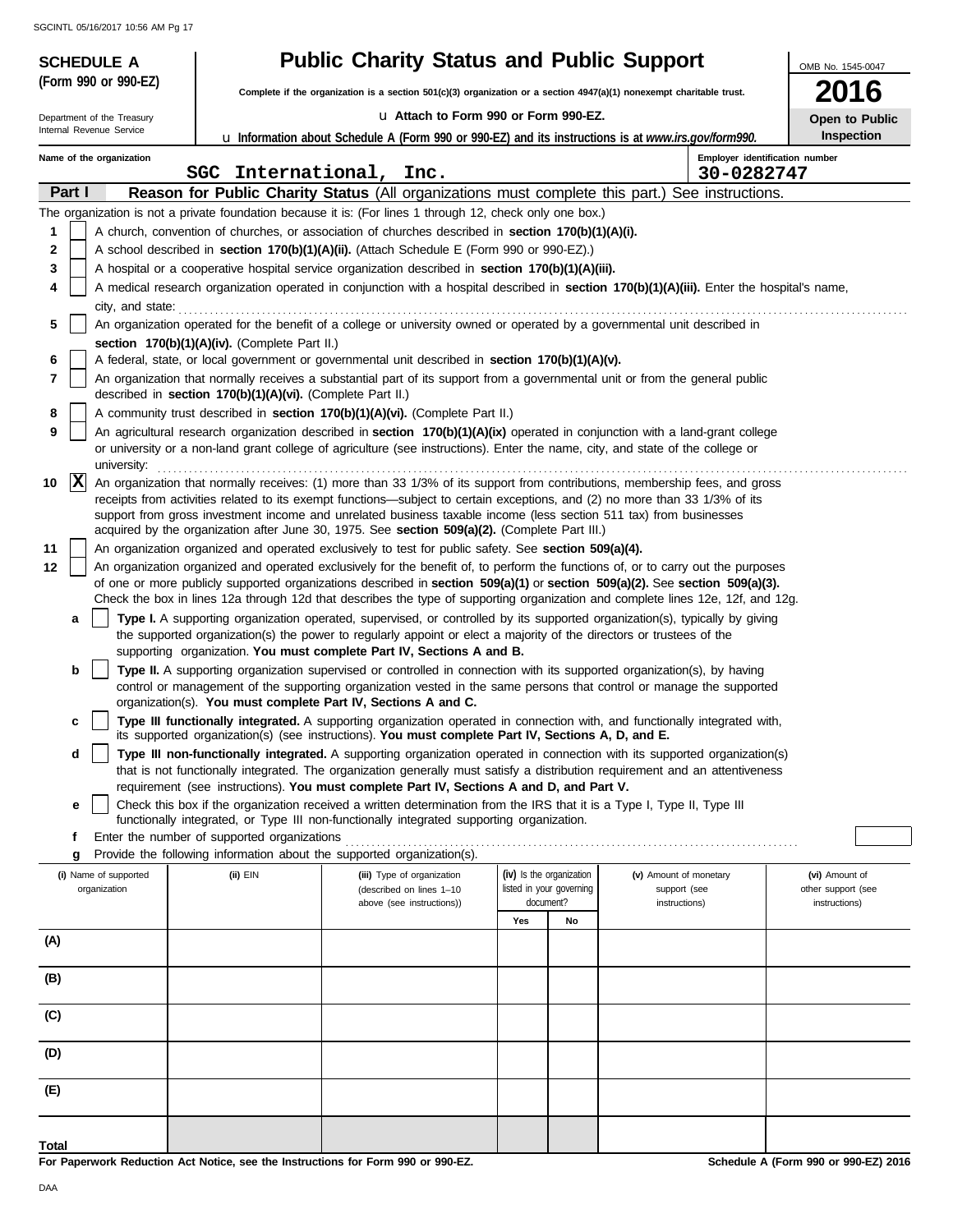|              | Schedule A (Form 990 or 990-EZ) 2016                                                                                                                                                                                           |          | SGC International, Inc. |            |            | 30-0282747 | Page 2    |
|--------------|--------------------------------------------------------------------------------------------------------------------------------------------------------------------------------------------------------------------------------|----------|-------------------------|------------|------------|------------|-----------|
|              | Support Schedule for Organizations Described in Sections 170(b)(1)(A)(iv) and 170(b)(1)(A)(vi)<br>Part II                                                                                                                      |          |                         |            |            |            |           |
|              | (Complete only if you checked the box on line 5, 7, or 8 of Part I or if the organization failed to qualify under                                                                                                              |          |                         |            |            |            |           |
|              | Part III. If the organization fails to qualify under the tests listed below, please complete Part III.)                                                                                                                        |          |                         |            |            |            |           |
|              | <b>Section A. Public Support</b>                                                                                                                                                                                               |          |                         |            |            |            |           |
|              | Calendar year (or fiscal year beginning in)<br>$\mathbf{u}$                                                                                                                                                                    | (a) 2012 | (b) 2013                | $(c)$ 2014 | $(d)$ 2015 | (e) $2016$ | (f) Total |
| 1            | Gifts, grants, contributions, and<br>membership fees received. (Do not<br>include any "unusual grants.")                                                                                                                       |          |                         |            |            |            |           |
| $\mathbf{2}$ | Tax revenues levied for the<br>organization's benefit and either paid<br>to or expended on its behalf                                                                                                                          |          |                         |            |            |            |           |
| 3            | The value of services or facilities<br>furnished by a governmental unit to the<br>organization without charge                                                                                                                  |          |                         |            |            |            |           |
| 4            | Total. Add lines 1 through 3<br>.                                                                                                                                                                                              |          |                         |            |            |            |           |
| 5            | The portion of total contributions by<br>each person (other than a<br>governmental unit or publicly<br>supported organization) included on<br>line 1 that exceeds 2% of the amount<br>shown on line 11, column (f)<br><u>.</u> |          |                         |            |            |            |           |
|              | Public support. Subtract line 5 from line 4.                                                                                                                                                                                   |          |                         |            |            |            |           |
|              | <b>Section B. Total Support</b>                                                                                                                                                                                                |          |                         |            |            |            |           |
|              | Calendar year (or fiscal year beginning in)<br>$\mathbf{u}$                                                                                                                                                                    | (a) 2012 | (b) $2013$              | $(c)$ 2014 | $(d)$ 2015 | (e) 2016   | (f) Total |
| 7            | Amounts from line 4                                                                                                                                                                                                            |          |                         |            |            |            |           |
| 8            | Gross income from interest, dividends,<br>payments received on securities loans,<br>rents, royalties and income from similar                                                                                                   |          |                         |            |            |            |           |
| 9            | Net income from unrelated business<br>activities, whether or not the business<br>is regularly carried on                                                                                                                       |          |                         |            |            |            |           |
| 10           | Other income. Do not include gain or<br>loss from the sale of capital assets<br>(Explain in Part VI.)                                                                                                                          |          |                         |            |            |            |           |
| 11           | Total support. Add lines 7 through 10                                                                                                                                                                                          |          |                         |            |            |            |           |
| 12           |                                                                                                                                                                                                                                |          |                         |            |            | 12         |           |
| 13           | First five years. If the Form 990 is for the organization's first, second, third, fourth, or fifth tax year as a section 501(c)(3)                                                                                             |          |                         |            |            |            |           |
|              | organization, check this box and stop here                                                                                                                                                                                     |          |                         |            |            |            |           |
|              | Section C. Computation of Public Support Percentage                                                                                                                                                                            |          |                         |            |            |            |           |
| 14           | Public support percentage for 2016 (line 6, column (f) divided by line 11, column (f)) [[[[[[[[[[[[[[[[[[[[[[                                                                                                                  |          |                         |            |            | 14         | %         |
| 15           | Public support percentage from 2015 Schedule A, Part II, line 14                                                                                                                                                               |          |                         |            |            | 15         | %         |
| 16a          | 33 1/3% support test-2016. If the organization did not check the box on line 13, and line 14 is 33 1/3% or more, check this                                                                                                    |          |                         |            |            |            |           |
|              | box and stop here. The organization qualifies as a publicly supported organization                                                                                                                                             |          |                         |            |            |            |           |
| b            | 33 1/3% support test-2015. If the organization did not check a box on line 13 or 16a, and line 15 is 33 1/3% or more, check                                                                                                    |          |                         |            |            |            |           |
|              | this box and stop here. The organization qualifies as a publicly supported organization                                                                                                                                        |          |                         |            |            |            |           |
| 17a          | 10%-facts-and-circumstances test-2016. If the organization did not check a box on line 13, 16a, or 16b, and line 14 is                                                                                                         |          |                         |            |            |            |           |
|              | 10% or more, and if the organization meets the "facts-and-circumstances" test, check this box and stop here. Explain in                                                                                                        |          |                         |            |            |            |           |
|              | Part VI how the organization meets the "facts-and-circumstances" test. The organization qualifies as a publicly supported                                                                                                      |          |                         |            |            |            |           |
|              | organization                                                                                                                                                                                                                   |          |                         |            |            |            |           |
| b            | 10%-facts-and-circumstances test-2015. If the organization did not check a box on line 13, 16a, 16b, or 17a, and line                                                                                                          |          |                         |            |            |            |           |
|              | 15 is 10% or more, and if the organization meets the "facts-and-circumstances" test, check this box and stop here.                                                                                                             |          |                         |            |            |            |           |
|              | Explain in Part VI how the organization meets the "facts-and-circumstances" test. The organization qualifies as a publicly                                                                                                     |          |                         |            |            |            |           |
|              | supported organization                                                                                                                                                                                                         |          |                         |            |            |            |           |
| 18           | Private foundation. If the organization did not check a box on line 13, 16a, 16b, 17a, or 17b, check this box and see<br>instructions                                                                                          |          |                         |            |            |            |           |

**Schedule A (Form 990 or 990-EZ) 2016**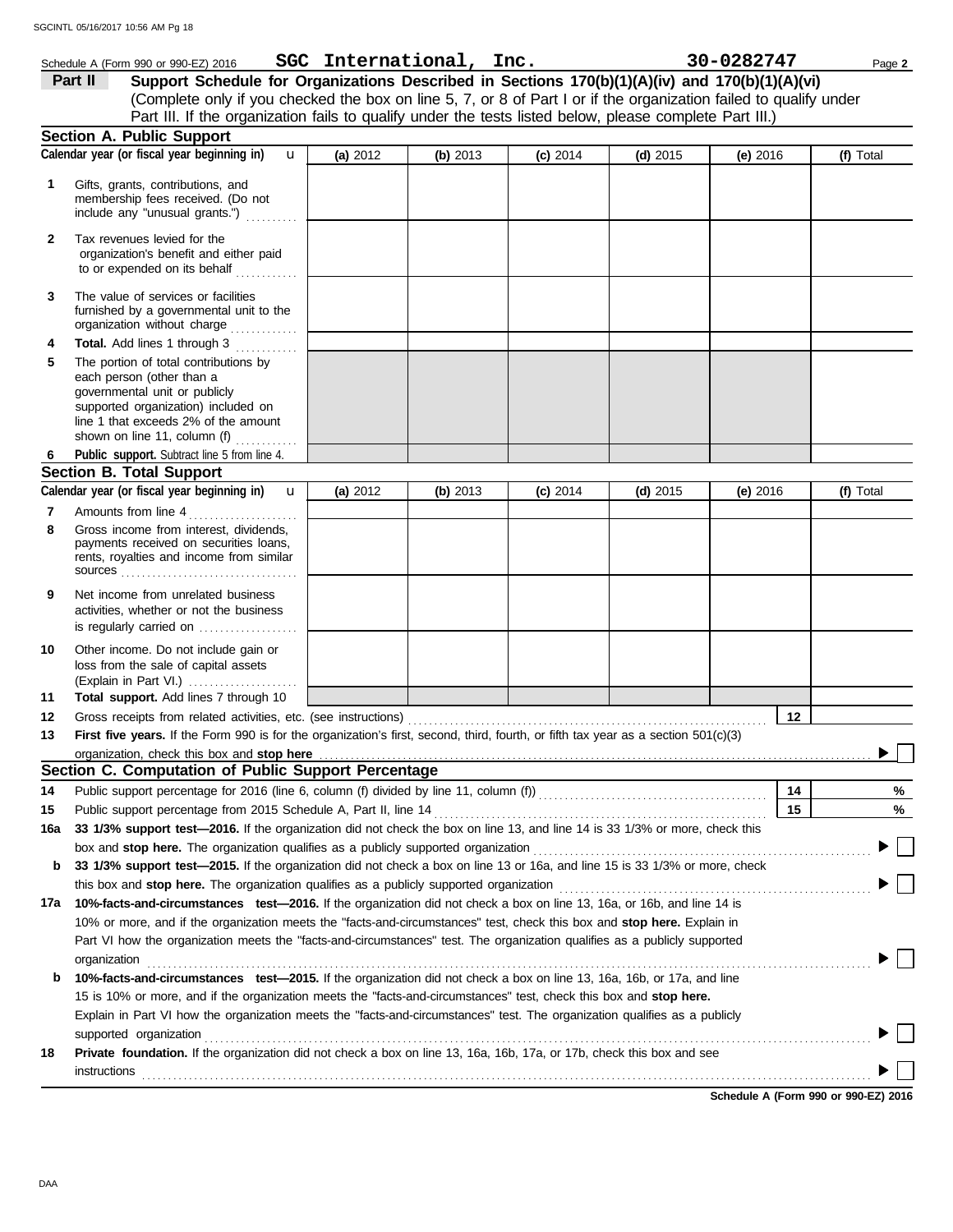N.

Þ

|              | GCINTL 05/16/2017 10:56 AM Pg 19<br>Schedule A (Form 990 or 990-EZ) 2016                                                                                                                                                                                                                            | SGC International, Inc. |          |            |            | 30-0282747 | Page 3    |
|--------------|-----------------------------------------------------------------------------------------------------------------------------------------------------------------------------------------------------------------------------------------------------------------------------------------------------|-------------------------|----------|------------|------------|------------|-----------|
|              | Support Schedule for Organizations Described in Section 509(a)(2)<br>Part III<br>(Complete only if you checked the box on line 10 of Part I or if the organization failed to qualify under Part II.<br>If the organization fails to qualify under the tests listed below, please complete Part II.) |                         |          |            |            |            |           |
|              | <b>Section A. Public Support</b>                                                                                                                                                                                                                                                                    |                         |          |            |            |            |           |
|              | Calendar year (or fiscal year beginning in)<br>$\mathbf{u}$                                                                                                                                                                                                                                         | (a) 2012                | (b) 2013 | $(c)$ 2014 | $(d)$ 2015 | $(e)$ 2016 | (f) Total |
| 1            | Gifts, grants, contributions, and membership<br>fees received. (Do not include any "unusual grants.")                                                                                                                                                                                               |                         |          |            |            |            |           |
| $\mathbf{2}$ | Gross receipts from admissions, merchandise<br>sold or services performed, or facilities<br>furnished in any activity that is related to the<br>organization's tax-exempt purpose                                                                                                                   | 291,222                 | 62,284   | 380,724    | 126,625    | 402,002    | 1,262,857 |
| 3            | Gross receipts from activities that are not an<br>unrelated trade or business under section 513                                                                                                                                                                                                     |                         |          |            |            |            |           |
| 4            | Tax revenues levied for the<br>organization's benefit and either paid<br>to or expended on its behalf                                                                                                                                                                                               |                         |          |            |            |            |           |
| 5            | The value of services or facilities<br>furnished by a governmental unit to the<br>organization without charge                                                                                                                                                                                       |                         |          |            |            |            |           |
| 6            | Total. Add lines 1 through 5                                                                                                                                                                                                                                                                        | 291,222                 | 62,284   | 380,724    | 126,625    | 402,002    | 1,262,857 |
|              | <b>7a</b> Amounts included on lines 1, 2, and 3<br>received from disqualified persons                                                                                                                                                                                                               |                         |          |            |            |            |           |
|              | Amounts included on lines 2 and 3<br>received from other than disqualified<br>persons that exceed the greater of \$5,000<br>or 1% of the amount on line 13 for the year $\ldots$                                                                                                                    |                         |          |            |            |            |           |
|              | c Add lines 7a and 7b                                                                                                                                                                                                                                                                               |                         |          |            |            |            |           |
| 8            | Public support. (Subtract line 7c from<br>line $6.$ )                                                                                                                                                                                                                                               |                         |          |            |            |            | 1,262,857 |
|              | <b>Section B. Total Support</b>                                                                                                                                                                                                                                                                     |                         |          |            |            |            |           |
|              | Calendar year (or fiscal year beginning in)<br>$\mathbf{u}$                                                                                                                                                                                                                                         | (a) 2012                | (b) 2013 | $(c)$ 2014 | $(d)$ 2015 | (e) 2016   | (f) Total |
| 9            | Amounts from line 6<br>.                                                                                                                                                                                                                                                                            | 291,222                 | 62,284   | 380,724    | 126,625    | 402,002    | 1,262,857 |
|              | 10a Gross income from interest, dividends,<br>payments received on securities loans, rents,<br>royalties and income from similar sources                                                                                                                                                            |                         |          |            |            |            |           |
| b            | Unrelated business taxable income (less<br>section 511 taxes) from businesses<br>acquired after June 30, 1975                                                                                                                                                                                       |                         |          |            |            |            |           |
| c            | Add lines 10a and 10b                                                                                                                                                                                                                                                                               |                         |          |            |            |            |           |
| 11           | Net income from unrelated business<br>activities not included in line 10b, whether<br>or not the business is regularly carried on                                                                                                                                                                   |                         |          |            |            |            |           |
| 12           | Other income. Do not include gain or<br>loss from the sale of capital assets<br>(Explain in Part VI.)                                                                                                                                                                                               |                         |          |            |            |            |           |

**14 First five years.** If the Form 990 is for the organization's first, second, third, fourth, or fifth tax year as a section 501(c)(3) organization, check this box and stop here **Section C. Computation of Public Support** and 12.) . . . . . . . . . . . . . . . . . . . . . . . . . . . . . . . . . **291,222 62,284 380,724 126,625 402,002 1,262,857**

|     | Section C. Computation of Public Support Percentage                                                                                     |    |                                               |
|-----|-----------------------------------------------------------------------------------------------------------------------------------------|----|-----------------------------------------------|
| 15  | Public support percentage for 2016 (line 8, column (f) divided by line 13, column (f))                                                  | 15 | $100.00\%$                                    |
| 16  |                                                                                                                                         | 16 | 100.00%                                       |
|     | Section D. Computation of Investment Income Percentage                                                                                  |    |                                               |
| 17  | Investment income percentage for 2016 (line 10c, column (f) divided by line 13, column (f))                                             | 17 | $\%$                                          |
| 18  | Investment income percentage from 2015 Schedule A, Part III, line 17                                                                    | 18 | $\%$                                          |
| 19a | 33 1/3% support tests—2016. If the organization did not check the box on line 14, and line 15 is more than 33 1/3%, and line            |    |                                               |
|     | 17 is not more than 33 1/3%, check this box and stop here. The organization qualifies as a publicly supported organization              |    | $\blacktriangleright$ $\overline{\mathbf{X}}$ |
| b   | 33 1/3% support tests—2015. If the organization did not check a box on line 14 or line 19a, and line 16 is more than 33 1/3%, and       |    |                                               |
|     | ling 18 is not more than 33 1/3%, check this hov and <b>ston here</b> . The organization qualifies as a publicly supported organization |    | ⊾ I ∴                                         |

line 18 is not more than 33 1/3%, check this box and stop here. The organization qualifies as a publicly supported organization ................. **20 Private foundation.** If the organization did not check a box on line 14, 19a, or 19b, check this box and see instructions . . . . . . . . . . . . . . . . . . . . . . . . .

**Schedule A (Form 990 or 990-EZ) 2016**

**13 Total support.** (Add lines 9, 10c, 11,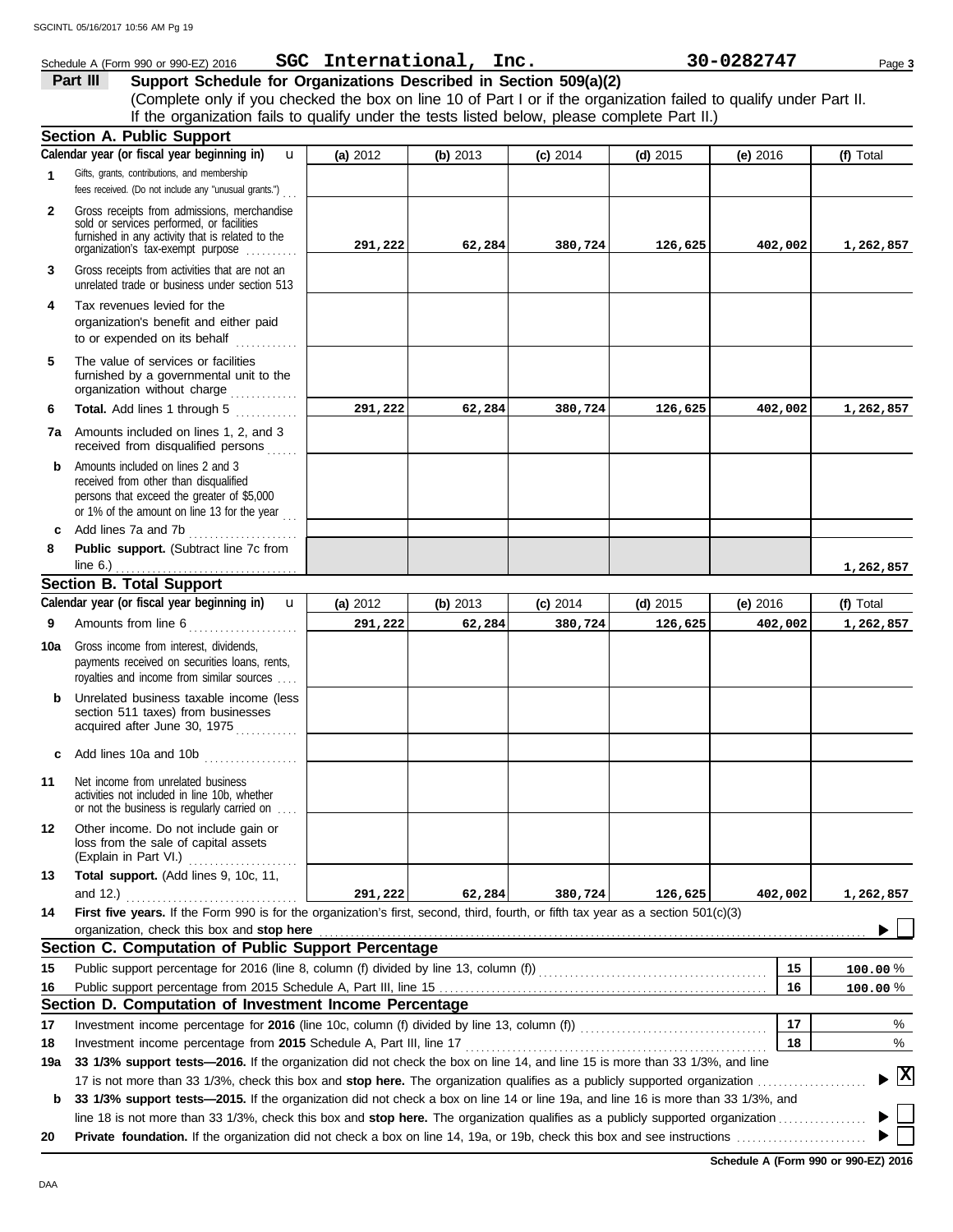|     | International, Inc.<br>SGC<br>Schedule A (Form 990 or 990-EZ) 2016                                                                              | 30-0282747 |     | Page 4 |
|-----|-------------------------------------------------------------------------------------------------------------------------------------------------|------------|-----|--------|
|     | <b>Supporting Organizations</b><br>Part IV                                                                                                      |            |     |        |
|     | (Complete only if you checked a box in line 12 on Part I. If you checked 12a of Part I, complete Sections A                                     |            |     |        |
|     | and B. If you checked 12b of Part I, complete Sections A and C. If you checked 12c of Part I, complete                                          |            |     |        |
|     | Sections A, D, and E. If you checked 12d of Part I, complete Sections A and D, and complete Part V.)<br>Section A. All Supporting Organizations |            |     |        |
|     |                                                                                                                                                 |            |     |        |
|     |                                                                                                                                                 |            | Yes | No     |
| 1   | Are all of the organization's supported organizations listed by name in the organization's governing                                            |            |     |        |
|     | documents? If "No," describe in Part VI how the supported organizations are designated. If designated by                                        |            |     |        |
|     | class or purpose, describe the designation. If historic and continuing relationship, explain.                                                   | 1          |     |        |
| 2   | Did the organization have any supported organization that does not have an IRS determination of status                                          |            |     |        |
|     | under section 509(a)(1) or (2)? If "Yes," explain in Part VI how the organization determined that the supported                                 |            |     |        |
|     | organization was described in section 509(a)(1) or (2).                                                                                         | 2          |     |        |
| За  | Did the organization have a supported organization described in section $501(c)(4)$ , $(5)$ , or $(6)$ ? If "Yes," answer                       |            |     |        |
|     | (b) and (c) below.                                                                                                                              | За         |     |        |
| b   | Did the organization confirm that each supported organization qualified under section $501(c)(4)$ , (5), or (6) and                             |            |     |        |
|     | satisfied the public support tests under section 509(a)(2)? If "Yes," describe in Part VI when and how the                                      |            |     |        |
|     | organization made the determination.                                                                                                            | 3b         |     |        |
| c   | Did the organization ensure that all support to such organizations was used exclusively for section $170(c)(2)(B)$                              |            |     |        |
|     | purposes? If "Yes," explain in Part VI what controls the organization put in place to ensure such use.                                          | 3c         |     |        |
| 4a  | Was any supported organization not organized in the United States ("foreign supported organization")? If                                        |            |     |        |
|     | "Yes," and if you checked 12a or 12b in Part I, answer (b) and (c) below.                                                                       | 4a         |     |        |
| b   | Did the organization have ultimate control and discretion in deciding whether to make grants to the foreign                                     |            |     |        |
|     | supported organization? If "Yes," describe in Part VI how the organization had such control and discretion                                      |            |     |        |
|     | despite being controlled or supervised by or in connection with its supported organizations.                                                    | 4b         |     |        |
| c   | Did the organization support any foreign supported organization that does not have an IRS determination                                         |            |     |        |
|     | under sections $501(c)(3)$ and $509(a)(1)$ or (2)? If "Yes," explain in Part VI what controls the organization used                             |            |     |        |
|     | to ensure that all support to the foreign supported organization was used exclusively for section $170(c)(2)(B)$                                |            |     |        |
|     | purposes.                                                                                                                                       | 4c         |     |        |
| 5a  | Did the organization add, substitute, or remove any supported organizations during the tax year? If "Yes,"                                      |            |     |        |
|     | answer (b) and (c) below (if applicable). Also, provide detail in Part VI, including (i) the names and EIN                                      |            |     |        |
|     | numbers of the supported organizations added, substituted, or removed; (ii) the reasons for each such action;                                   |            |     |        |
|     | (iii) the authority under the organization's organizing document authorizing such action; and (iv) how the action                               |            |     |        |
|     | was accomplished (such as by amendment to the organizing document).                                                                             | 5a         |     |        |
| b   | Type I or Type II only. Was any added or substituted supported organization part of a class already                                             |            |     |        |
|     | designated in the organization's organizing document?                                                                                           | 5b         |     |        |
| c   | Substitutions only. Was the substitution the result of an event beyond the organization's control?                                              | 5c         |     |        |
| 6   | Did the organization provide support (whether in the form of grants or the provision of services or facilities) to                              |            |     |        |
|     | anyone other than (i) its supported organizations, (ii) individuals that are part of the charitable class benefited                             |            |     |        |
|     | by one or more of its supported organizations, or (iii) other supporting organizations that also support or                                     |            |     |        |
|     | benefit one or more of the filing organization's supported organizations? If "Yes," provide detail in Part VI.                                  | 6          |     |        |
| 7   | Did the organization provide a grant, loan, compensation, or other similar payment to a substantial contributor                                 |            |     |        |
|     | (defined in section $4958(c)(3)(C)$ ), a family member of a substantial contributor, or a 35% controlled entity with                            |            |     |        |
|     | regard to a substantial contributor? If "Yes," complete Part I of Schedule L (Form 990 or 990-EZ).                                              | 7          |     |        |
| 8   | Did the organization make a loan to a disqualified person (as defined in section 4958) not described in line 7?                                 |            |     |        |
|     | If "Yes," complete Part I of Schedule L (Form 990 or 990-EZ).                                                                                   | 8          |     |        |
| 9a  | Was the organization controlled directly or indirectly at any time during the tax year by one or more                                           |            |     |        |
|     | disqualified persons as defined in section 4946 (other than foundation managers and organizations described                                     |            |     |        |
|     | in section $509(a)(1)$ or (2))? If "Yes," provide detail in Part VI.                                                                            | 9а         |     |        |
| b   | Did one or more disqualified persons (as defined in line 9a) hold a controlling interest in any entity in which                                 |            |     |        |
|     | the supporting organization had an interest? If "Yes," provide detail in Part VI.                                                               | 9b         |     |        |
| c   | Did a disqualified person (as defined in line 9a) have an ownership interest in, or derive any personal benefit                                 |            |     |        |
|     | from, assets in which the supporting organization also had an interest? If "Yes," provide detail in Part VI.                                    | 9c         |     |        |
| 10a | Was the organization subject to the excess business holdings rules of section 4943 because of section                                           |            |     |        |
|     | 4943(f) (regarding certain Type II supporting organizations, and all Type III non-functionally integrated                                       |            |     |        |
|     | supporting organizations)? If "Yes," answer 10b below.                                                                                          | 10a        |     |        |
| b   | Did the organization have any excess business holdings in the tax year? (Use Schedule C, Form 4720, to                                          |            |     |        |

**Schedule A (Form 990 or 990-EZ) 2016 10b**

*determine whether the organization had excess business holdings.)*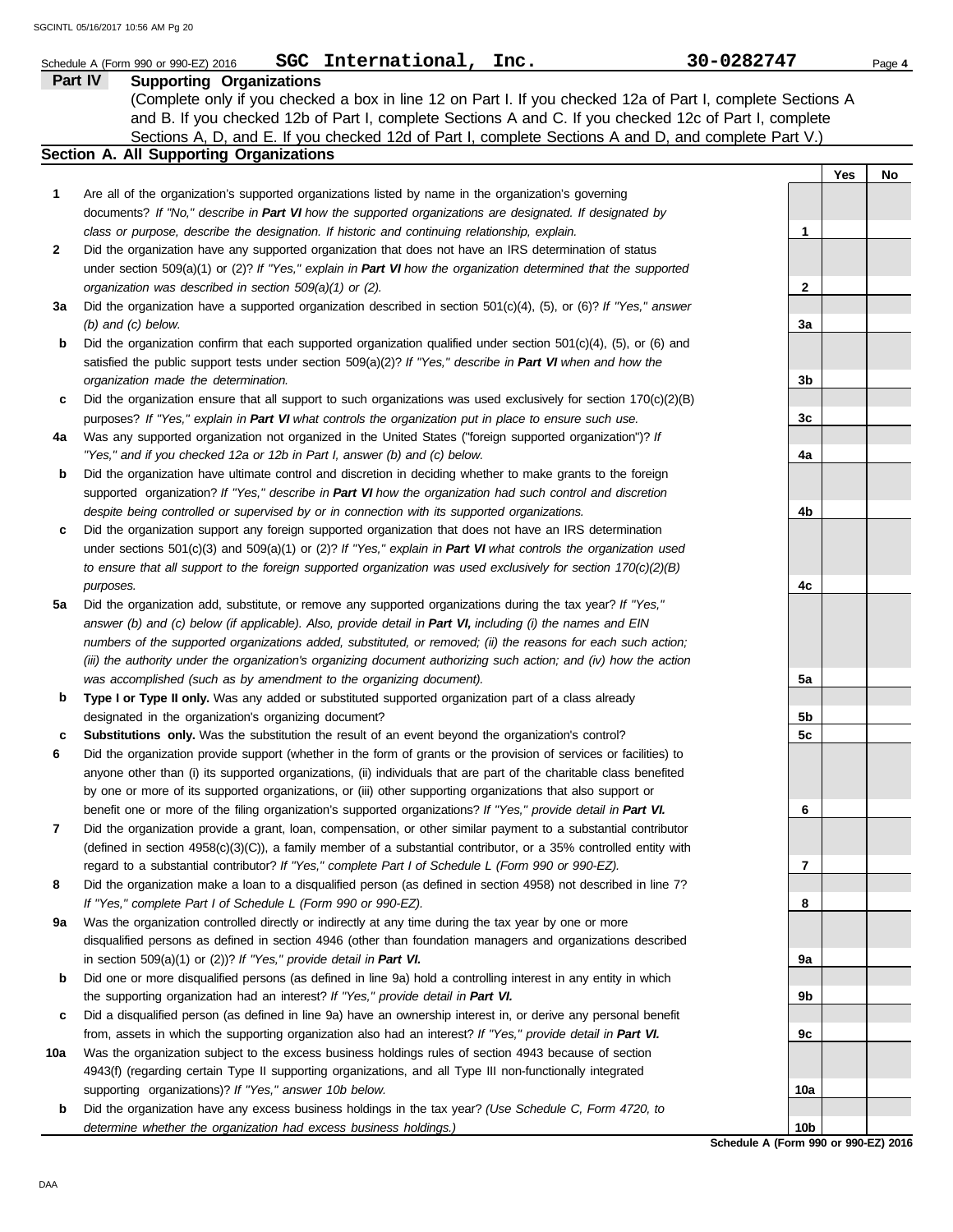|    | SGC International, Inc.<br>30-0282747<br>Schedule A (Form 990 or 990-EZ) 2016                                                     |              |     | Page 5 |
|----|-----------------------------------------------------------------------------------------------------------------------------------|--------------|-----|--------|
|    | <b>Supporting Organizations (continued)</b><br>Part IV                                                                            |              |     |        |
|    |                                                                                                                                   |              | Yes | No     |
| 11 | Has the organization accepted a gift or contribution from any of the following persons?                                           |              |     |        |
| a  | A person who directly or indirectly controls, either alone or together with persons described in (b) and (c)                      |              |     |        |
|    | below, the governing body of a supported organization?                                                                            | 11a          |     |        |
|    | <b>b</b> A family member of a person described in (a) above?                                                                      | 11b          |     |        |
|    | c A 35% controlled entity of a person described in (a) or (b) above? If "Yes" to a, b, or c, provide detail in Part VI.           | 11c          |     |        |
|    | Section B. Type I Supporting Organizations                                                                                        |              |     |        |
|    |                                                                                                                                   |              | Yes | No     |
| 1  | Did the directors, trustees, or membership of one or more supported organizations have the power to                               |              |     |        |
|    | regularly appoint or elect at least a majority of the organization's directors or trustees at all times during the                |              |     |        |
|    | tax year? If "No," describe in Part VI how the supported organization(s) effectively operated, supervised, or                     |              |     |        |
|    | controlled the organization's activities. If the organization had more than one supported organization,                           |              |     |        |
|    | describe how the powers to appoint and/or remove directors or trustees were allocated among the supported                         |              |     |        |
|    | organizations and what conditions or restrictions, if any, applied to such powers during the tax year.                            | 1            |     |        |
| 2  | Did the organization operate for the benefit of any supported organization other than the supported                               |              |     |        |
|    | organization(s) that operated, supervised, or controlled the supporting organization? If "Yes," explain in Part                   |              |     |        |
|    | VI how providing such benefit carried out the purposes of the supported organization(s) that operated,                            |              |     |        |
|    | supervised, or controlled the supporting organization.                                                                            | $\mathbf{2}$ |     |        |
|    | Section C. Type II Supporting Organizations                                                                                       |              |     |        |
|    |                                                                                                                                   |              | Yes | No     |
| 1  | Were a majority of the organization's directors or trustees during the tax year also a majority of the directors                  |              |     |        |
|    | or trustees of each of the organization's supported organization(s)? If "No," describe in Part VI how control                     |              |     |        |
|    | or management of the supporting organization was vested in the same persons that controlled or managed                            |              |     |        |
|    | the supported organization(s).                                                                                                    | 1            |     |        |
|    | Section D. All Type III Supporting Organizations                                                                                  |              |     |        |
|    |                                                                                                                                   |              | Yes | No     |
| 1  | Did the organization provide to each of its supported organizations, by the last day of the fifth month of the                    |              |     |        |
|    | organization's tax year, (i) a written notice describing the type and amount of support provided during the prior tax             |              |     |        |
|    | year, (ii) a copy of the Form 990 that was most recently filed as of the date of notification, and (iii) copies of the            |              |     |        |
|    | organization's governing documents in effect on the date of notification, to the extent not previously provided?                  | 1            |     |        |
| 2  | Were any of the organization's officers, directors, or trustees either (i) appointed or elected by the supported                  |              |     |        |
|    | organization(s) or (ii) serving on the governing body of a supported organization? If "No," explain in Part VI how                |              |     |        |
|    | the organization maintained a close and continuous working relationship with the supported organization(s).                       | $\mathbf{2}$ |     |        |
| 3  | By reason of the relationship described in (2), did the organization's supported organizations have a                             |              |     |        |
|    | significant voice in the organization's investment policies and in directing the use of the organization's                        |              |     |        |
|    | income or assets at all times during the tax year? If "Yes," describe in Part VI the role the organization's                      |              |     |        |
|    | supported organizations played in this regard.                                                                                    | 3            |     |        |
|    | Section E. Type III Functionally-Integrated Supporting Organizations                                                              |              |     |        |
| 1  | Check the box next to the method that the organization used to satisfy the Integral Part Test during the year (see instructions). |              |     |        |
| a  | The organization satisfied the Activities Test. Complete line 2 below.                                                            |              |     |        |
| b  | The organization is the parent of each of its supported organizations. Complete line 3 below.                                     |              |     |        |
| c  | The organization supported a governmental entity. Describe in Part VI how you supported a government entity (see instructions).   |              |     |        |
|    |                                                                                                                                   |              |     |        |
|    | 2 Activities Test. Answer (a) and (b) below.                                                                                      |              | Yes | No     |
| а  | Did substantially all of the organization's activities during the tax year directly further the exempt purposes of                |              |     |        |
|    | the supported organization(s) to which the organization was responsive? If "Yes," then in Part VI identify                        |              |     |        |
|    | those supported organizations and explain how these activities directly furthered their exempt purposes,                          |              |     |        |
|    | how the organization was responsive to those supported organizations, and how the organization determined                         |              |     |        |
|    | that these activities constituted substantially all of its activities.                                                            | 2a           |     |        |
| b  | Did the activities described in (a) constitute activities that, but for the organization's involvement, one or more               |              |     |        |
|    | of the organization's supported organization(s) would have been engaged in? If "Yes," explain in Part VI the                      |              |     |        |
|    | reasons for the organization's position that its supported organization(s) would have engaged in these                            |              |     |        |
|    | activities but for the organization's involvement.                                                                                | 2b           |     |        |
| 3  | Parent of Supported Organizations. Answer (a) and (b) below.                                                                      |              |     |        |
| a  | Did the organization have the power to regularly appoint or elect a majority of the officers, directors, or                       |              |     |        |
|    | trustees of each of the supported organizations? Provide details in Part VI.                                                      | 3a           |     |        |

**b** Did the organization exercise a substantial degree of direction over the policies, programs, and activities of each of its supported organizations? *If "Yes," describe in Part VI the role played by the organization in this regard.*

DAA **Schedule A (Form 990 or 990-EZ) 2016 3b**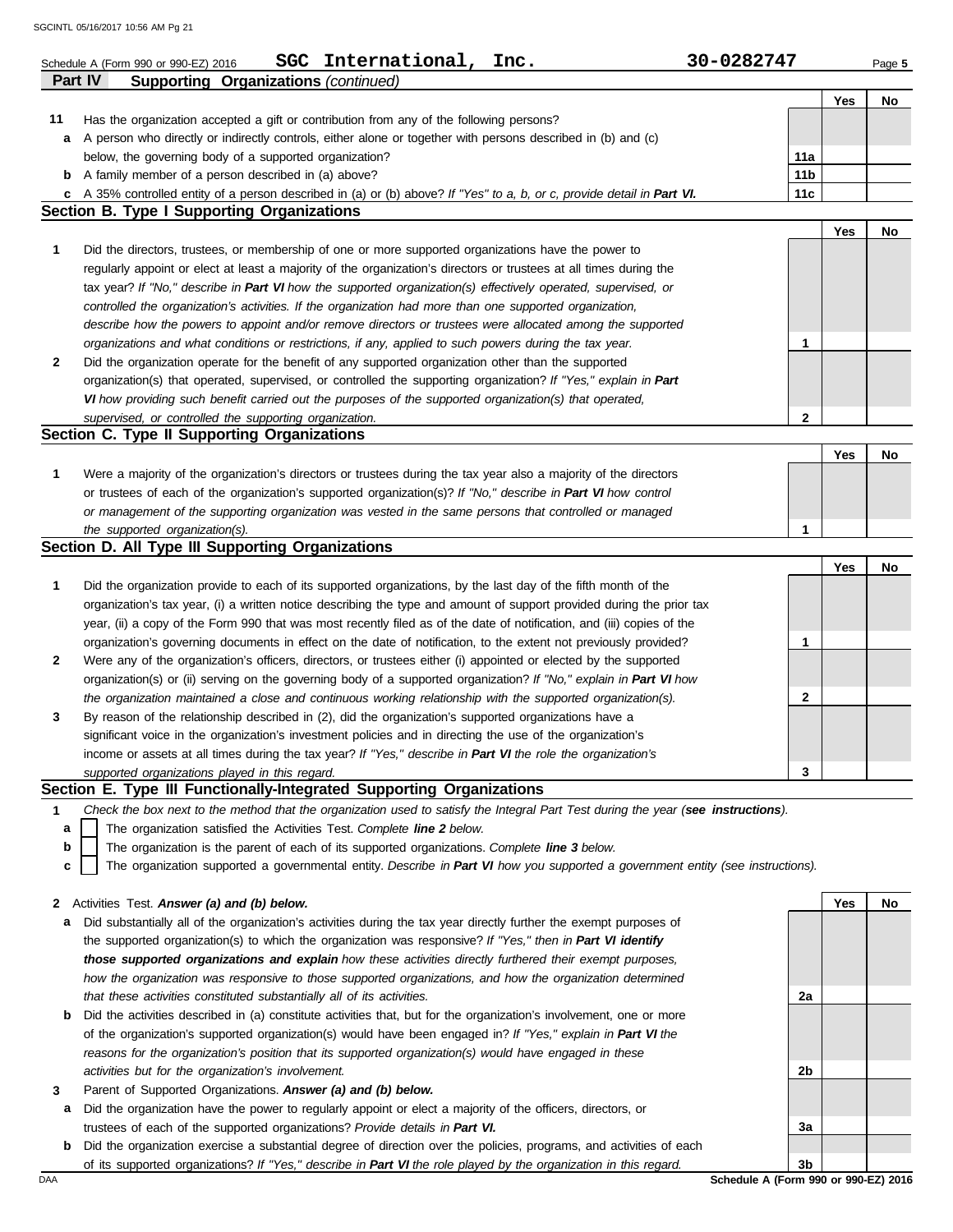| SGC International, Inc.<br>Schedule A (Form 990 or 990-EZ) 2016                                                                                  |                         | 30-0282747     | Page 6                         |  |  |
|--------------------------------------------------------------------------------------------------------------------------------------------------|-------------------------|----------------|--------------------------------|--|--|
| <b>Part V</b><br>Type III Non-Functionally Integrated 509(a)(3) Supporting Organizations                                                         |                         |                |                                |  |  |
| Check here if the organization satisfied the Integral Part Test as a qualifying trust on Nov. 20, 1970 (explain in Part VI). See<br>$\mathbf{1}$ |                         |                |                                |  |  |
| <b>instructions.</b> All other Type III non-functionally integrated supporting organizations must complete Sections A through E.                 |                         |                |                                |  |  |
| Section A - Adjusted Net Income                                                                                                                  |                         | (A) Prior Year | (B) Current Year               |  |  |
|                                                                                                                                                  |                         |                | (optional)                     |  |  |
| Net short-term capital gain<br>1.                                                                                                                | $\mathbf{1}$            |                |                                |  |  |
| $\mathbf{2}$<br>Recoveries of prior-year distributions                                                                                           | $\mathbf{2}$            |                |                                |  |  |
| 3<br>Other gross income (see instructions)                                                                                                       | 3                       |                |                                |  |  |
| 4<br>Add lines 1 through 3.                                                                                                                      | 4                       |                |                                |  |  |
| 5<br>Depreciation and depletion                                                                                                                  | 5                       |                |                                |  |  |
| 6 Portion of operating expenses paid or incurred for production or                                                                               |                         |                |                                |  |  |
| collection of gross income or for management, conservation, or                                                                                   |                         |                |                                |  |  |
| maintenance of property held for production of income (see instructions)                                                                         | 6                       |                |                                |  |  |
| Other expenses (see instructions)<br>$\mathbf{7}$                                                                                                | $\overline{7}$          |                |                                |  |  |
| 8<br><b>Adjusted Net Income</b> (subtract lines 5, 6 and 7 from line 4).                                                                         | 8                       |                |                                |  |  |
| <b>Section B - Minimum Asset Amount</b>                                                                                                          |                         | (A) Prior Year | (B) Current Year<br>(optional) |  |  |
| Aggregate fair market value of all non-exempt-use assets (see<br>1                                                                               |                         |                |                                |  |  |
| instructions for short tax year or assets held for part of year):                                                                                |                         |                |                                |  |  |
| Average monthly value of securities<br>a                                                                                                         | 1a                      |                |                                |  |  |
| <b>b</b> Average monthly cash balances                                                                                                           | 1 <sub>b</sub>          |                |                                |  |  |
| <b>c</b> Fair market value of other non-exempt-use assets                                                                                        | 1 <sub>c</sub>          |                |                                |  |  |
| <b>Total</b> (add lines 1a, 1b, and 1c)<br>d                                                                                                     | 1d                      |                |                                |  |  |
| <b>Discount</b> claimed for blockage or other<br>e –                                                                                             |                         |                |                                |  |  |
| factors (explain in detail in Part VI):                                                                                                          |                         |                |                                |  |  |
| Acquisition indebtedness applicable to non-exempt-use assets<br>$\mathbf{2}$                                                                     | $\mathbf 2$             |                |                                |  |  |
| Subtract line 2 from line 1d.<br>3                                                                                                               | 3                       |                |                                |  |  |
| Cash deemed held for exempt use. Enter 1-1/2% of line 3 (for greater amount,<br>4                                                                |                         |                |                                |  |  |
| see instructions).                                                                                                                               | 4                       |                |                                |  |  |
| 5<br>Net value of non-exempt-use assets (subtract line 4 from line 3)                                                                            | 5                       |                |                                |  |  |
| 6<br>Multiply line 5 by .035.                                                                                                                    | 6                       |                |                                |  |  |
| 7<br>Recoveries of prior-year distributions                                                                                                      | $\overline{\mathbf{r}}$ |                |                                |  |  |
| Minimum Asset Amount (add line 7 to line 6)<br>8                                                                                                 | 8                       |                |                                |  |  |
| Section C - Distributable Amount                                                                                                                 |                         |                | <b>Current Year</b>            |  |  |
| Adjusted net income for prior year (from Section A, line 8, Column A)<br>1                                                                       | 1                       |                |                                |  |  |
| $\mathbf{2}$<br>Enter 85% of line 1.                                                                                                             | $\overline{2}$          |                |                                |  |  |
| 3<br>Minimum asset amount for prior year (from Section B, line 8, Column A)                                                                      | 3                       |                |                                |  |  |
| Enter greater of line 2 or line 3.<br>4                                                                                                          | 4                       |                |                                |  |  |
| 5<br>Income tax imposed in prior year                                                                                                            | 5                       |                |                                |  |  |
| <b>Distributable Amount.</b> Subtract line 5 from line 4, unless subject to<br>6                                                                 |                         |                |                                |  |  |
| emergency temporary reduction (see instructions).                                                                                                | 6                       |                |                                |  |  |

**7** | Check here if the current year is the organization's first as a non-functionally integrated Type III supporting organization (see instructions).

**Schedule A (Form 990 or 990-EZ) 2016**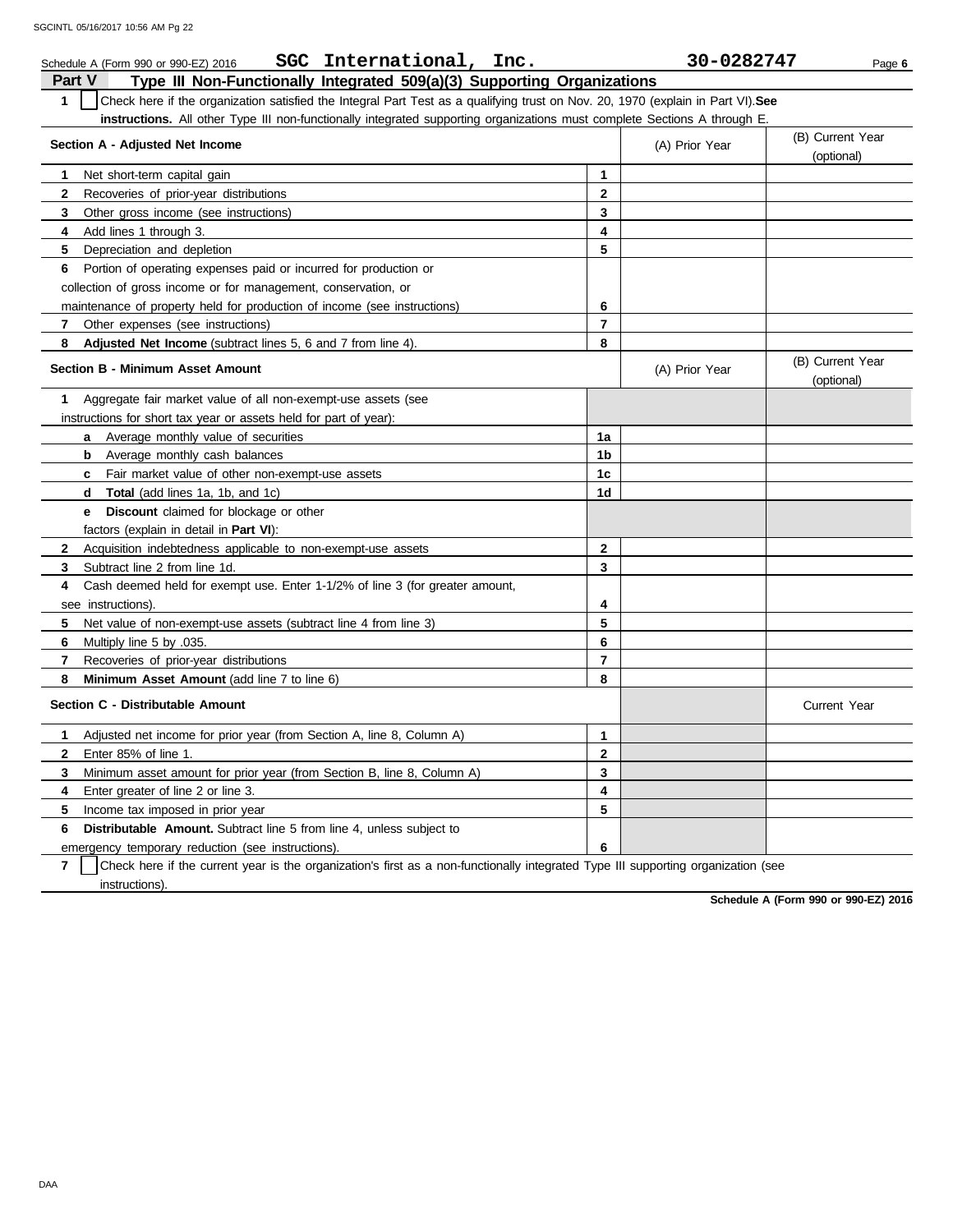| <b>Part V</b> | SGC International, Inc.<br>Schedule A (Form 990 or 990-EZ) 2016<br>Type III Non-Functionally Integrated 509(a)(3) Supporting Organizations (continued) |                             | 30-0282747                | Page 7               |
|---------------|--------------------------------------------------------------------------------------------------------------------------------------------------------|-----------------------------|---------------------------|----------------------|
|               | <b>Section D - Distributions</b>                                                                                                                       |                             |                           | <b>Current Year</b>  |
| 1             | Amounts paid to supported organizations to accomplish exempt purposes                                                                                  |                             |                           |                      |
| 2             | Amounts paid to perform activity that directly furthers exempt purposes of supported                                                                   |                             |                           |                      |
|               | organizations, in excess of income from activity                                                                                                       |                             |                           |                      |
| 3             | Administrative expenses paid to accomplish exempt purposes of supported organizations                                                                  |                             |                           |                      |
| 4             | Amounts paid to acquire exempt-use assets                                                                                                              |                             |                           |                      |
| 5             | Qualified set-aside amounts (prior IRS approval required)                                                                                              |                             |                           |                      |
| 6             | Other distributions (describe in Part VI). See instructions.                                                                                           |                             |                           |                      |
| 7             | Total annual distributions. Add lines 1 through 6.                                                                                                     |                             |                           |                      |
| 8             | Distributions to attentive supported organizations to which the organization is responsive                                                             |                             |                           |                      |
|               | (provide details in <b>Part VI</b> ). See instructions.                                                                                                |                             |                           |                      |
| 9             | Distributable amount for 2016 from Section C, line 6                                                                                                   |                             |                           |                      |
| 10            | Line 8 amount divided by Line 9 amount                                                                                                                 |                             |                           |                      |
|               |                                                                                                                                                        | (i)                         | (iii)                     | (iii)                |
|               | Section E - Distribution Allocations (see instructions)                                                                                                | <b>Excess Distributions</b> | <b>Underdistributions</b> | <b>Distributable</b> |
|               |                                                                                                                                                        |                             | Pre-2016                  | Amount for 2016      |
| 1             | Distributable amount for 2016 from Section C. line 6                                                                                                   |                             |                           |                      |
|               | Underdistributions, if any, for years prior to 2016                                                                                                    |                             |                           |                      |
| $\mathbf{2}$  | (reasonable cause required-explain in Part VI). See                                                                                                    |                             |                           |                      |
|               | instructions.                                                                                                                                          |                             |                           |                      |
| 3             | Excess distributions carryover, if any, to 2016:                                                                                                       |                             |                           |                      |
| a             |                                                                                                                                                        |                             |                           |                      |
| b             |                                                                                                                                                        |                             |                           |                      |
|               |                                                                                                                                                        |                             |                           |                      |
|               |                                                                                                                                                        |                             |                           |                      |
|               | e From 2015.<br>. <u>.</u> .                                                                                                                           |                             |                           |                      |
|               | f Total of lines 3a through e                                                                                                                          |                             |                           |                      |
|               | g Applied to underdistributions of prior years                                                                                                         |                             |                           |                      |
|               | <b>h</b> Applied to 2016 distributable amount                                                                                                          |                             |                           |                      |
|               | Carryover from 2011 not applied (see instructions)                                                                                                     |                             |                           |                      |
|               | Remainder. Subtract lines 3g, 3h, and 3i from 3f.                                                                                                      |                             |                           |                      |
| 4             | Distributions for 2016 from                                                                                                                            |                             |                           |                      |
|               | Section D, line 7:<br>\$                                                                                                                               |                             |                           |                      |
|               | a Applied to underdistributions of prior years                                                                                                         |                             |                           |                      |
|               | <b>b</b> Applied to 2016 distributable amount                                                                                                          |                             |                           |                      |
|               | c Remainder. Subtract lines 4a and 4b from 4.                                                                                                          |                             |                           |                      |
| 5             | Remaining underdistributions for years prior to 2016, if                                                                                               |                             |                           |                      |
|               | any. Subtract lines 3g and 4a from line 2. For result                                                                                                  |                             |                           |                      |
|               | greater than zero, explain in Part VI. See instructions.                                                                                               |                             |                           |                      |
| 6             | Remaining underdistributions for 2016. Subtract lines 3h                                                                                               |                             |                           |                      |
|               | and 4b from line 1. For result greater than zero, explain in                                                                                           |                             |                           |                      |
|               | Part VI. See instructions.                                                                                                                             |                             |                           |                      |
| 7             | Excess distributions carryover to 2017. Add lines 3j                                                                                                   |                             |                           |                      |
|               | and 4c.                                                                                                                                                |                             |                           |                      |
| 8             | Breakdown of line 7:                                                                                                                                   |                             |                           |                      |
| a             |                                                                                                                                                        |                             |                           |                      |
|               |                                                                                                                                                        |                             |                           |                      |
|               | c Excess from 2014<br>.                                                                                                                                |                             |                           |                      |
|               | <b>d</b> Excess from 2015                                                                                                                              |                             |                           |                      |
|               | e Excess from 2016                                                                                                                                     |                             |                           |                      |

**Schedule A (Form 990 or 990-EZ) 2016**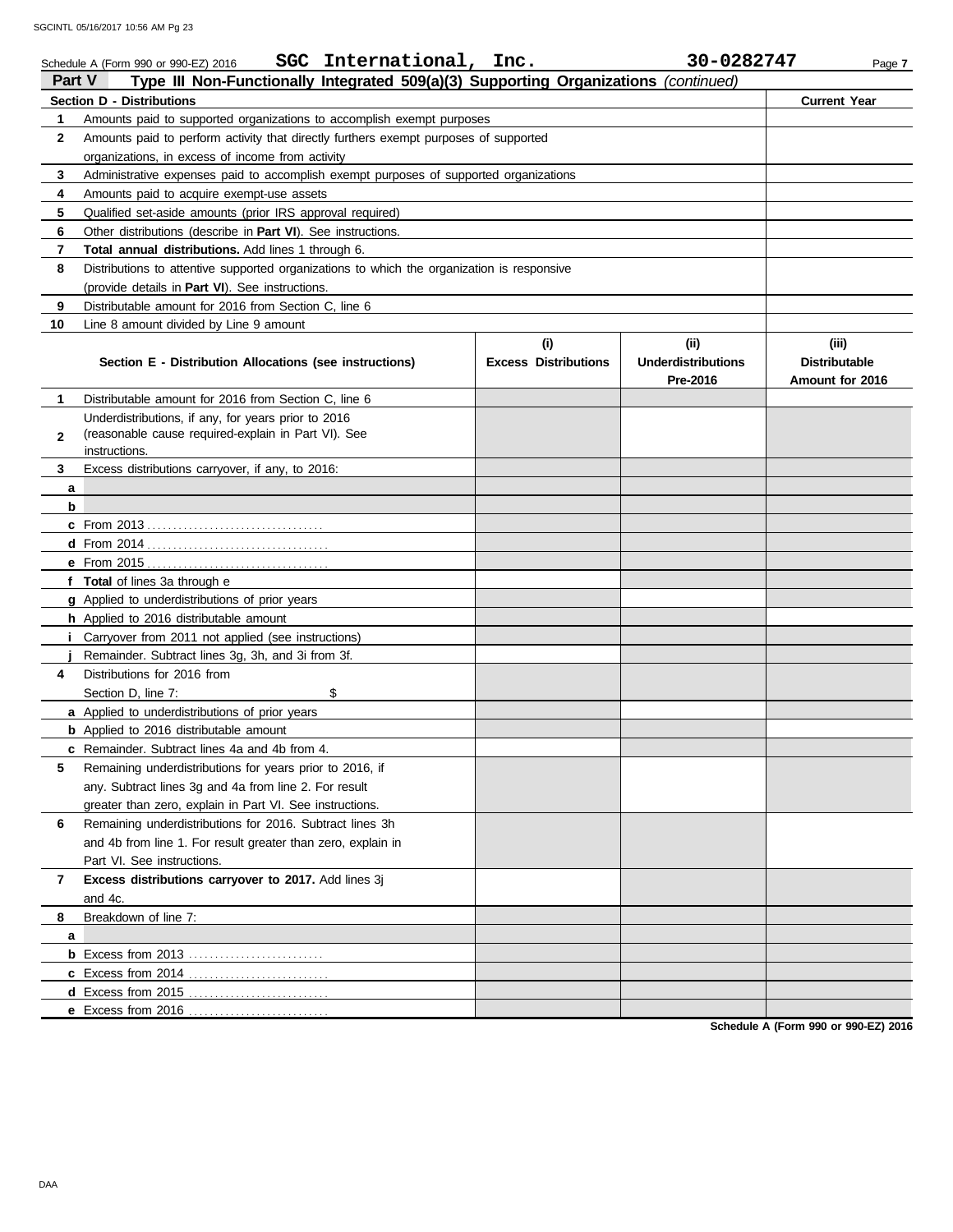|         | Schedule A (Form 990 or 990-EZ) 2016 | SGC International, Inc.                                                                                                                                                                                                                                                                                                                                                                                                                                                                                                                                                                    |  | 30-0282747 | Page 8 |
|---------|--------------------------------------|--------------------------------------------------------------------------------------------------------------------------------------------------------------------------------------------------------------------------------------------------------------------------------------------------------------------------------------------------------------------------------------------------------------------------------------------------------------------------------------------------------------------------------------------------------------------------------------------|--|------------|--------|
| Part VI |                                      | Supplemental Information. Provide the explanations required by Part II, line 10; Part II, line 17a or 17b; Part<br>III, line 12; Part IV, Section A, lines 1, 2, 3b, 3c, 4b, 4c, 5a, 6, 9a, 9b, 9c, 11a, 11b, and 11c; Part IV, Section<br>B, lines 1 and 2; Part IV, Section C, line 1; Part IV, Section D, lines 2 and 3; Part IV, Section E, lines 1c, 2a, 2b,<br>3a and 3b; Part V, line 1; Part V, Section B, line 1e; Part V, Section D, lines 5, 6, and 8; and Part V, Section E,<br>lines 2, 5, and 6. Also complete this part for any additional information. (See instructions.) |  |            |        |
|         |                                      |                                                                                                                                                                                                                                                                                                                                                                                                                                                                                                                                                                                            |  |            |        |
|         |                                      |                                                                                                                                                                                                                                                                                                                                                                                                                                                                                                                                                                                            |  |            |        |
|         |                                      |                                                                                                                                                                                                                                                                                                                                                                                                                                                                                                                                                                                            |  |            |        |
|         |                                      |                                                                                                                                                                                                                                                                                                                                                                                                                                                                                                                                                                                            |  |            |        |
|         |                                      |                                                                                                                                                                                                                                                                                                                                                                                                                                                                                                                                                                                            |  |            |        |
|         |                                      |                                                                                                                                                                                                                                                                                                                                                                                                                                                                                                                                                                                            |  |            |        |
|         |                                      |                                                                                                                                                                                                                                                                                                                                                                                                                                                                                                                                                                                            |  |            |        |
|         |                                      |                                                                                                                                                                                                                                                                                                                                                                                                                                                                                                                                                                                            |  |            |        |
|         |                                      |                                                                                                                                                                                                                                                                                                                                                                                                                                                                                                                                                                                            |  |            |        |
|         |                                      |                                                                                                                                                                                                                                                                                                                                                                                                                                                                                                                                                                                            |  |            |        |
|         |                                      |                                                                                                                                                                                                                                                                                                                                                                                                                                                                                                                                                                                            |  |            |        |
|         |                                      |                                                                                                                                                                                                                                                                                                                                                                                                                                                                                                                                                                                            |  |            |        |
|         |                                      |                                                                                                                                                                                                                                                                                                                                                                                                                                                                                                                                                                                            |  |            |        |
|         |                                      |                                                                                                                                                                                                                                                                                                                                                                                                                                                                                                                                                                                            |  |            |        |
|         |                                      |                                                                                                                                                                                                                                                                                                                                                                                                                                                                                                                                                                                            |  |            |        |
|         |                                      |                                                                                                                                                                                                                                                                                                                                                                                                                                                                                                                                                                                            |  |            |        |
|         |                                      |                                                                                                                                                                                                                                                                                                                                                                                                                                                                                                                                                                                            |  |            |        |
|         |                                      |                                                                                                                                                                                                                                                                                                                                                                                                                                                                                                                                                                                            |  |            |        |
|         |                                      |                                                                                                                                                                                                                                                                                                                                                                                                                                                                                                                                                                                            |  |            |        |
|         |                                      |                                                                                                                                                                                                                                                                                                                                                                                                                                                                                                                                                                                            |  |            |        |
|         |                                      |                                                                                                                                                                                                                                                                                                                                                                                                                                                                                                                                                                                            |  |            |        |
|         |                                      |                                                                                                                                                                                                                                                                                                                                                                                                                                                                                                                                                                                            |  |            |        |
|         |                                      |                                                                                                                                                                                                                                                                                                                                                                                                                                                                                                                                                                                            |  |            |        |
|         |                                      |                                                                                                                                                                                                                                                                                                                                                                                                                                                                                                                                                                                            |  |            |        |
|         |                                      |                                                                                                                                                                                                                                                                                                                                                                                                                                                                                                                                                                                            |  |            |        |
|         |                                      |                                                                                                                                                                                                                                                                                                                                                                                                                                                                                                                                                                                            |  |            |        |
|         |                                      |                                                                                                                                                                                                                                                                                                                                                                                                                                                                                                                                                                                            |  |            |        |
|         |                                      |                                                                                                                                                                                                                                                                                                                                                                                                                                                                                                                                                                                            |  |            |        |